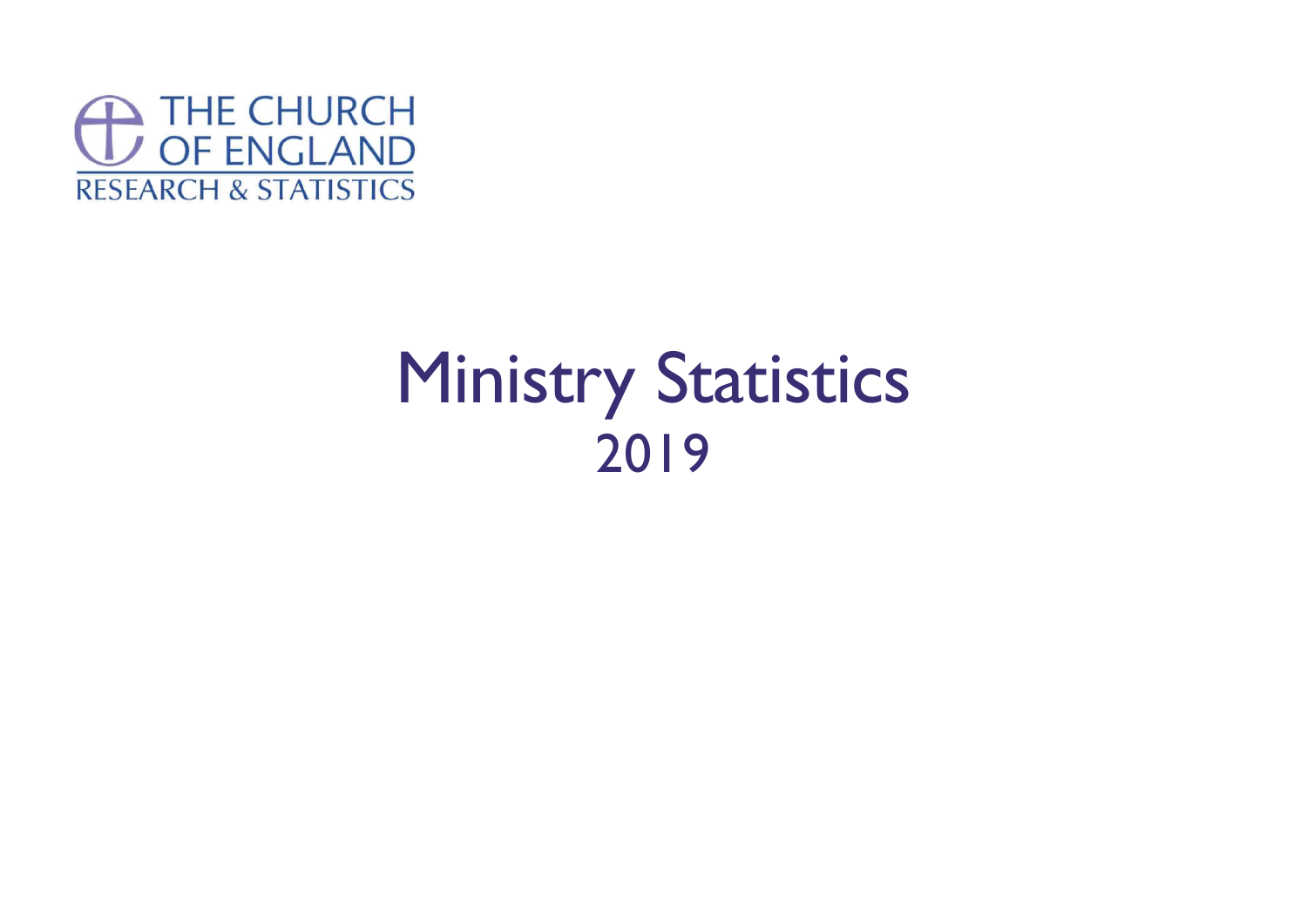Research and Statistics Church House Great Smith Street London SW1P 3AZ

Tel: 020 7898 1547

Published 2020 by Research and Statistics

Copyright © Research and Statistics 2020

All rights reserved.

This document is available on line at [https://www.churchofengland.org/researchandstats.](https://www.churchofengland.org/researchandstats)

Any reproduction of the whole or any part of this document should reference: Church of England Research and Statistics, Great Smith Street, London SW1P 3AZ

Email: [statistics.unit@churchofengland.org](mailto:statistics.unit@churchofengland.org) Twitter: [@cofestats](https://twitter.com/cofestats)

The opinions expressed in this document are those of the authors and do not necessarily reflect the official policy of the General Synod or The National Church Institutions of the Church of England.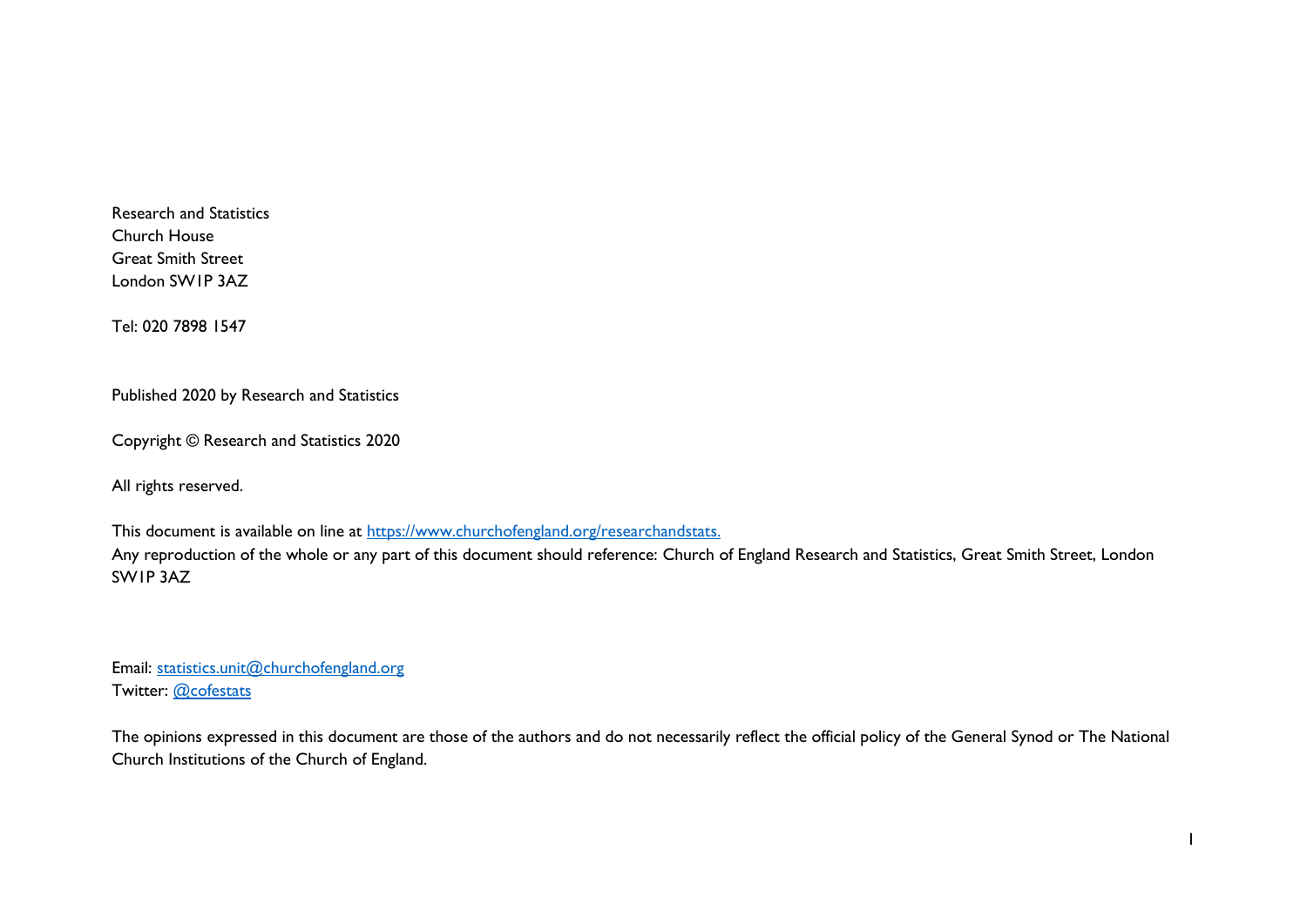# <span id="page-2-0"></span>Summary

At the end of 2019 there were nearly 20,000 active clergy serving in the Church of England, around 7,000 of whom are likely retired clergy continuing to serve. This report explores various characteristics of those clergy, including gender, age, ethnicity, working hours and roles.

2019 at a glance:

7,700 stipendiary clergy; 355 of whom were ordained during 2019

2,870 self supporting clergy in parochial posts; 220 of whom were ordained during 2019

1,020 ordained chaplains (e.g. in health care, education, the armed forces and prisons) and 1,010 ordained clergy in 'other' posts (e.g. working for NCIs)

7,370 clergy with Permission to Officiate (mostly retired clergy continuing to serve)

550 ordinands began training in 2019

7,830 Readers / Licensed Lay Ministers in active ministry, with a further 260 entering training during 2019

7,850 Oblates, Tertiaries, Associates or Outer Brothers/Sisters reported across 67 religious communities, with recognised communities reporting a further 300 members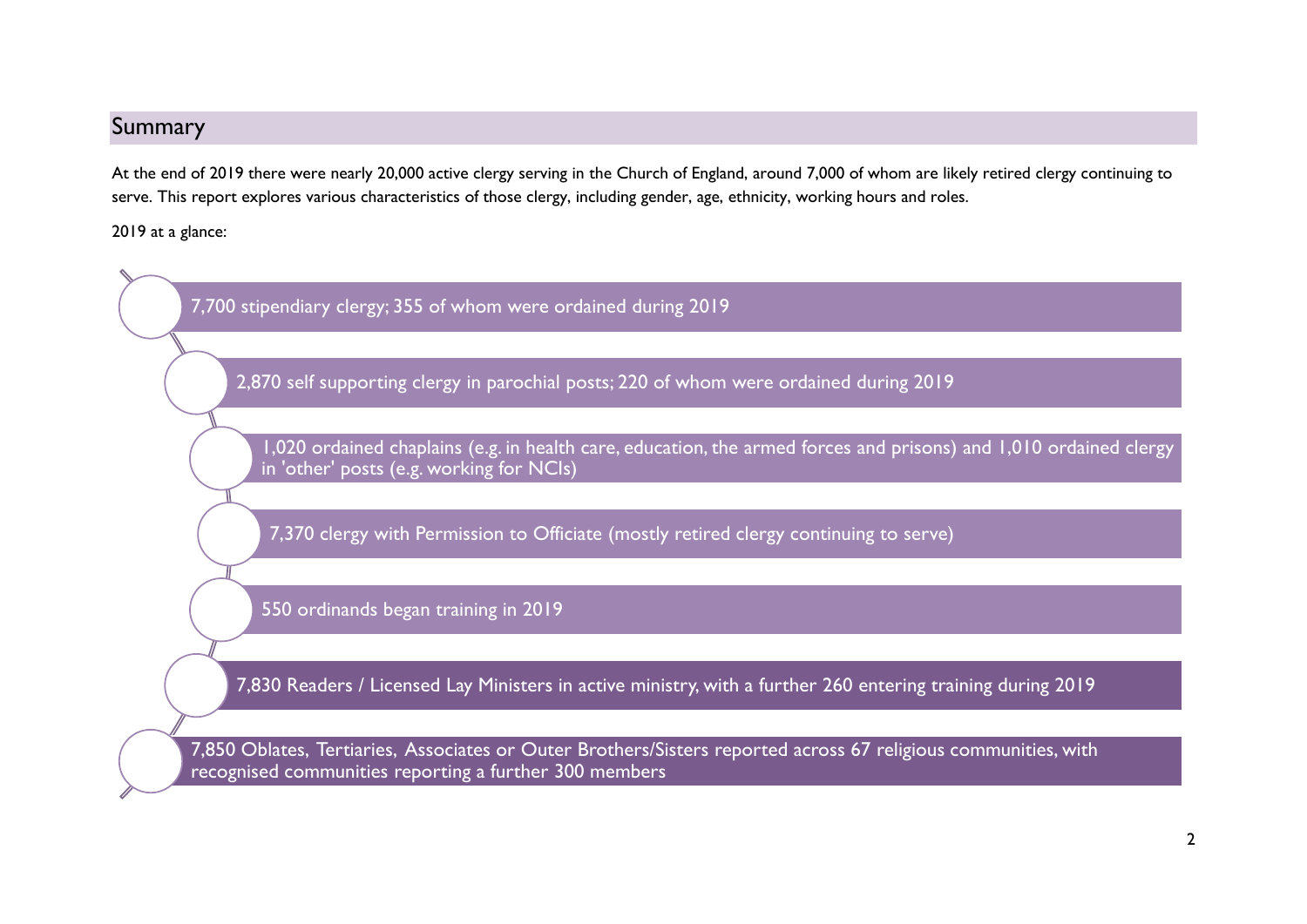# **All ordained ministers (nearly 20,000 in total)**

- Just under a third (32%) of those in ordained ministry in 2019 were female, which has continued the gradual increase in the proportion of women (28% in 2015).
- The average (mean) age in 2019 of stipendiary clergy was 52.5 years; self supporting (non stipendiary ministers / ordained local ministers) were aged, on average, 62.4 years; and those with Permission to Officiate (PTO) were on average 74.7 years.
- The total number of stipendiary clergy has remained stable between 2018 and 2019, following a period of decline.
- Women made up 30% of stipendiary minsters in 2019, which has increased gradually from 28% in 2015.
- Over a quarter (27%) of stipendiary clergy in senior posts (including Archbishop, Diocesan or Suffragan Bishop, Cathedral Dean, other Cathedral clergy such as residentiary canons and Archdeacon) in 2019 were female, a proportion which has increased gradually over the past 5 years and by more than two fifths from 19% in 2015.
- In 2019, 91% of stipendiary clergy were full time and 94% of stipendiary clergy worked in parochial roles.

## **Ordinations in 2019 (570 in total)**

- For the first time since women could be ordained, in 2019 more females (51%) were ordained than males (49%).
- The average (mean) age at ordination to deacon in 2019 was 47.1 years higher for females (50.4 years) and lower for males (43.7 years).
- For stipendiary ordinations, the average age in 2019 was 40.7 years, whilst for self supporting ordinations it was 58.1 years, similar to the last few years for stipendiary ordinations, but a slight rise in age for self supporting ordinations.
- In 2019, 62% of ordinations were to stipendiary posts broadly similar to the last 5 years

# **Ordinands beginning training in 2019 (550 in total)**

- In 2019, as in the previous 2 years, more females than males began training (54% females, 46% males).
- Nearly a quarter (24%) of all ordinands beginning their training in 2019 were aged under 32, and more than two fifths (44%) were aged under 40.
- The average age at the beginning of training in 2019 was 41.9 years; this has ranged between 41 and 43 over the previous 5 years.
- Those training with the intention of stipendiary ministry made up nearly three quarters (73%) of all ordinands beginning training in 2019, a marked increase on 2018 (68%), in large part due to the numbers of ordinands beginning training with the intention of serving in self supporting ministry dropping to 2015 levels.
- 7.8% of ordinands beginning training in 2019 identified themselves as from Black, Asian and Minority Ethnic (BAME) backgrounds, which is higher than the proportion found in the current pool of stipendiary clergy (3.8% identifying as BAME, though note the proportion of missing data is much higher for this group).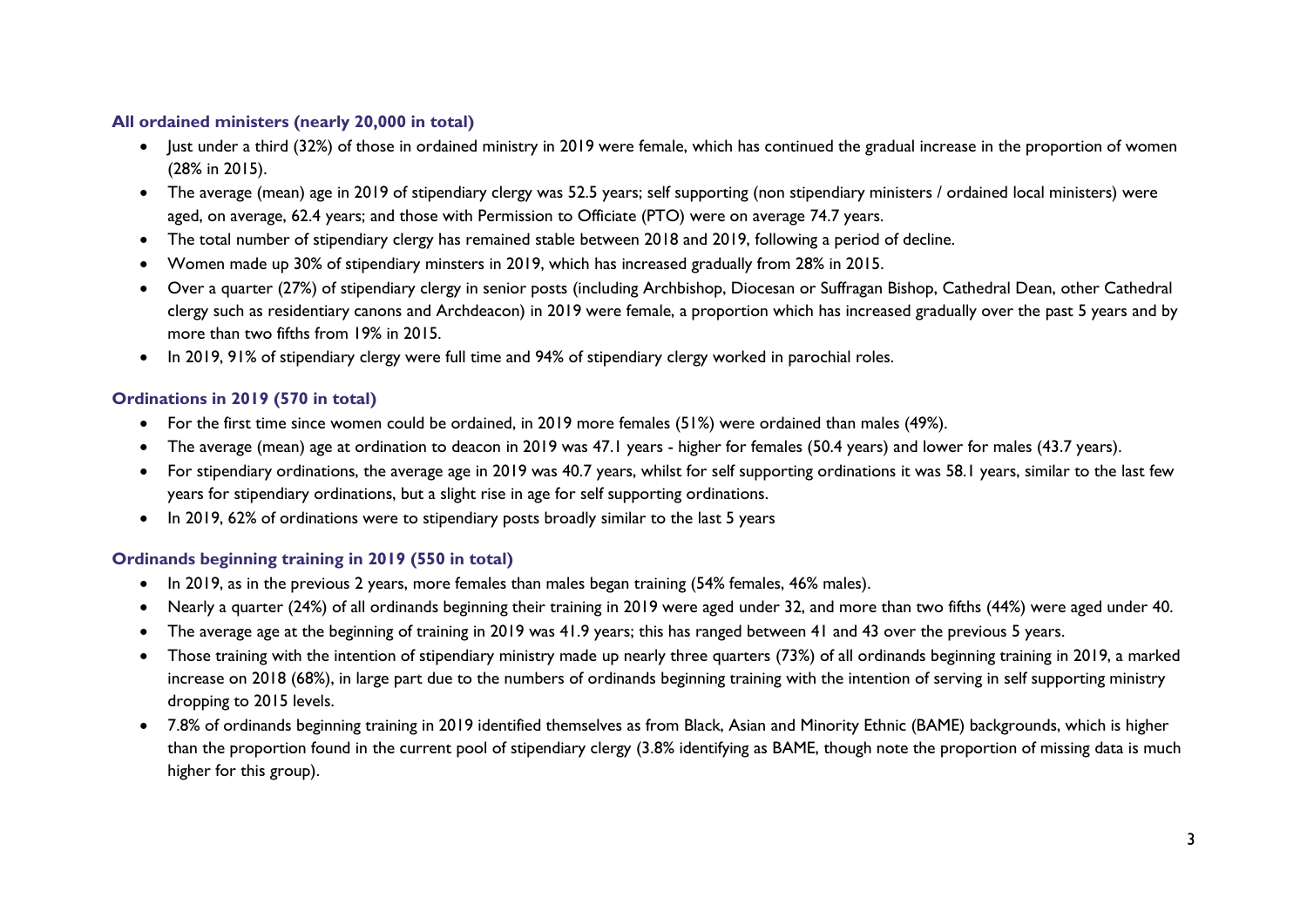# Retirements (310 in total during 2019)

- The equivalent of 4.1% of the number of stipendiary clergy at the beginning of 2019 retired during 2019 (comparable to 4.0% in 2018).
- The average age of clergy retirement in 2019 was 66.3 years, a little older than in 2016-2018 where it was 65.6.

# <span id="page-4-0"></span>Contents

| Figure 6: Movements between stipendiary and self supporting or other ministries (between 1st January 2019 and 31st December 2019) 14                                      |    |
|---------------------------------------------------------------------------------------------------------------------------------------------------------------------------|----|
|                                                                                                                                                                           |    |
| Figure 7: Ordinands beginning training, by intended type of ministry (2015 to 2019) Figure 8: Ordinands beginning training, by intended role and<br>gender (2015 to 2019) | 15 |
|                                                                                                                                                                           |    |
|                                                                                                                                                                           |    |
|                                                                                                                                                                           |    |
|                                                                                                                                                                           |    |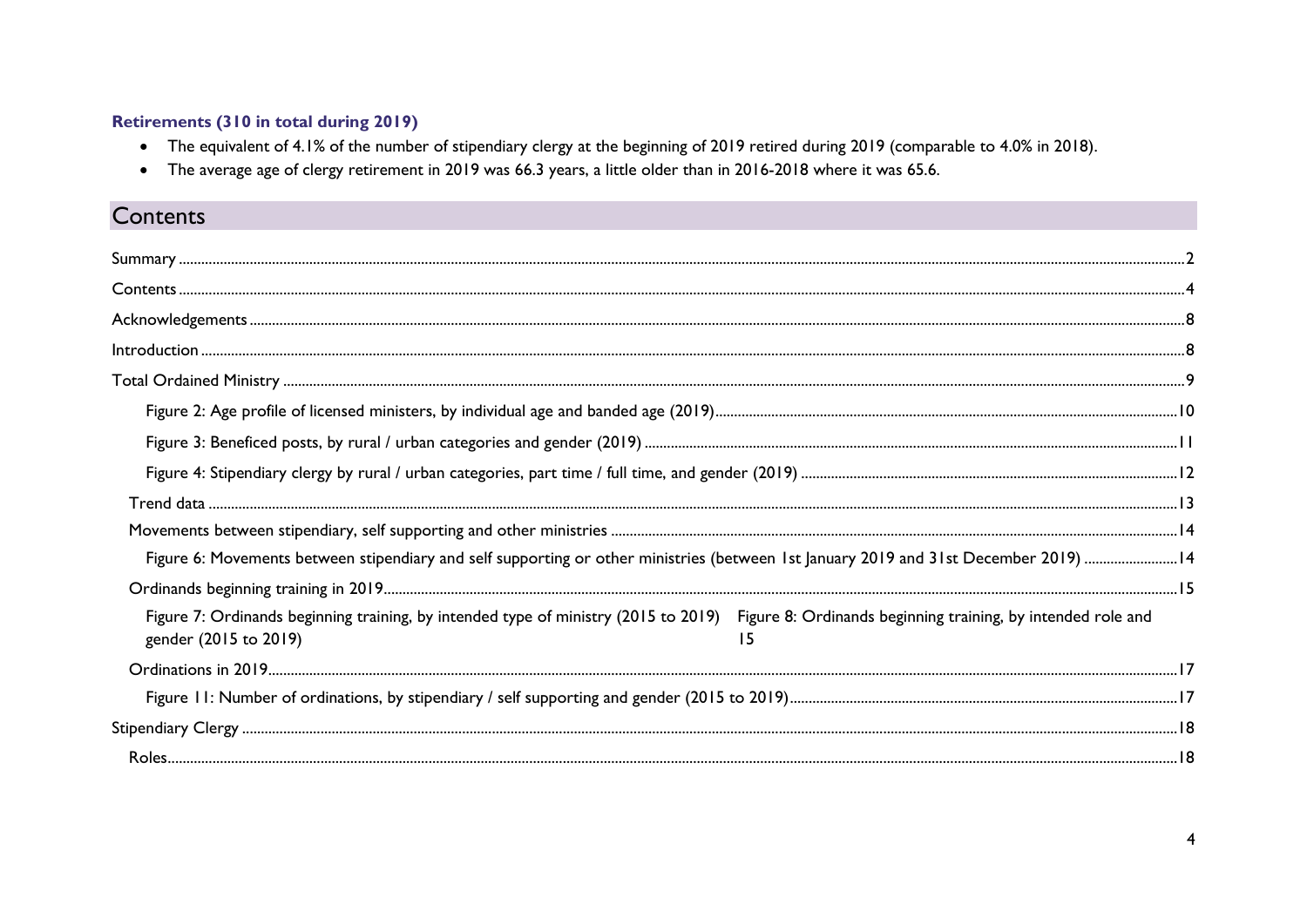| Figure 12: Overview of stipendiary clergy roles, by gender (2019)<br>(2019) | Figure 13: Parochial stipendiary clergy roles, by gender and part time / full time<br>18                                                        |
|-----------------------------------------------------------------------------|-------------------------------------------------------------------------------------------------------------------------------------------------|
|                                                                             |                                                                                                                                                 |
|                                                                             |                                                                                                                                                 |
|                                                                             |                                                                                                                                                 |
|                                                                             |                                                                                                                                                 |
|                                                                             |                                                                                                                                                 |
|                                                                             |                                                                                                                                                 |
|                                                                             |                                                                                                                                                 |
|                                                                             |                                                                                                                                                 |
|                                                                             |                                                                                                                                                 |
|                                                                             |                                                                                                                                                 |
|                                                                             |                                                                                                                                                 |
|                                                                             |                                                                                                                                                 |
|                                                                             |                                                                                                                                                 |
|                                                                             |                                                                                                                                                 |
|                                                                             |                                                                                                                                                 |
|                                                                             |                                                                                                                                                 |
|                                                                             |                                                                                                                                                 |
|                                                                             |                                                                                                                                                 |
|                                                                             |                                                                                                                                                 |
|                                                                             |                                                                                                                                                 |
|                                                                             | Figure 22: Oblates, Tertiaries, Associates or Outer Brothers/Sisters; or members who share a common Rule of life of Recognised and Acknowledged |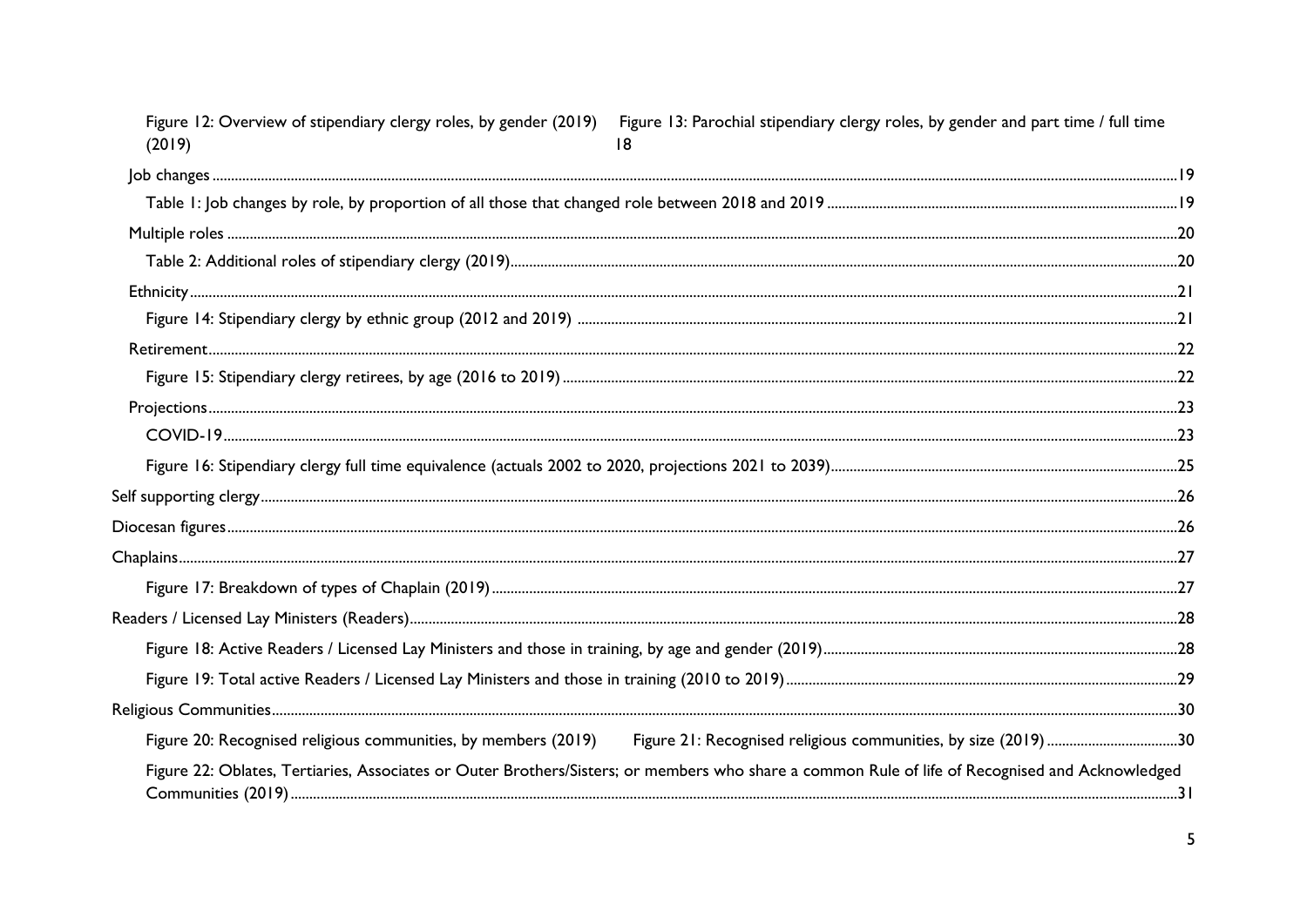| Table 19: Movements between stipendiary and self supporting or other ministries (between 1st January 2018 - 31st December 2019) 47 |  |
|------------------------------------------------------------------------------------------------------------------------------------|--|
|                                                                                                                                    |  |
|                                                                                                                                    |  |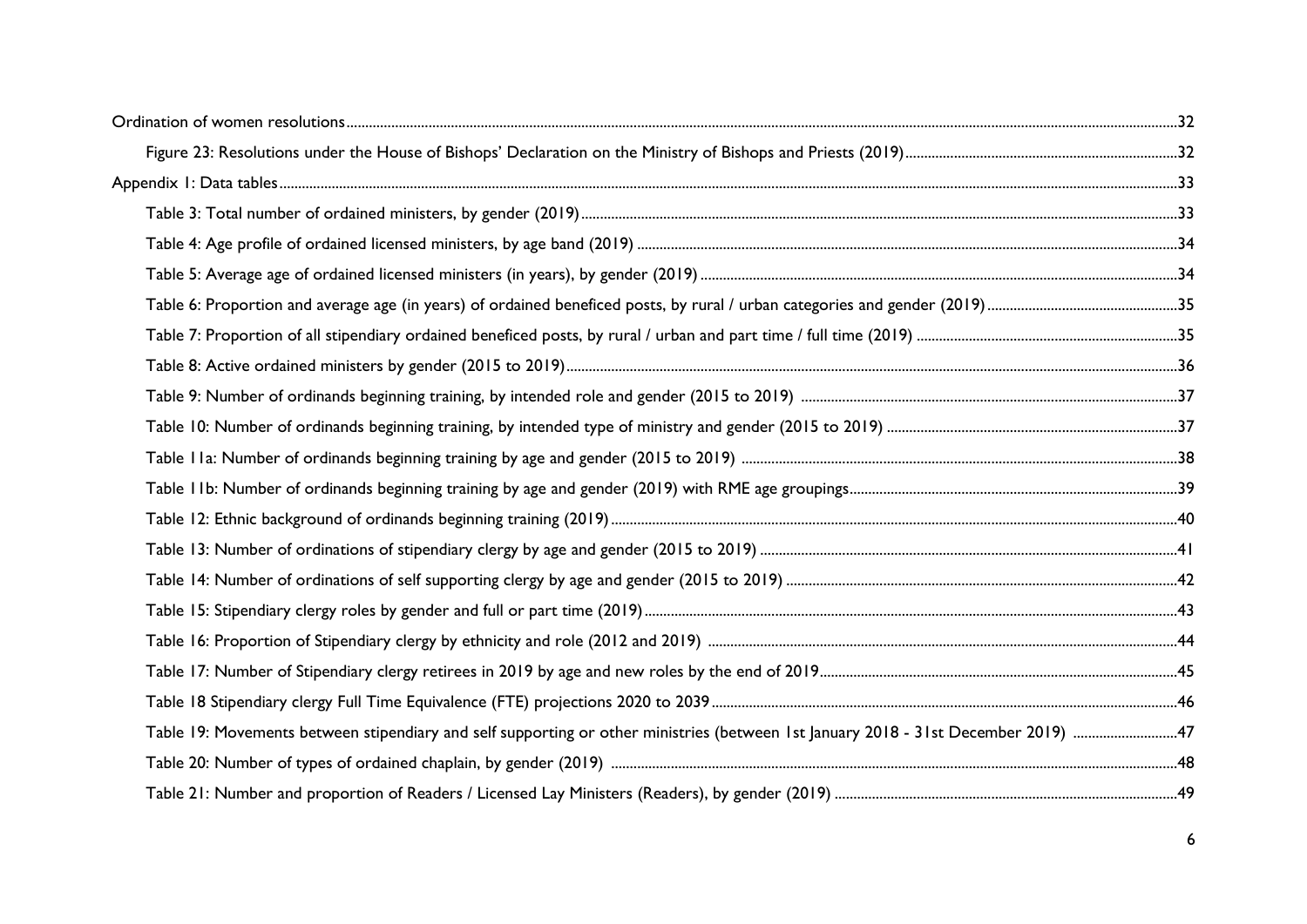| Table 25: Number and proportion of Oblates, Tertiaries, Associates or Outer Brothers/Sisters; or members who share a common Rule of life of |  |
|---------------------------------------------------------------------------------------------------------------------------------------------|--|
|                                                                                                                                             |  |
|                                                                                                                                             |  |
|                                                                                                                                             |  |
|                                                                                                                                             |  |
|                                                                                                                                             |  |
|                                                                                                                                             |  |
|                                                                                                                                             |  |
|                                                                                                                                             |  |
|                                                                                                                                             |  |
|                                                                                                                                             |  |
|                                                                                                                                             |  |
|                                                                                                                                             |  |
|                                                                                                                                             |  |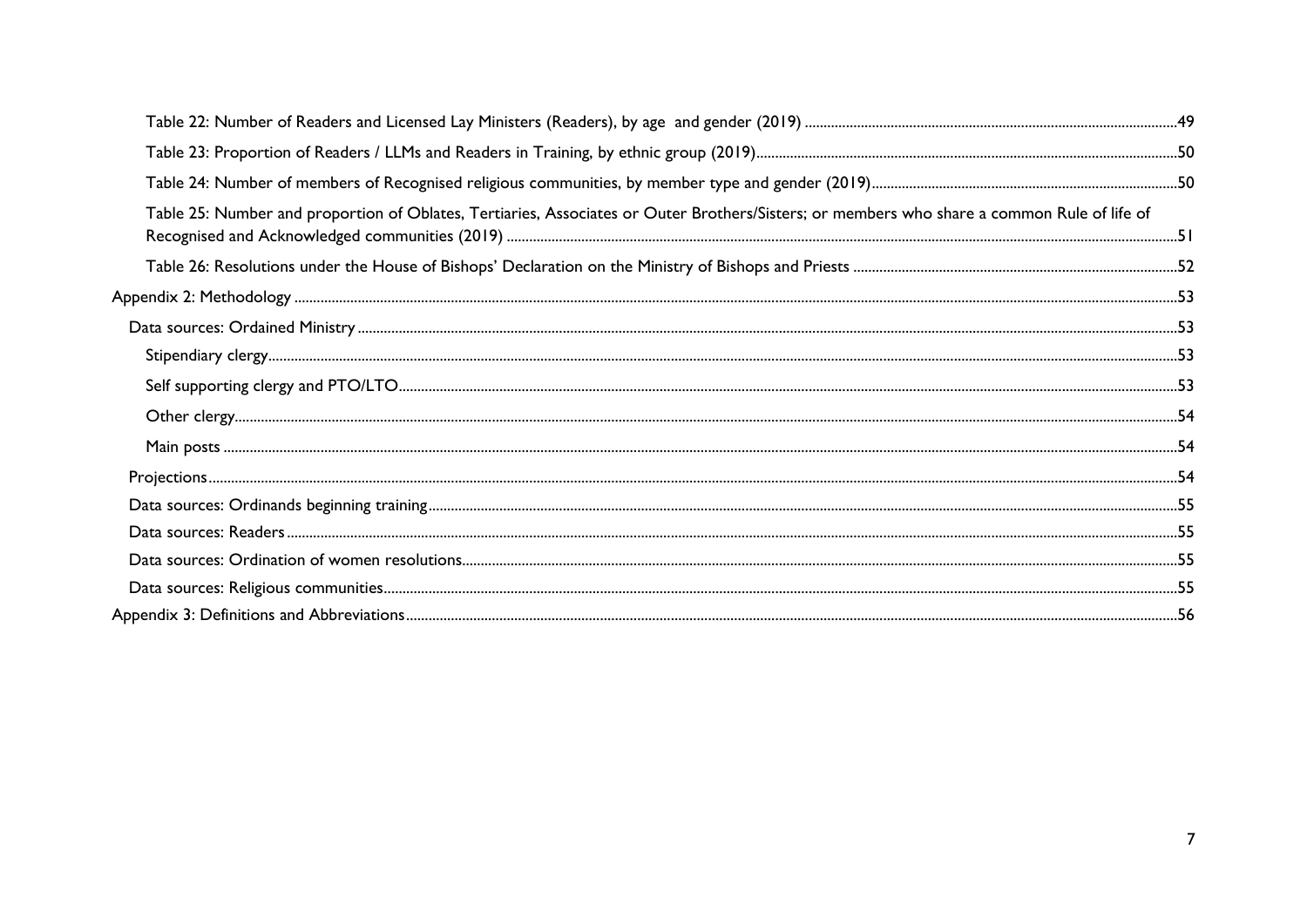# <span id="page-8-0"></span>Acknowledgements

This report contains information provided by a number of people across the National Church Institutions (NCIs), diocesan and Bishops' offices, and the wider church community, to whom we are very grateful. This includes, but is not limited to, Wardens of Readers, Bishops' PAs and chaplains, members of religious communities, Forward in Faith, Crockford's, Central Readers' Council and colleagues in National Ministry Team.

# <span id="page-8-1"></span>Introduction

Ministry Statistics 2019 provides a snapshot of people who were serving the Church of England in ordained and some licensed lay roles, serving in religious communities, or were training to become ordained clergy as at the end of 2019. Thousands more serve in lay ministries across the church and the Research and Statistics unit with a team of others from across the church has embarked upon a project to begin to gather statistics on these ministries, due to report in Winter 2020.

This report provides an overview of a complex and varied set of ministries. The context for ministry varies widely from large urban churches to networks of smaller rural churches, and into communities and other organisations. Each individual featured in this report will have a unique story of how they live out their ministry. In order to bring these unique situations together, this report categorises individuals into groups based on their main role, though in many cases individuals have multiple responsibilities and this approach cannot address these subtleties. It does, however, provide a consistent measure with previous reports found on the Research and Statistics web page [\(https://www.churchofengland.org/researchandstats.](https://www.churchofengland.org/researchandstats)) to see how ministry has changed since 2012.

All data tables in this report contain figures rounded to the nearest 10 people, unless otherwise stated. Percentages and totals are calculated from unrounded data, meaning totals may not add up to the sum of rounded data. This report looks at national figures for all measures; Excel tables containing data for individual dioceses are available on the Research and Statistics web page. More information regarding data collection and analysis can be found in [Appendix 2: Methodology.](#page-53-0) A glossary of terms is available in [Appendix 3: Definitions and Abbreviations.](#page-56-0)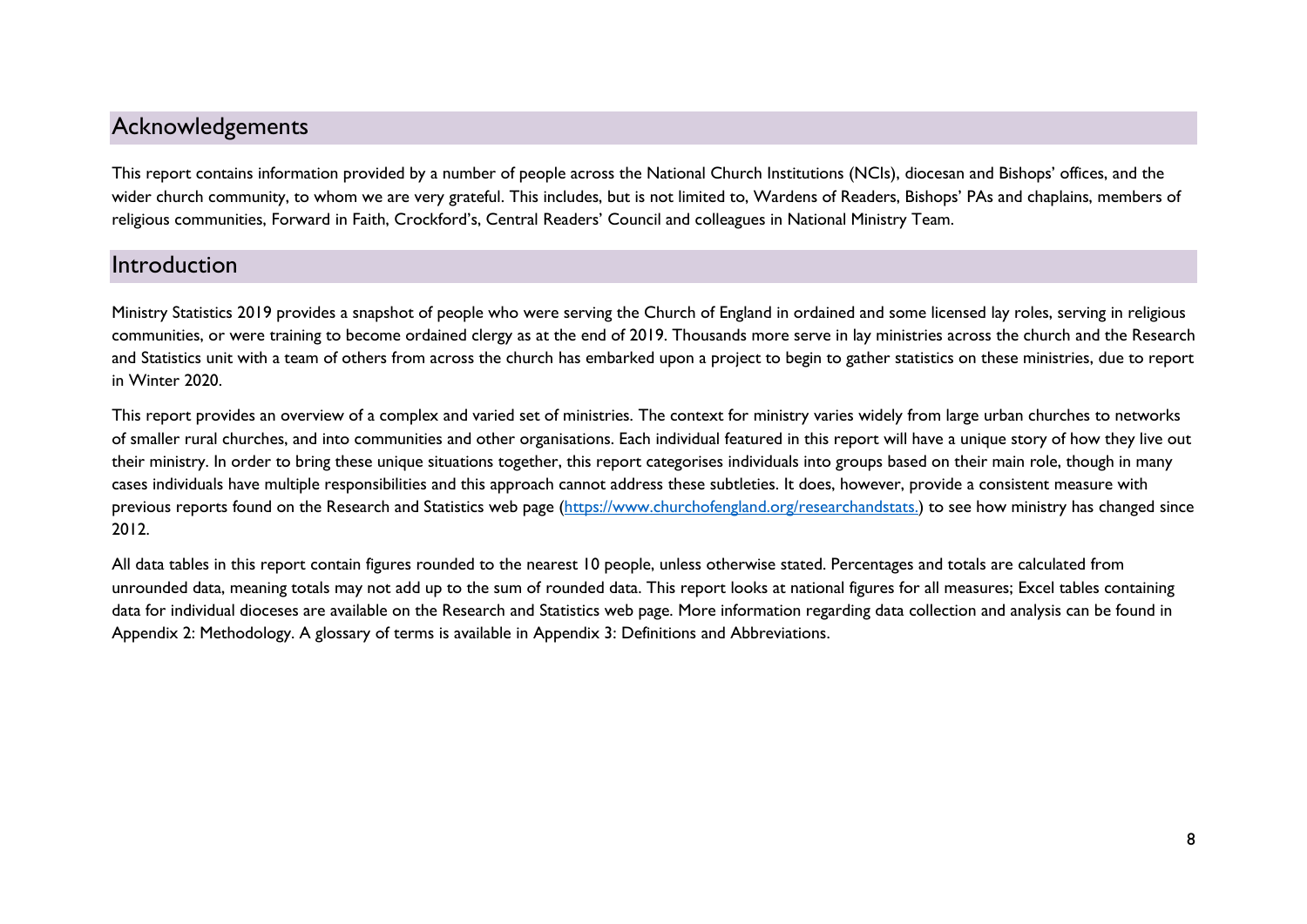# <span id="page-9-0"></span>Total Ordained Ministry

There were nearly 20,000 ordained ministers serving in the Church of England at the end of 2019. Over half of these clergy were self supporting or retired (which includes NSMs, OLMs and PTO/LTO, as shown in Figure 1) and do not receive a stipend or salary from the Church Commissioners. The majority of clergy worked in a particular church or churches, but there were just over 2,000 active ministers working in other settings such as chaplaincy, theological colleges and diocesan roles. Within the 20,000 ordained ministers are around 150 Distinctive Deacons<sup>1</sup>. Although only 32% of all active ordained ministers were female, they made up half of all non stipendiary and self supporting ministers.

The full breakdown of ordained clergy, including percentages of each type of ordained ministry by gender, can be found in [Table 3](#page-33-1) in Appendix 1.



# *Figure 1: Total ordained ministry, by gender (2019)* 2, 3

<sup>1</sup> Data provided through a data audit of distinctive deacons.

<sup>&</sup>lt;sup>2</sup> From 2017 a data audit has been undertaken of Crockford's data, specifically those with Permission to Officiate (PTO). As a result, any increase in the number of PTOs is most likely to be due to increased data quality and should not be used for direct comparison with data from previous years.

<sup>&</sup>lt;sup>3</sup> Self Supporting Ministers is made up of the total of Non Stipendiary Ministers (NSMs) and Ordained Local Ministers (OLMs).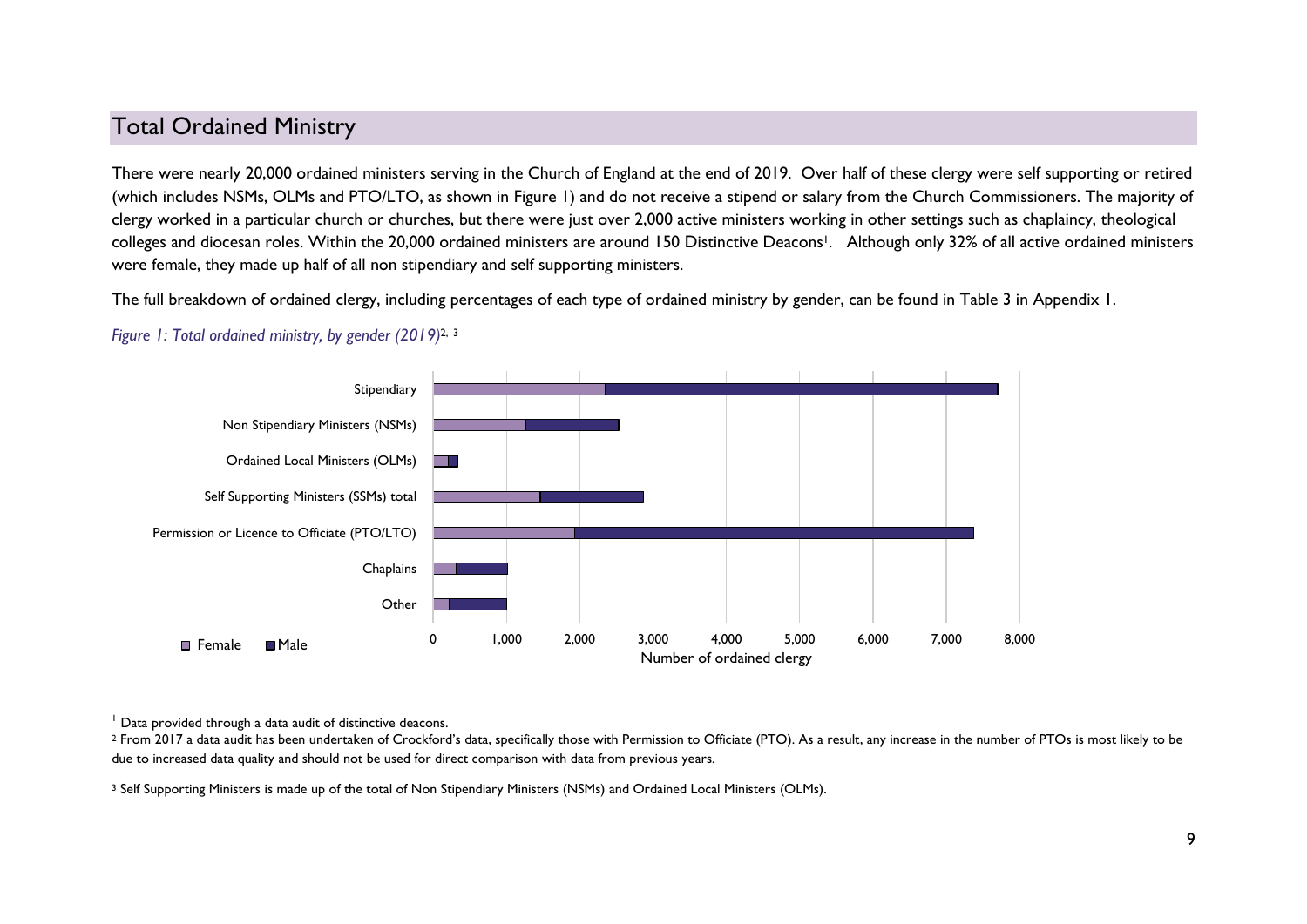The average (mean) age of stipendiary clergy was 52.5 years, and of self supporting (NSMs and OLMs) clergy was 62.4 years. The age profile graphs in [Figure 2](#page-10-0) clearly indicate that a large number of those active clergy with Permission or Licence to officiate (LTO/PTO) were doing so after retirement (i.e. aged 65 or older), with the average age being 74.7, whilst those in receipt of a stipend tended to be of working age (i.e. younger than 65).

All data, including average age by gender, are available in [Table 4](#page-34-0) and [Table 5](#page-34-1) in Appendix 1.

<span id="page-10-0"></span>*Figure 2: Age profile of licensed ministers, by individual age and banded age (2019)*

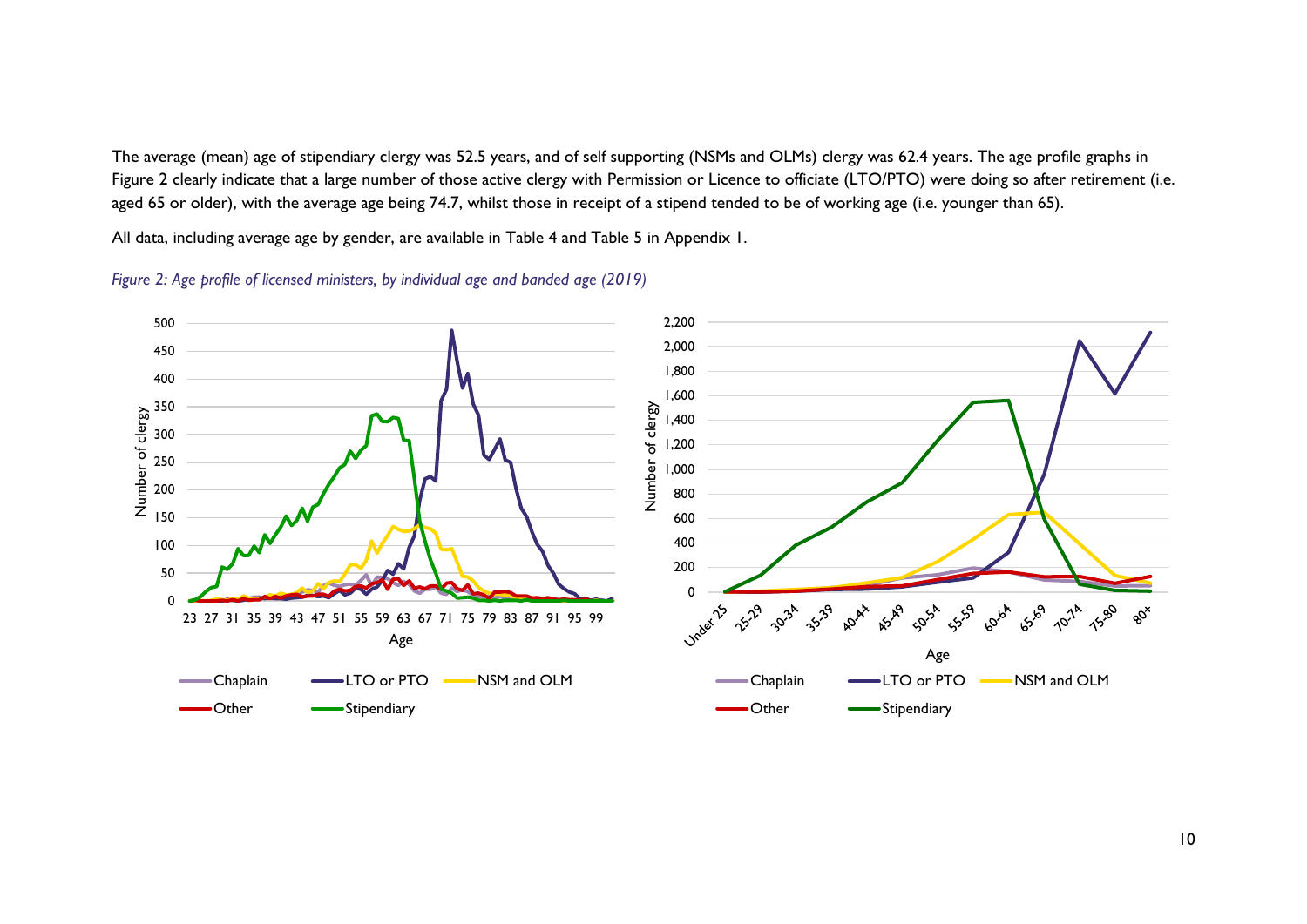Three fifths (62%) of stipendiary beneficed roles (these are roles such as incumbents/incumbent status and assistant or associate curates/ministers) were based in urban areas. This contrasts with a smaller majority of self supporting posts (55%) in urban areas. For comparison, 55% of all benefices in England are in urban areas. For the purposes of this report, whether a clergyperson is urban or rural-based is determined by the location of their main role, as reported on the Church Commissioners' payroll or Crockford's, with each person being included just once, and therefore does not take into account additional roles.



<span id="page-11-0"></span>*Figure 3: Beneficed posts, by rural / urban categories and gender (2019)* 

*Base: Beneficed clergy where urban/rural data were available. Self supporting (male: 1310, female:1400). Stipendiary (male: 4780; female 2130)*

When broken down by gender, as shown in Figure 3, male stipendiary posts were most commonly in urban areas (64%) whilst female posts (both stipendiary and self supporting) were more evenly split between urban and rural areas. Clergy in rural posts were more likely to be older and more likely to be female than those in urban posts, for both stipendiary and self supporting roles.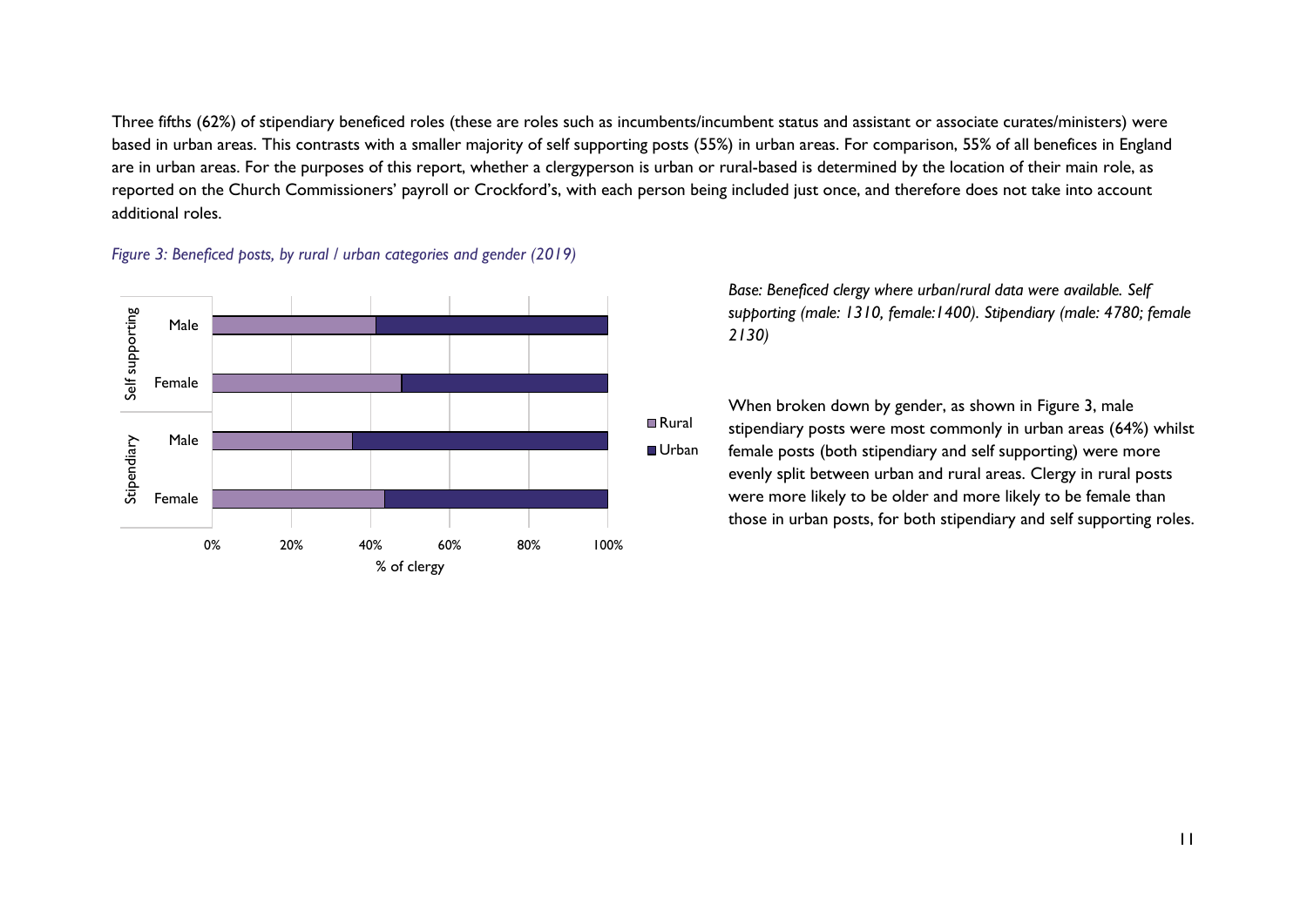Figure 4 shows a breakdown of all stipendiary clergy by their gender, working hours (full time / part time) and location (urban / rural). Working hours were determined based on the stipend of the clergyperson, as recorded on the Church Commissioners' payroll. The stipend may be for a single, full time role but it also may be for multiple part time roles which are added up to make a full time equivalent (FTE). Therefore, essentially, the working hours have been determined by the sum of all of a clergyperson's stipendiary roles. Note that this means non stipendiary roles are not included or where clergy couples share a stipend only one FTE will be counted although in reality it is recognised that considerably more hours are often worked by both partners.

# iral Fema**l**e - Rural Male - - <mark>Urban Female</mark> 1988 - - - - - Urban Male Full time (91%) Part time (9%)

0% 10% 20% 30% 40% 50% 60% 70% 80% 90% 100%

<span id="page-12-0"></span>*Figure 4: Stipendiary clergy by rural / urban categories, part time / full time, and gender (2019)*

Whether they are urban or rural-based is based on the urban / rural status of the benefice in which their main role sits and does not take into account additional and/or non-paid roles.

The majority of stipendiary clergy worked full time (91%), as shown in Figure 4, with part time making up a small proportion of the total (just 9%). However, as explained above, those working part time may have non stipendiary roles that make up their working hours to full time. Males accounted for the majority of full time posts, particularly those that worked in urban areas (accounting for almost half (43%) of all stipendiary clergy). Those in part time roles were equally likely to be found in either rural or urban posts. All data are available in [Table 6](#page-35-0) and [Table 7](#page-35-1) in Appendix 1.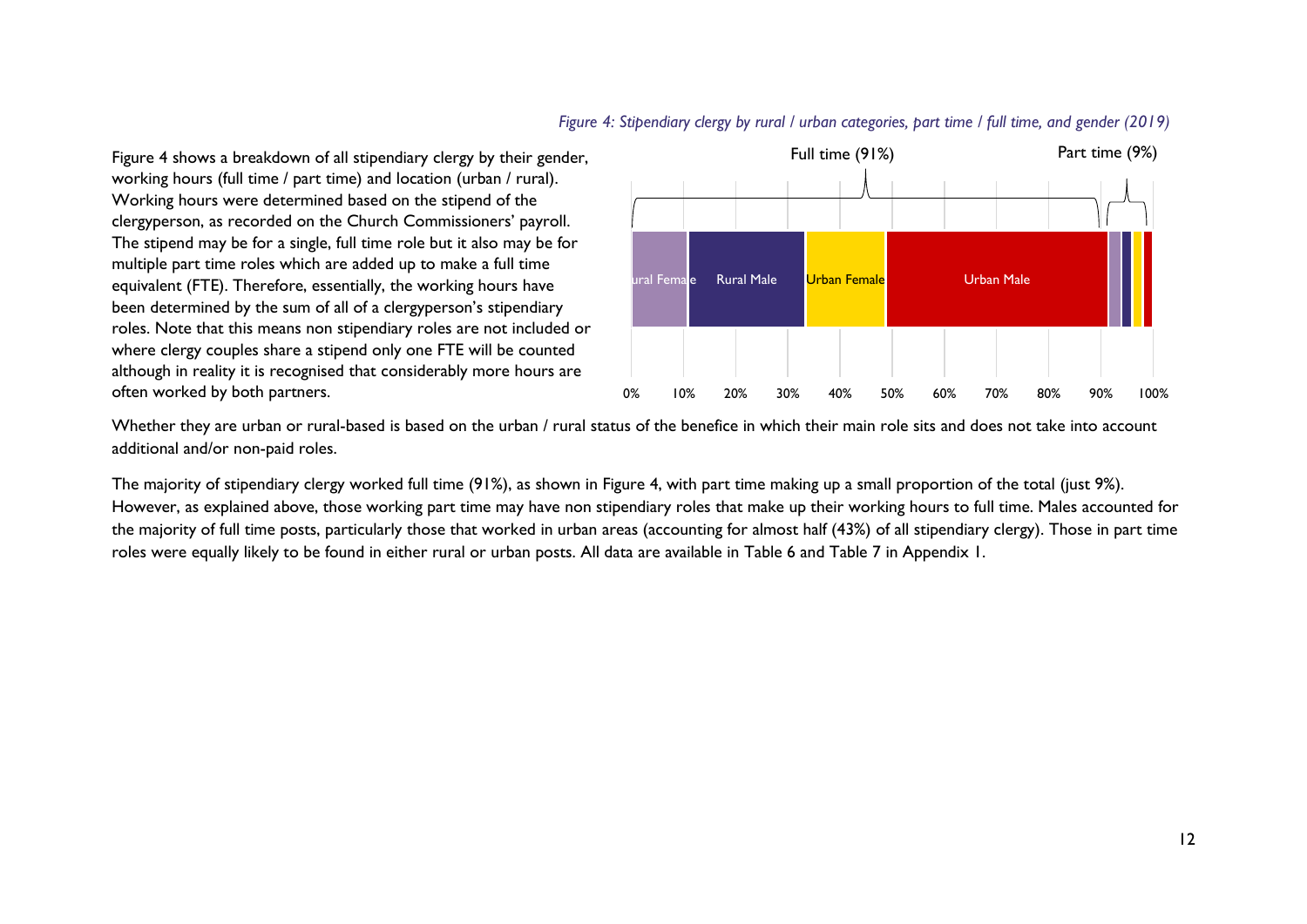As shown in Figure 5, the total number of stipendiary clergy remained steady between 2018 and 2019, following a series of small drops between 2015 and 2017. The total number of self supporting ministers saw a small decrease by the end of 2019 compared to previous years. Although there appeared to be another increase in permission to officiate (PTO) posts in 2019, this is likely to be a result of the continued data quality exercise to improve information on PTO posts held centrally and so any actual increase is unknown - please see the [Appendix 2: Methodology](#page-53-0) for more information. Data broken down by gender is available in [Table 8](#page-36-0) in Appendix 1.



#### <span id="page-13-0"></span>**Trend data** *Figure 5: Active ordained ministers (2015 to 2019)<sup>4.5</sup>*

<sup>&</sup>lt;sup>4</sup> For consistency 'Other' data for 2015 have been revised from those previously published to exclude those working overseas or in other denominations.

<sup>5</sup> During 2017 and 2018, a data audit was undertaken of Crockford's data, specifically those with Permission to Officiate (PTO). As a result of this, data suggests an increase in those with PTO compared to previous years, but this increase is most likely to be due to increased data quality and should not necessarily be used for direct comparison with data from previous years.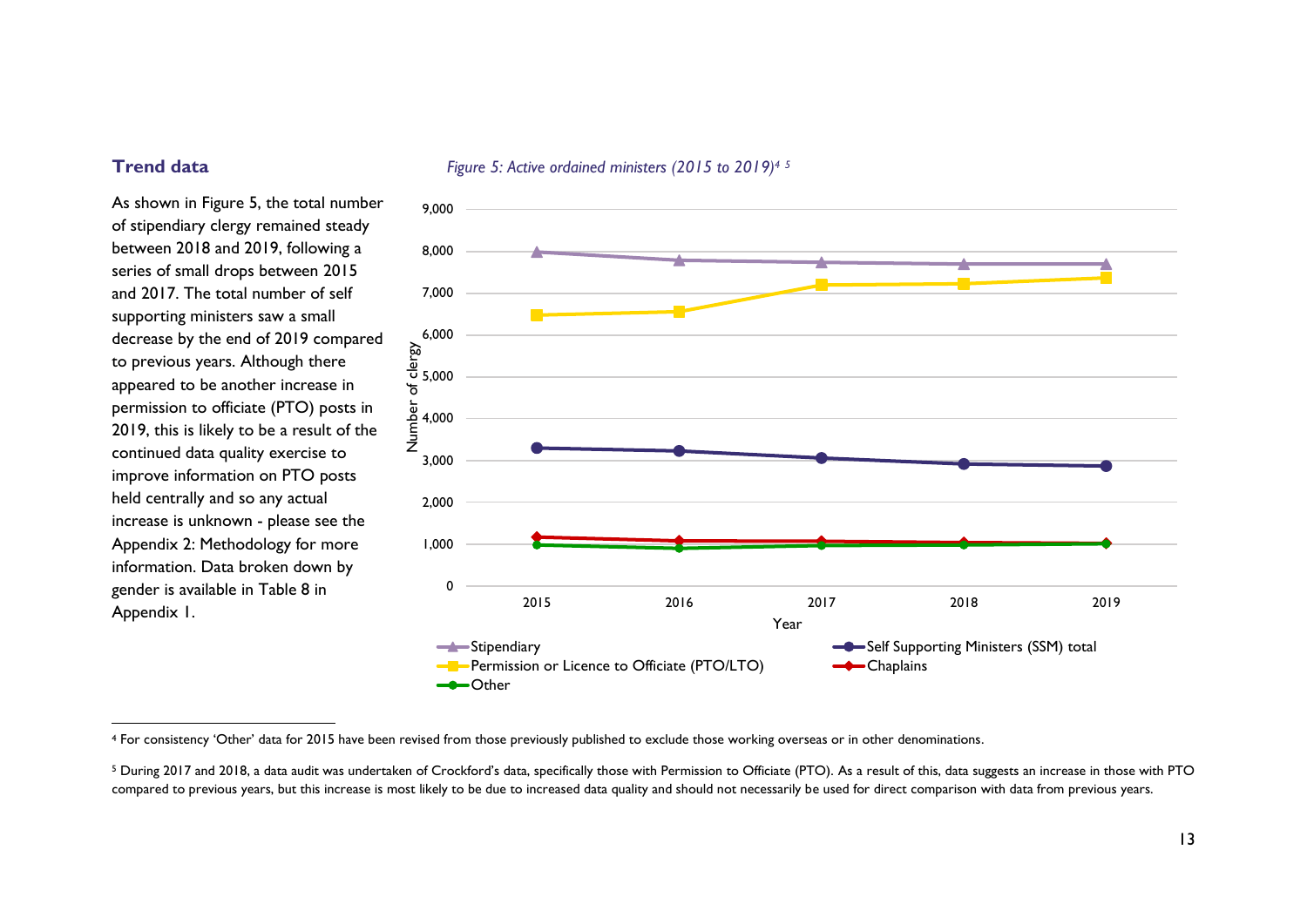# <span id="page-14-0"></span>**Movements between stipendiary, self supporting and other ministries**

Each year a number of clergy move between different types of ministry. This could be through ordination or retirement, or through moving between different forms of ministry. [Figure 6](#page-14-1) reveals the net impact of these changes for those clergy on the Church Commissioners' payroll only<sup>6</sup>. The net change is calculated by taking those leaving through a certain route away from those joining via the same route (where applicable), resulting in an overall (net) increase or decrease. For 2019, for the first time there was a small net increase of around 20 clergy in stipendiary ministry.

A full breakdown of movements can be found in [Table 19](#page-47-1) in Appendix 1.

 $\overline{a}$ 



<span id="page-14-1"></span>*Figure 6: Movements between stipendiary and self supporting or other ministries (between 1st January 2019 and 31st December 2019)*

<sup>6</sup> Includes only those stipendiary clergy on the Church Commissioners' payroll, therefore not all data add up to figures elsewhere in this report (for example, ordination data elsewhere in this report also includes those in the Diocese in Europe, Sodor and Man, the Channel Islands, and Bishops' Chaplains). It also does not include clergy on the NCIs payroll.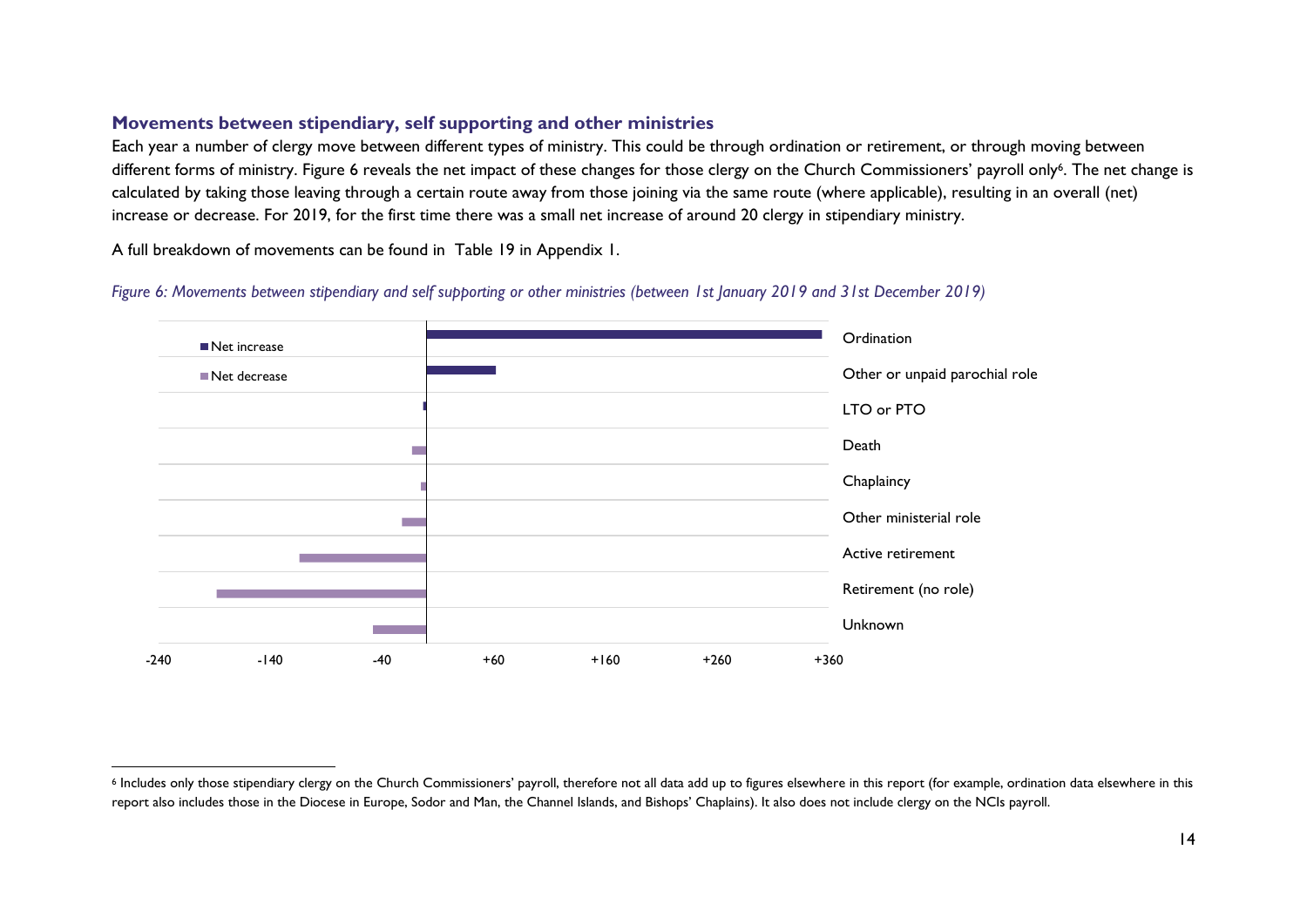#### <span id="page-15-0"></span>**Ordinands beginning training in 2019**

At the end of 2019, there were 550 ordinands from the 2019/20 academic intake<sup>7</sup>, which is a decrease compared with 2018 but comparable to 2017. There were more females (54%) than males (46%) beginning training in 2019, a proportion very similar to 2018. Those training with the intention of stipendiary ministry made up nearly three quarters (73%) of all ordinands beginning training in 2019, a marked increase on 2018 (68%), in large part due to the numbers of ordinands beginning training with the intention of serving in self supporting ministry returning to 2015 levels, as shown in [Figure 7.](#page-15-1) 

<span id="page-15-1"></span>*Figure 7: Ordinands beginning training, by intended type of ministry (2015 to 2019)*





<sup>7</sup> All ordinands in this section are those that began their course in September of the given year, as counted at end of December in the given year. Therefore, any that left training between September and December are not included.

 $^{\rm 8}$  2016\* excludes 2 unknown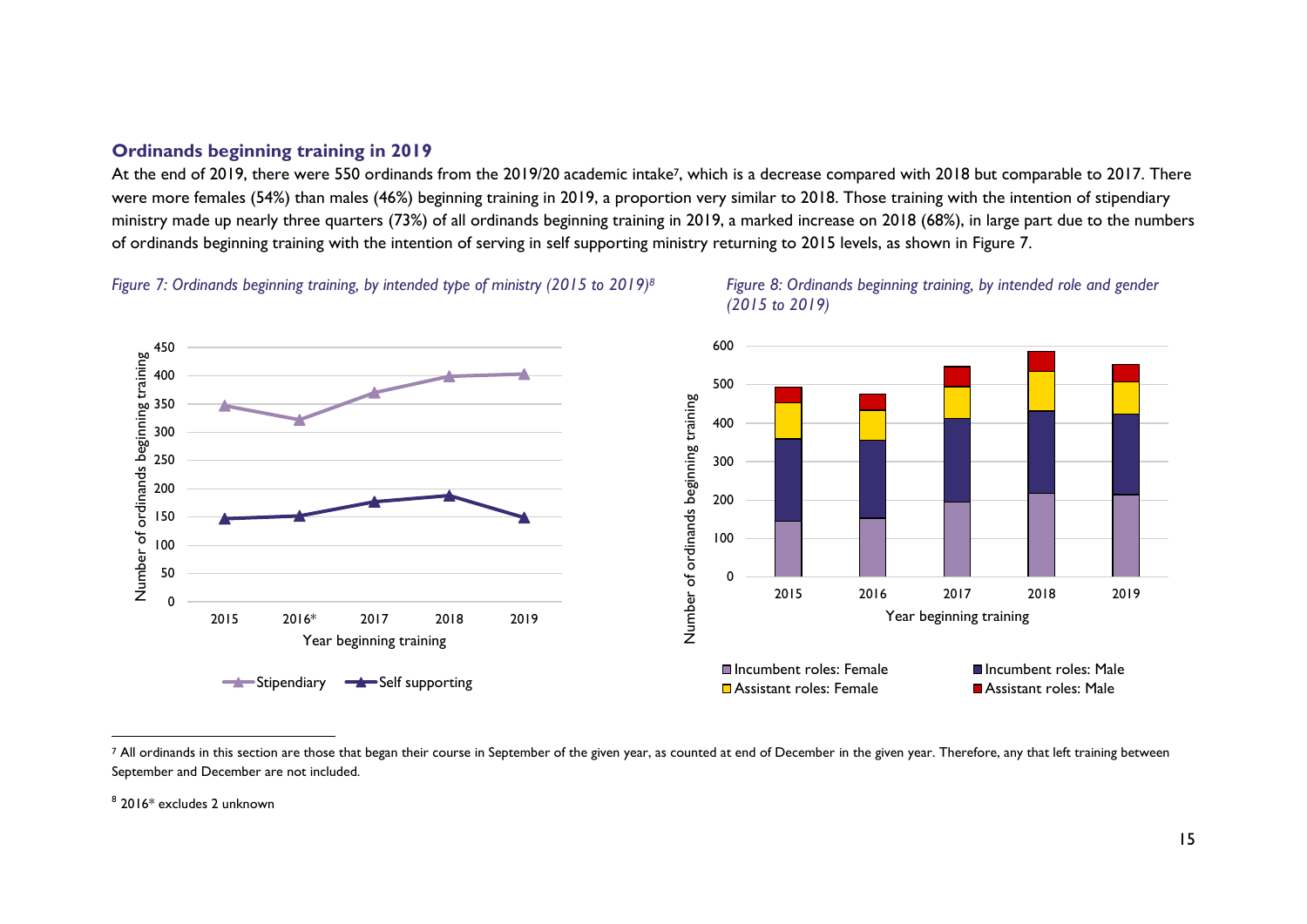Those training with the intention of becoming incumbents made up nearly three quarters of all ordinands (76%) in 2019, as shown in Figure 8; an increase on 2015 (73%). The proportion of those training for incumbent roles who were women increased gradually from 30% in 2015 to 39% in 2019.

Of those beginning training in 2019 that reported their ethnicity, 7.8% (similar to 7.9% in 2018) identified themselves as from a Black, Asian and Minority Ethnic background (BAME) <sup>9</sup>, as shown in [Figure 9.](#page-16-0) It is important to note that 0.5% of all ordinands beginning training in 2019 did not declare their ethnic group (not included in [Figure 9\)](#page-16-0). Of those identifying as BAME, the most commonly declared ethnic group was Black (3.5%), followed by those identifying with Mixed ethnic groups (accounting for 2.4% of all ordinands that declared an ethnic group).

<span id="page-16-0"></span>*Figure 9: Ordinands beginning training, by ethnic group (2019)*

 $\overline{a}$ 









<sup>9</sup> BAME includes all Black, Asian, Chinese, Mixed/Multiple ethnicities and other backgrounds, and excludes any White background.

<sup>10</sup> Percentages do not include those who did not declare an ethnic group (2.7% of all ordinands beginning training in 2019).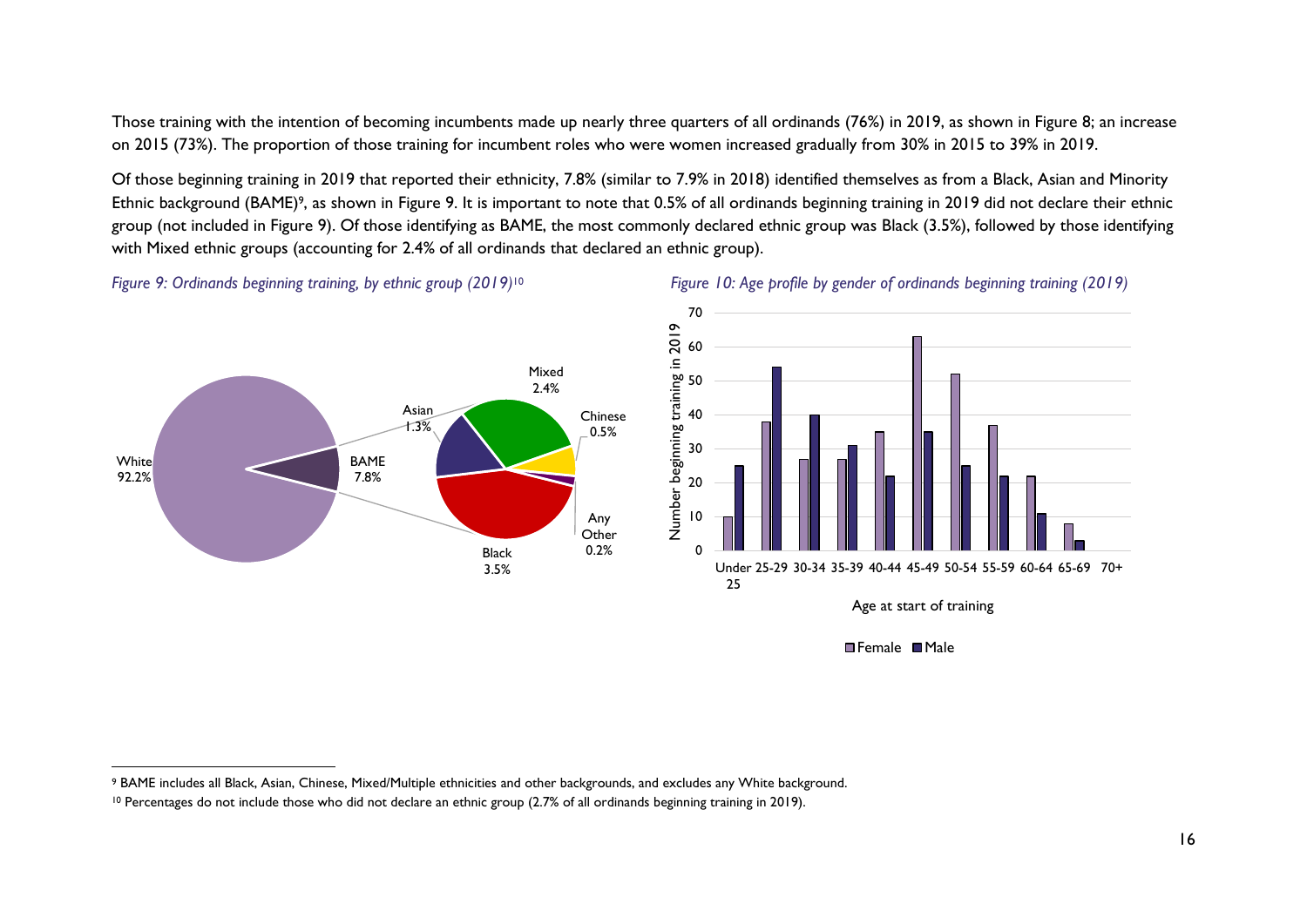Nearly a quarter (24%) of all ordinands beginning their training in 2019 were aged under 32, and more than two fifths (44%) were aged under 40. As highlighted in Figure 10, the average age of those entering training in 2019 differed between genders with females slightly older at 45.2 years and males younger at 38.1 years (the average age overall being 41.9 years).

Data tables, including ethnic background, age, gender, role and data for previous years are included from [Table 9](#page-37-0) to Table 12 in Appendix 1.

# <span id="page-17-0"></span>**Ordinations in 2019**

In 2019, there were around 570 people ordained as deacon, an increase on figures over the last 5 years (Figure 11). The proportion of ordinations to stipendiary posts is 62% in 2019, broadly similar to the last 5 years as shown in [Figure 11.](#page-17-1) The ratio of female to male ordinations has seen a shift in 2019 with 53% of clergy ordained to stipendiary posts being male and 42% of clergy ordained to self supporting posts being male, compared to 60% and 40% respectively in the previous 4 years. The average age of ordination for stipendiary clergy was 40.7, similar to the last few years. For self supporting clergy the average age at ordination was 58.1, a little older than in the recent few years. All data can be found in [Table 13](#page-41-0) and [Table 14](#page-42-0) in Appendix 1.



<span id="page-17-1"></span>

<sup>&</sup>lt;sup>11</sup> Refers to the ordination of deacons.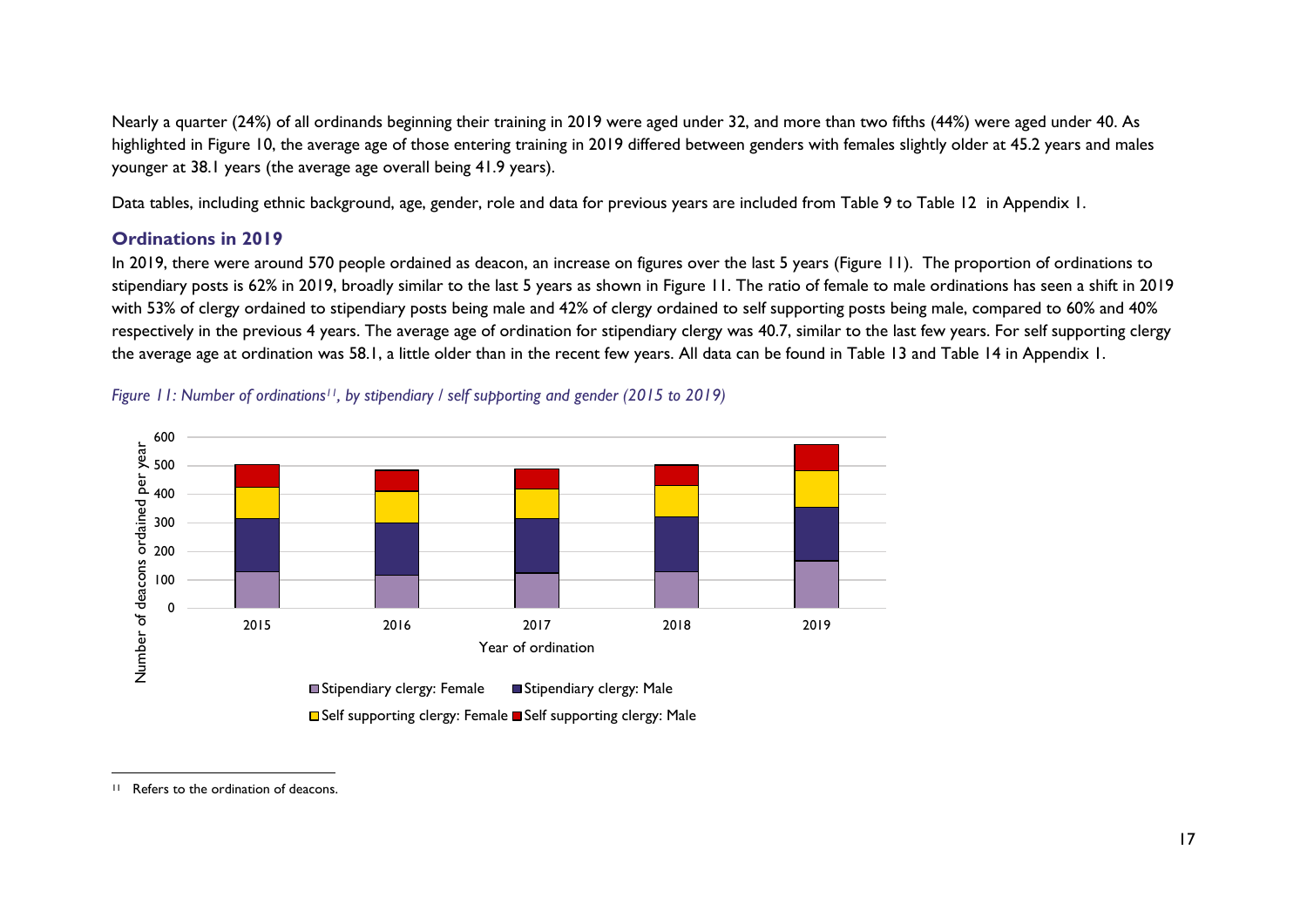# <span id="page-18-0"></span>Stipendiary Clergy

This section considers in more depth the 7,700 stipendiary clergy serving across the Church of England. All analyses in this section include clergy in receipt of a stipend from the Church Commissioners' payroll, but for some it also includes stipendiary clergy from the Diocese in Europe, Sodor and Man, and the Channel Islands, and Bishops' Chaplains – data included are outlined at the start of each analysis. Note that clergy paid a stipend locally or through other funding sources are not included.

#### <span id="page-18-1"></span>**Roles**

Of all stipendiary clergy, the majority (94%, as shown in [Figure 12\)](#page-18-2) worked in parochial roles across the 12,500 parishes in the Church of England. Figure 13 breaks down these parochial roles further (incumbents, incumbent status clergy or as assistant ministers and curates), showing that all stipendiary roles were more likely to be undertaken by males working full time.





<span id="page-18-2"></span>*Figure 12: Overview of stipendiary clergy roles, by gender (2019) Figure 13: Parochial stipendiary clergy roles, by gender and part time / full time (2019)*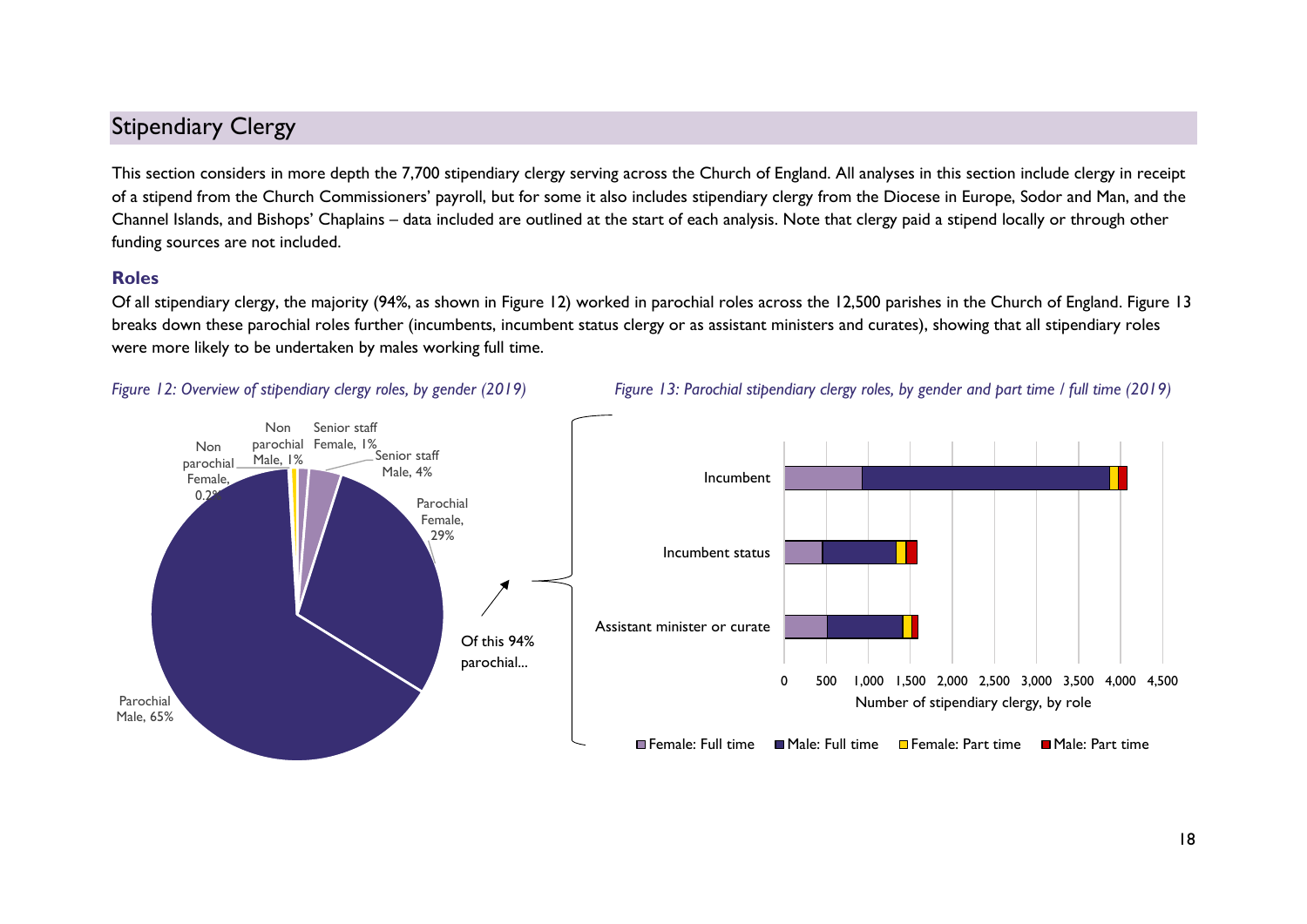Over a quarter (27%) of clergy in senior posts (including Archbishop, Diocesan or Suffragan Bishop, Cathedral Dean, Cathedral Other and Archdeacon) were female, up from 25% in 2018 and up by more than two fifths over the last 5 years, from 19% in 2015. Female clergy were more likely to be in part time roles than male clergy. All data can be found in [Table 15](#page-43-0) in Appendix 1.

# <span id="page-19-0"></span>**Job changes**

At the end of 2019, of the 7,500 stipendiary clergy on the Church Commissioners' payroll (i.e. excluding those in the Diocese in Europe, Sodor and Man, the Channel Islands, and Bishops' Chaplains), 11% had changed jobs between the end of 2018 and the end of 2019, the same proportion as in the previous year. Of those who had changed jobs in 2019, a third (32%) had moved to a different diocese and nearly two fifths (38%) were female.

As shown in [Table 1,](#page-19-1) over two fifths (43%) of the job moves between 2018 and 2019 were incumbents or incumbent status clergy moving to other incumbency roles, and just over a third (35%) were assistant curates or associate ministers moving into incumbency roles. Note that data include all clergy ordained at deacon level, so the majority of these are likely to be assistant curates moving into incumbency roles following the end of their training.

## <span id="page-19-1"></span>*Table 1: Job changes by role, by proportion of all those that changed role between 2018 and 2019*

|                                     | To (end of 2019)    |                       |                                                       |  |  |  |  |  |  |
|-------------------------------------|---------------------|-----------------------|-------------------------------------------------------|--|--|--|--|--|--|
| From (end of 2018)                  | <b>Senior staff</b> | Incumbent /<br>status | <b>Assistant</b><br>curate /<br>associate<br>minister |  |  |  |  |  |  |
| Senior staff                        | 2%                  | 1%                    | $<$  %                                                |  |  |  |  |  |  |
| Incumbent/ status                   | $\leq$   %          | 43%                   | 2%                                                    |  |  |  |  |  |  |
| Assistant curate/associate minister | 3%                  | 35%                   | 14%                                                   |  |  |  |  |  |  |
| Non-parochial                       | $\leq$   %          | $\leq$   %            | $<$ l%                                                |  |  |  |  |  |  |

Base: everyone that changed job role between the end of 2018 and the end of 2019; 806 people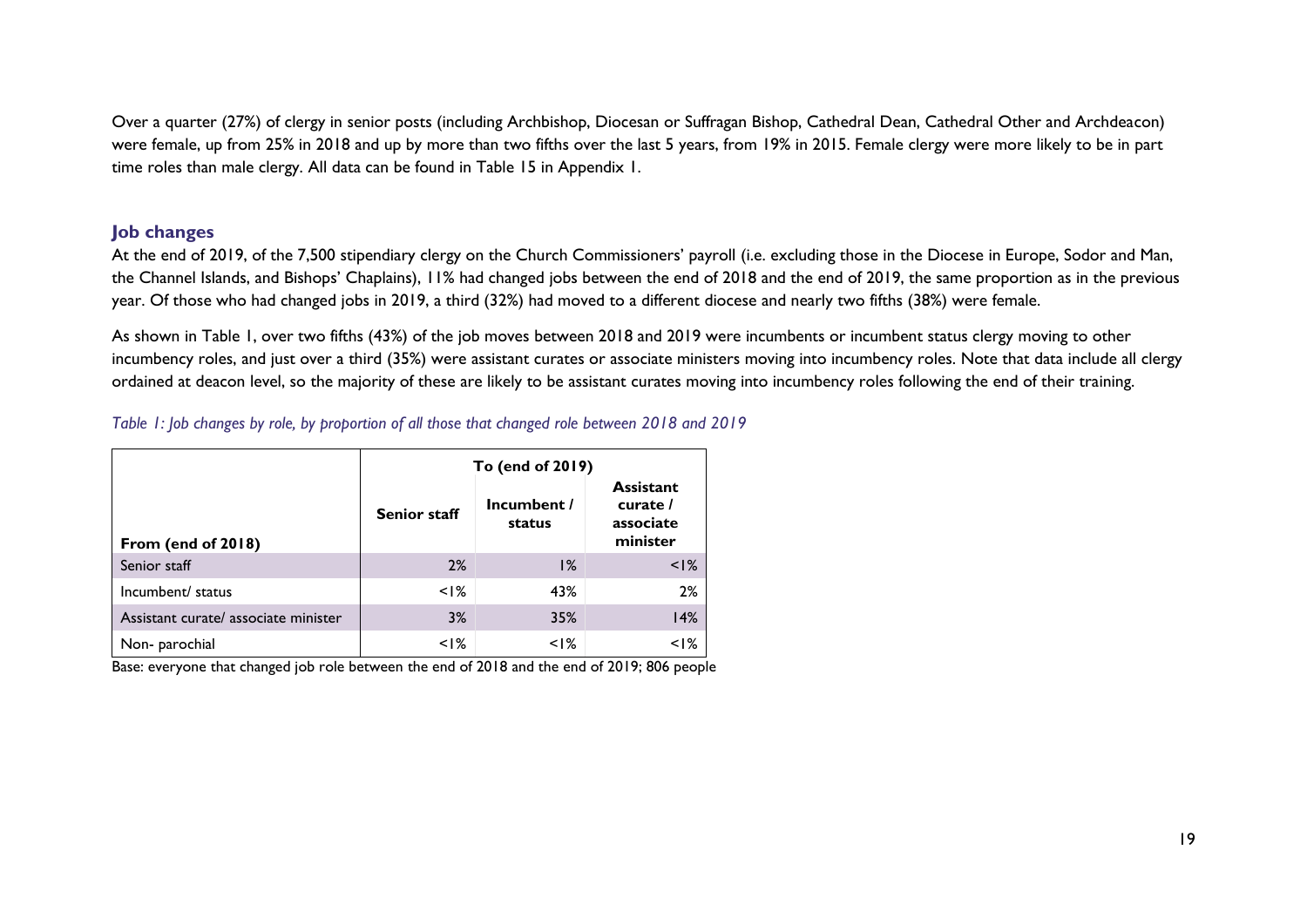## <span id="page-20-0"></span>**Multiple roles**

The analysis in this report counts clergy in what can be considered their main role; as was the case in previous years, over 2,100 (27%) of all stipendiary clergy had multiple roles, as shown in [Table 2.](#page-20-1)

These roles may be additional parochial posts, though it must be noted that around half of benefices have more than one church so a large number of parochial clergy with one role might well have multiple churches or parishes under their care. At least 180 stipendiary clergy had additional chaplaincy roles, though again this is likely to be an undercount due to the informal nature of chaplaincy work in many settings, for example the many clergy who work closely with local schools.

# <span id="page-20-1"></span>*Table 2: Additional roles of stipendiary clergy (2019)*

| In addition to their main role:                        | Number of<br>stipendiary clergy | $%$ of all<br>stipendiary<br>clergy |
|--------------------------------------------------------|---------------------------------|-------------------------------------|
| Parochial roles                                        | 1,480                           | 19%                                 |
| Chaplains                                              | 180                             | 2%                                  |
| LTO or PTO                                             | 80                              | 1%                                  |
| Senior staff (e.g. cathedral role)                     | 30                              | $<$ $\frac{8}{6}$                   |
| Other including diocesan and honorary / emeritus roles | 1,190                           | 15%                                 |
| All roles <sup>12</sup>                                | 2,950                           | 27%                                 |

<sup>&</sup>lt;sup>12</sup> Totals in [Table 2](#page-20-1) do not match the breakdown, since some clergy have more than one additional role.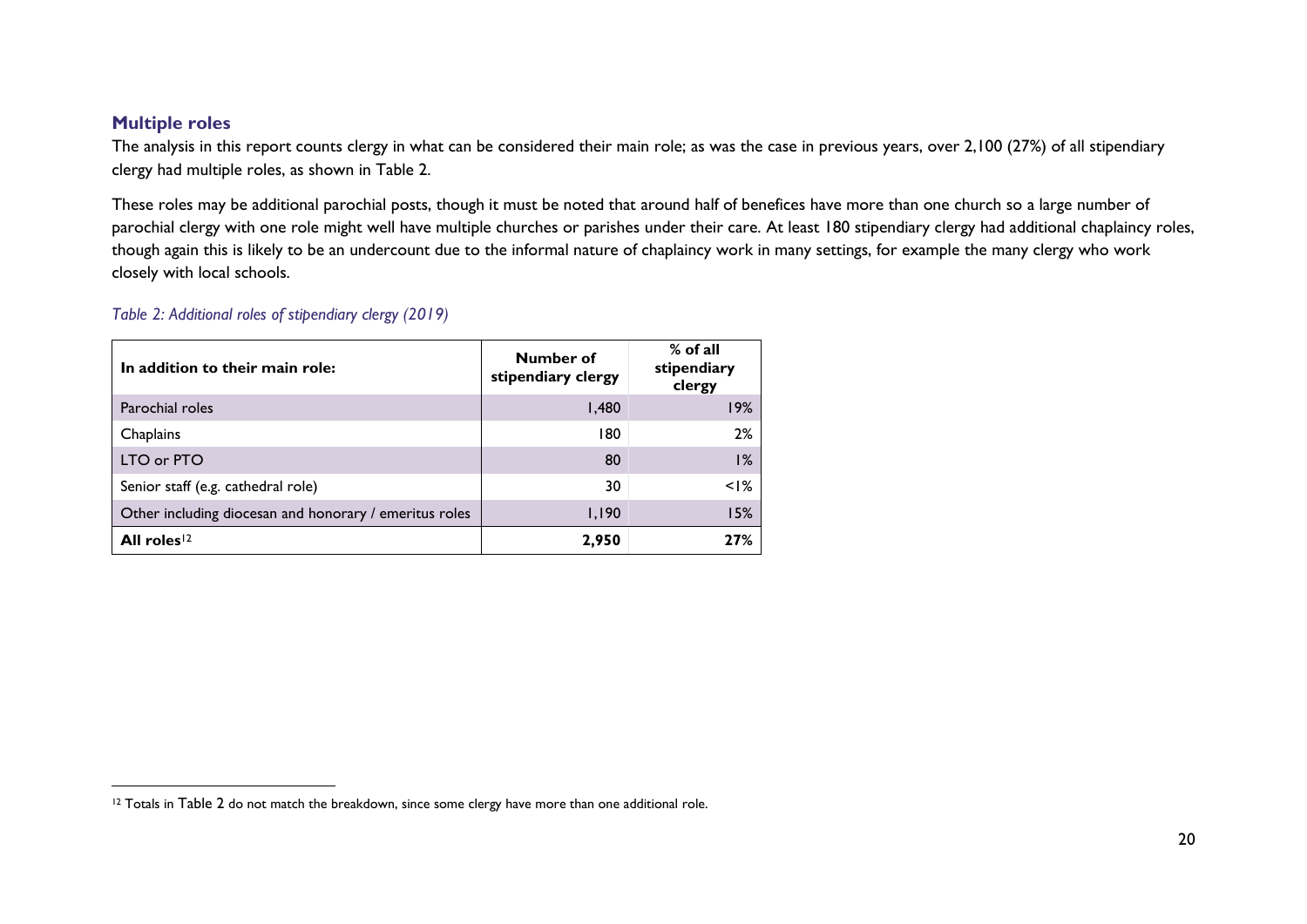#### <span id="page-21-0"></span>**Ethnicity**

As shown in [Figure 14,](#page-21-1) 3.8% of the stipendiary clergy on the Church Commissioners' payroll (i.e. excluding those in the Diocese in Europe, Sodor and Man, the Channel Islands, and Bishops' Chaplains) at the end of 2019 who reported an ethnic group described themselves as being from a Black, Asian or Minority Ethnic (BAME)<sup>13</sup> background. This is an increase from 3.1% at the end of 2012<sup>14</sup>, and comparable to 2018. However, 24.4% of ethnicity data are missing in 2019, which makes it difficult to measure change accurately.

All data can be found in [Table 16](#page-44-0) in Appendix 1, including breakdowns by role.



## <span id="page-21-1"></span>*Figure 14: Stipendiary clergy by ethnic group (2012 and 2019) 15*

 <sup>13</sup> BAME includes all Black, Asian, Chinese, mixed and other backgrounds, and excludes any White background.

<sup>&</sup>lt;sup>14</sup> 2012 is chosen as the comparison year as the data were most complete

<sup>15</sup> Percentages do not include those who did not declare an ethnic group (2012 – 20.6%, 2018 – 24.4%).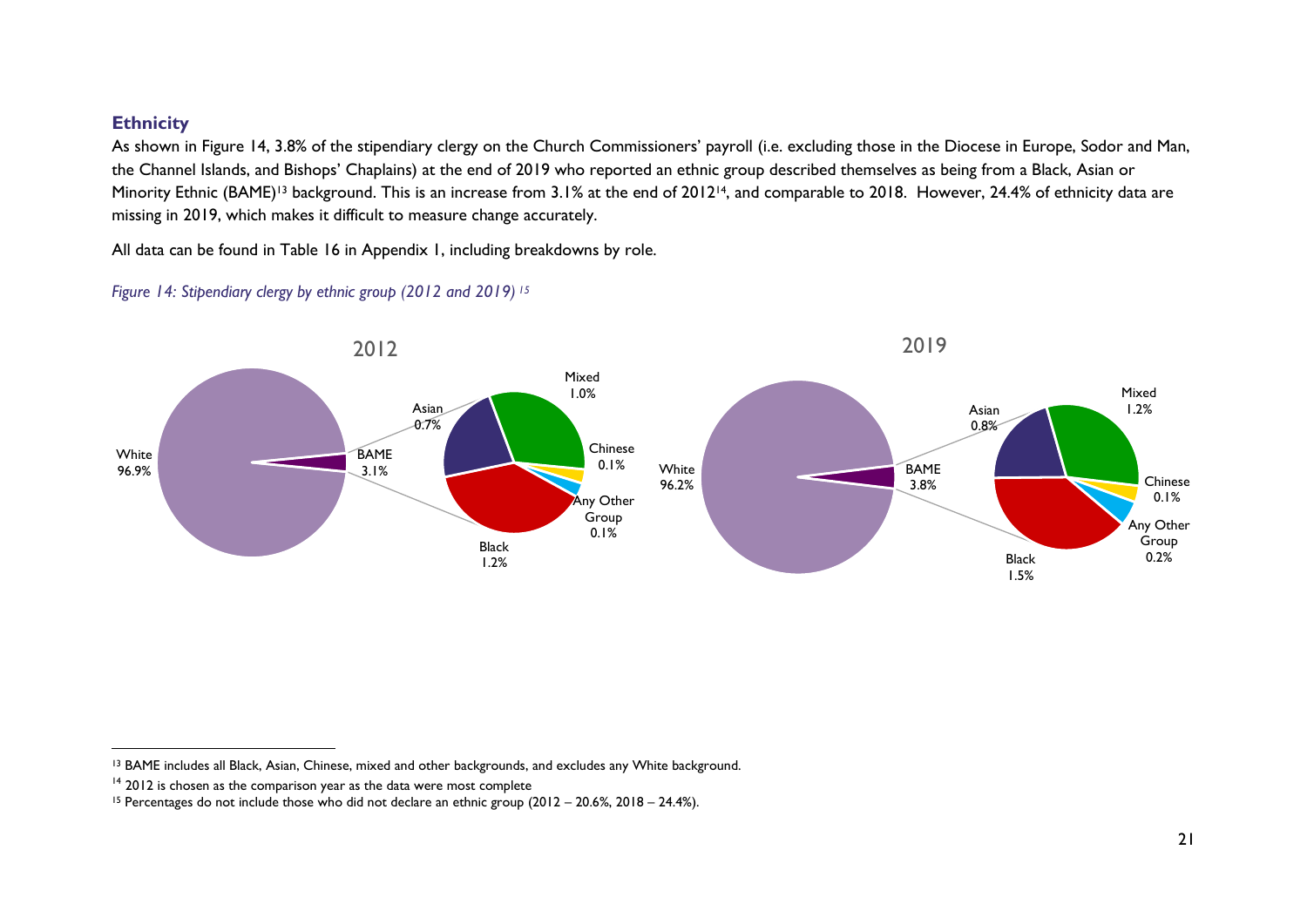#### <span id="page-22-0"></span>**Retirement**

#### <span id="page-22-2"></span><span id="page-22-1"></span>*Figure 15: Stipendiary clergy retirees, by age (2016 to 2019)*

Of the stipendiary clergy on the Church Commissioners' payroll at the end of 2018, (i.e. excluding those in the Diocese in Europe, Sodor and Man, the Channel Islands, and Bishops' Chaplains), around 310 had retired by the end of 2019, which is the equivalent of 4.1% of the stipendiary clergy on the Church Commissioners' payroll at the beginning of 2019. This is comparable to 2018 (4.0%).

[Figure 15](#page-22-2) illustrates that retirement patterns remained similar in 2019 when compared to previous years, but with a less noticeable peak at age 65. In 2019 the average age at retirement was 66.3 years (a little older than in 2016-2018 where it was 65.6). Over a third (37%) of stipendiary clergy who retired during 2019 were licensed in some other role at the end of the year, though based on previous patterns it is likely that many of the remaining 63%



of retirees will take up roles during the course of 2020 – a full breakdown of these can be found in [Table 17](#page-45-0) in Appendix 1.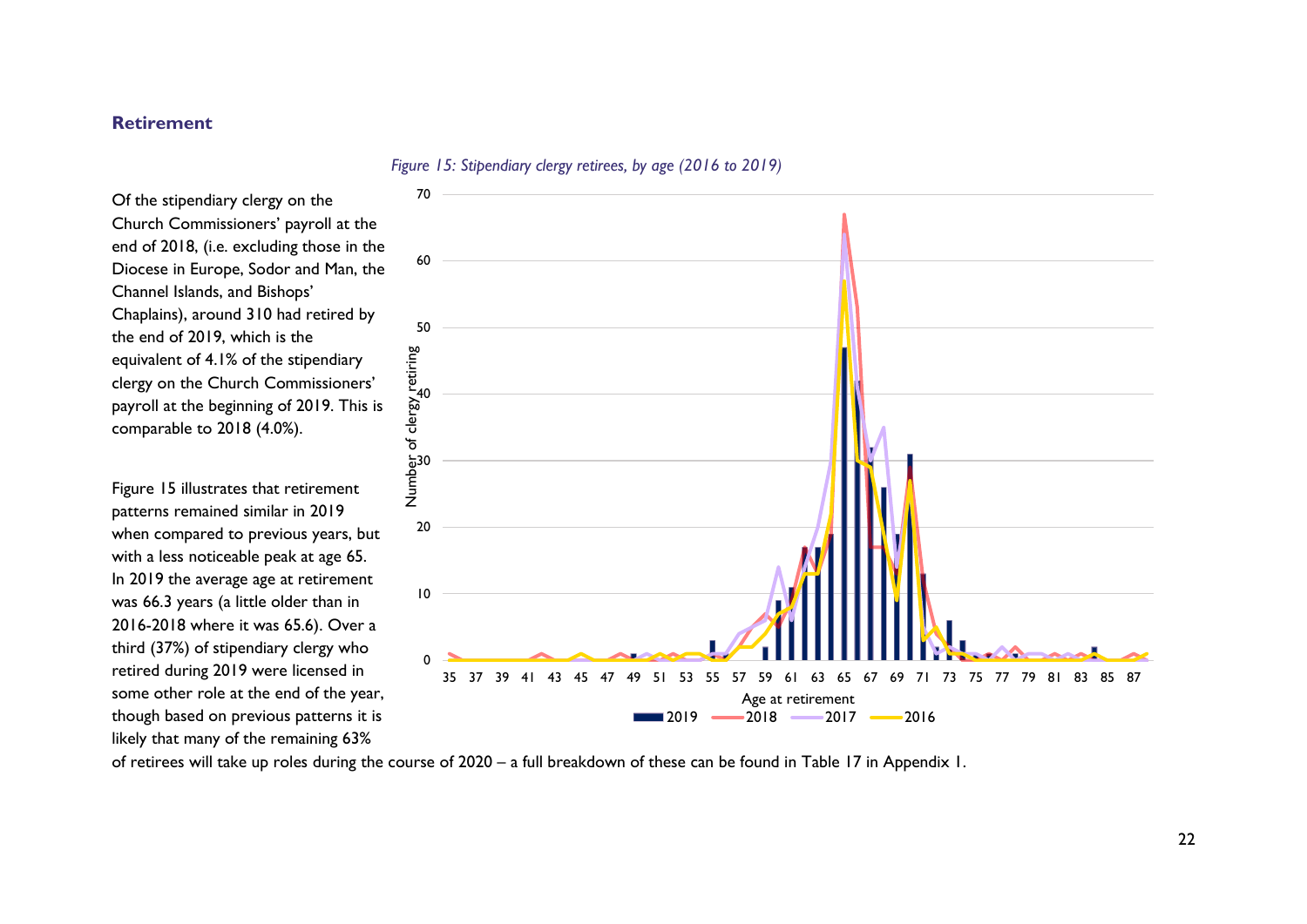# <span id="page-23-0"></span>**Projections**

This next section presents 4 projection scenarios, created to help plan future ordained ministry in the Church of England. All projections use current data as the starting point, and start with an assumption of the patterns we have seen in recent years being indicative of what we will see in the future ("current projection"), but also explore a range of scenarios changing different aspects of these assumptions.

# <span id="page-23-1"></span>*COVID-19*

 $\overline{a}$ 

On 17th March 2020 the Archbishops of Canterbury and York called for Church of England churches to put public worship on hold16. This formed part of the social-distancing guidance put in place to reduce the spread of the virus. At the time of writing it is unclear what implications COVID-19 will have on projections of clergy. A large proportion of stipendiary clergy are aged over 60 and may change their retirement patterns as a result of the virus. In addition to church closures, social-distancing has necessitated the suspension of gatherings such as vocations fairs. It has also had some impact on the training of ordinands, although some of this has been mitigated by the rapid expansion of online learning. These factors may influence the number of ordinations in the coming few years. The following projections were based on scenarios explored pre COVID-19, however, the "Lower ordinations" and "Retiring at 68" scenarios might be instructive.

## These scenarios are below:

**Current projection:** This projection model starts with the current pool of clergy distributed by age. Age specific leaving rates for retirements, leaving stipendiary ministry for other reasons, and deaths, are applied based on what has occurred over the last 3 years. For example, based on 2017-2019, 30% of male clergy and 23% of female clergy aged 65 are likely to retire. Ordinations are added in based on the numbers and age profile of ordinands currently in training. These leaving and joining rates are then applied iteratively over a 20 year period. Obviously, the assumptions used for joining and leaving ages will become less accurate moving forward through the period.

Retiring at 68: The Church of England Pensions Board recognises that currently most clergy are likely to be eligible to draw their pension aged 68. This model keeps joining and leaving rates the same as in the current projection, but adjusts retirement rates such that when clergy reach 68 they will retire as opposed to working longer (though keeps the assumption that many will retire before this age).

<sup>&</sup>lt;sup>16</sup> <https://www.churchofengland.org/more/media-centre/news/archbishops-call-church-england-become-radically-different-public-worship>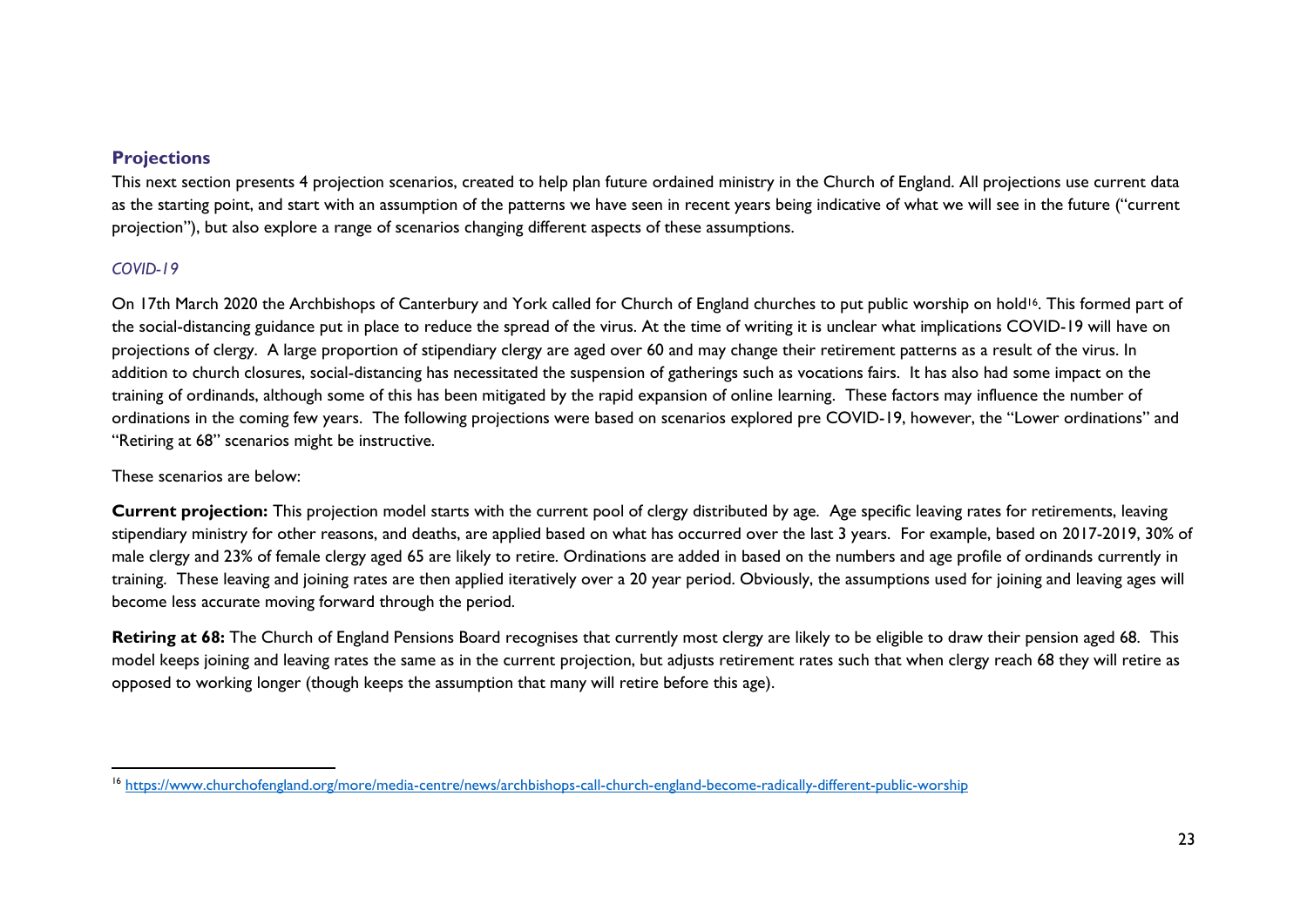Ordinations targets: This model keeps leaving rates and joining rates for entrants and re-entrants the same as in the current projection model, but adjust the number of ordinations to reflect Renewal and Reform targets.

Lower ordinations: In this scenario once those who are currently in training are ordained, this model assumes the number of ordinations will settle at a figure based on the average number of ordinations 1998-2018.

In summary, the projections shown in Figure 16 illustrate a stabilising in the total pool of stipendiary clergy if the current trends in ordinations and retirements continue (current projections scenario). There is very little impact to total numbers of clergy on the assumption of them not working beyond 68 (Retiring at 68 scenario). However, if the number of ordinations falls to the average of the last 20 years (1998-2018) then numbers of clergy will decline (Lower ordinations scenario).

If we see the increase in ordinands that the Renewal and Reform targets aspire to, and this increase is sustained, then it is possible that there will be an increasing pool of more than 8,000 full time equivalent (FTE) clergy (ordinations target scenario).

More explanation of how the projections were created can be found in [Appendix 2: Methodology,](#page-53-0) and the full data table can be found in Appendix 1 [\(Table](#page-46-0)  [18\)](#page-46-0).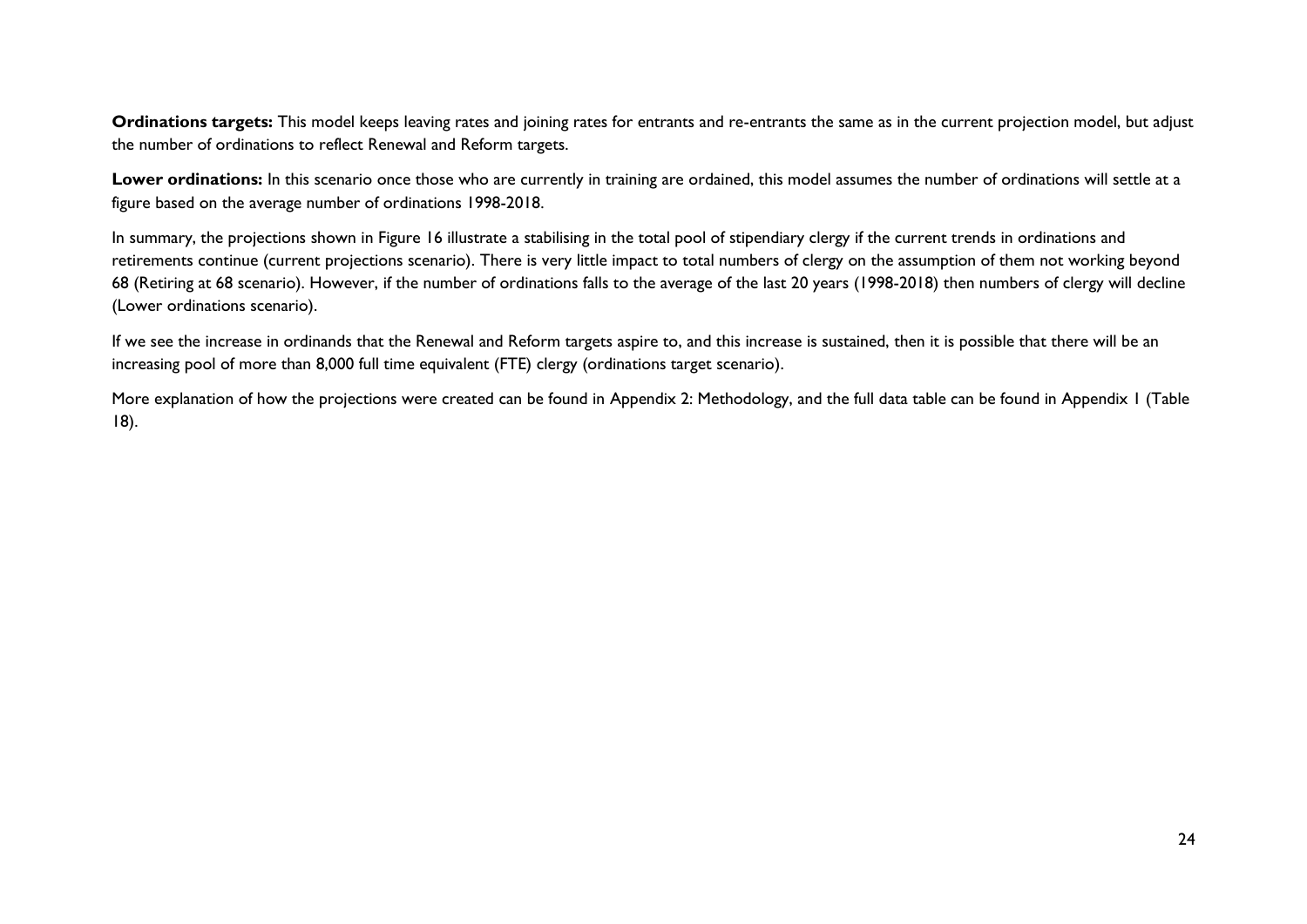

# <span id="page-25-0"></span>*Figure 16: Stipendiary clergy full time equivalence (actuals 2002 to 2020, projections 2021 to 2039)*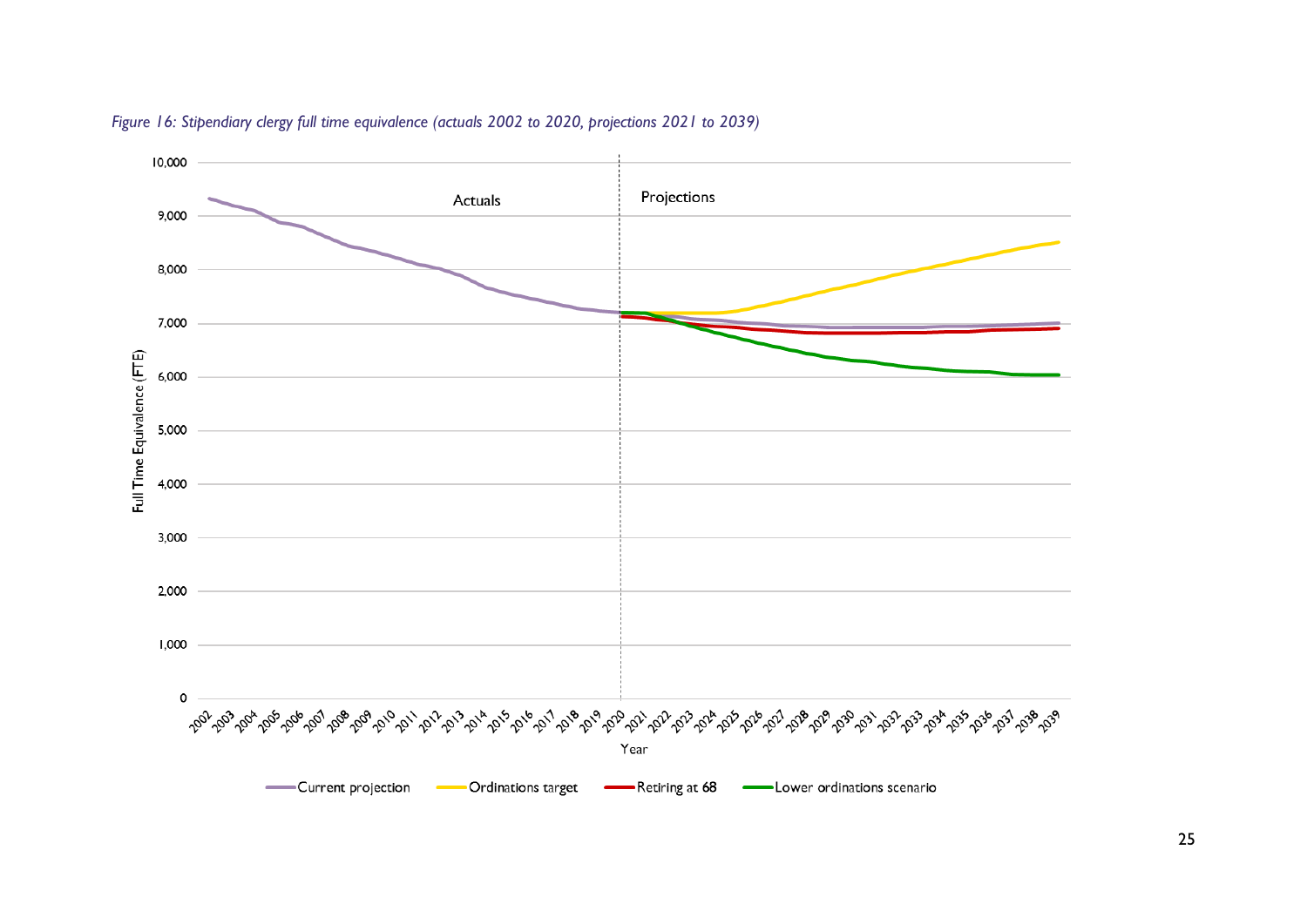# <span id="page-26-0"></span>Self supporting clergy

At the end of 2019, a total of 2,870 clergy worked in parochial posts in self supporting roles (non stipendiary or ordained local minister posts). The majority of these individuals work with stipendiary clergy, but in a number of cases self supporting clergy hold incumbent status roles and/or are working in benefices with no stipendiary clergy either due to vacancy or deployment decisions.

At the end of 2019, 230 (8% of all self supporting clergy) were listed in Crockford's as being licensed to incumbent status roles whilst 630 (22% of all self supporting clergy) were licensed to benefices with no stipendiary clergyperson licensed to the same benefice. Data on self supporting clergy are not always accurate and exhaustive, hence it is not possible to break down further the data as is done with data for stipendiary clergy in this report.

# <span id="page-26-1"></span>Diocesan figures

Diocesan figures are available via an excel table that can be downloaded from the Research and Statistics pages of the Church of England website [\(https://www.churchofengland.org/researchandstats\)](https://www.churchofengland.org/researchandstats).

Figures include diocesan full time equivalence (FTE), headcounts of stipendiary clergy, headcounts of self supporting clergy, along with national age profiles of all roles.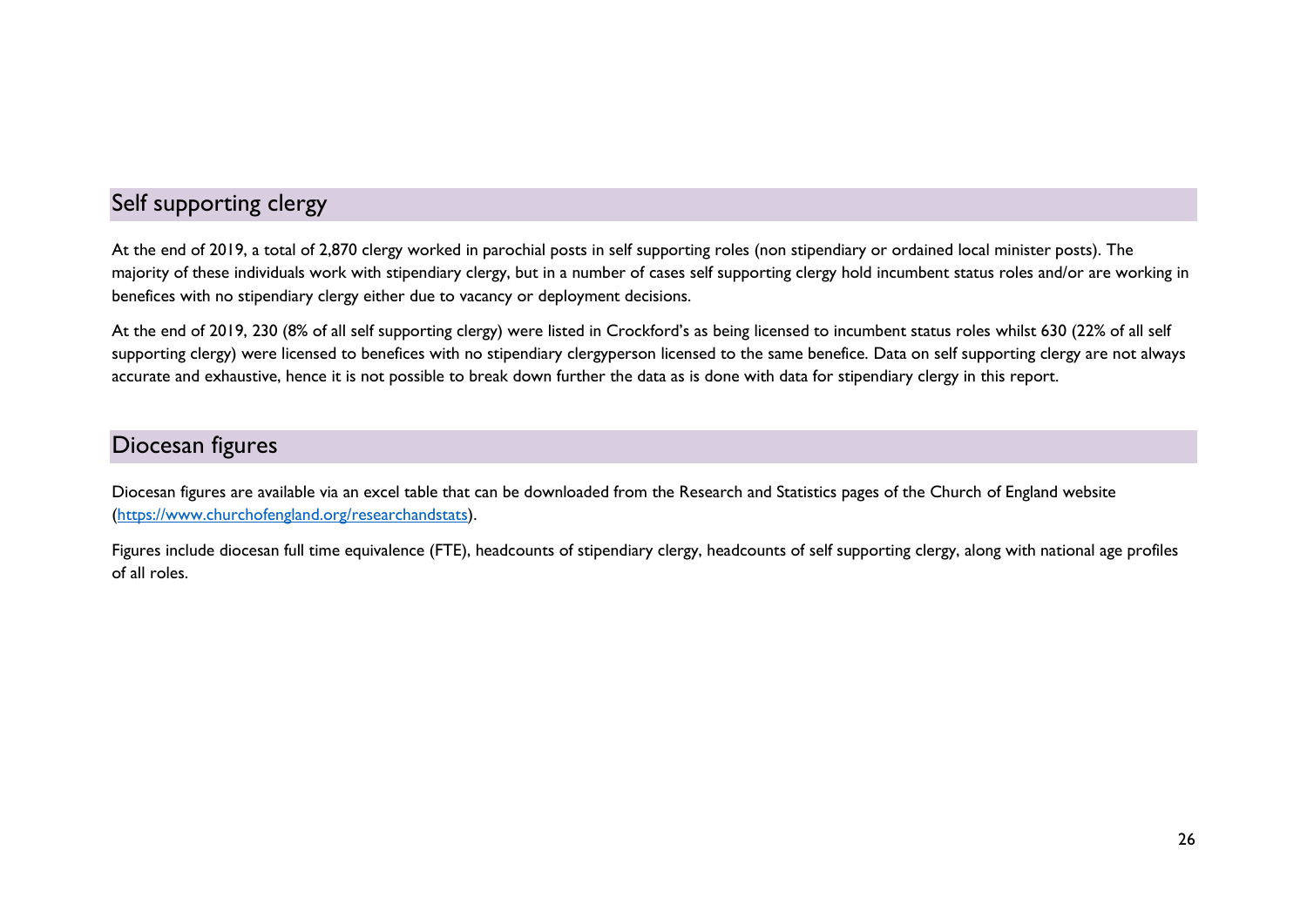# <span id="page-27-0"></span>**Chaplains**

# Over 1,000 ordained clergy reported their main post as chaplain on Crockford's. This is in addition to the 180 stipendiary clergy who reported additional chaplaincy roles (see [Table 2\)](#page-20-1). It should be noted that many other clergy may have additional chaplaincy roles for which we do not have data, and so the total number of Church of England clergy who work as chaplains is likely to be higher. Further research regarding chaplains in the Church of England has been published by Todd et al (2014)<sup>18</sup>, Ryan (2015)<sup>19</sup> and Aune et al (2019)<sup>20</sup>. The Research and Statistics team have conducted a pilot survey in 2019 to explore how further data on chaplaincy, both ordained and lay, might be collected and hope to build on this in the future.

None of the 1,020 chaplains in this section, whose main role was listed as a chaplain, appear in the Church Commissioners' clergy payroll and so we know they are not paid a stipend by the Church Commissioners. However, we are unable to determine whether they are self supporting or paid a salary from another source.

The gender profile of clergy whose main role is as a chaplain is similar to that of stipendiary clergy, with 69% male. As [Figure 17](#page-27-1) shows, amongst those whose main role is a chaplain, the most common type of chaplaincy undertaken is in a hospital or hospice; this accounted for 30% of all chaplain roles in 2019, as was the case in previous years. The armed forces (Army, Royal

Navy or Royal Air Force) accounted for a quarter (25%) of all male chaplains, whilst just 3% of female chaplains work in these roles. Of all those chaplains that work in the armed forces, 95% were male. Full gender breakdowns can be found in [Table 20](#page-48-0) in Appendix 1.

<sup>20</sup> Aune, Guest and Law (2019) 'Chaplains on Campus: Understanding Chaplaincy in UK Universities' [https://www.churchofengland.org/sites/default/files/2019-](https://www.churchofengland.org/sites/default/files/2019-05/chaplains_on_campus_full_report_final_pdf_.pdf) [05/chaplains\\_on\\_campus\\_full\\_report\\_final\\_pdf\\_.pdf](https://www.churchofengland.org/sites/default/files/2019-05/chaplains_on_campus_full_report_final_pdf_.pdf)

<span id="page-27-1"></span>

#### 27

<sup>17</sup> Data source: Crockford's

<sup>&</sup>lt;sup>18</sup> Todd, Slater and Dunlop (2014) 'The Church of England's involvement in chaplaincy: research report for the Church of England's Mission and Public Affairs Council.' *Cardiff: Cardiff: Cardiff: Cardiff: Cardiff* Centre *for Chaplaincy Studies. Accessed 28/06/2018* [<http://orca.cf.ac.uk/62257/>](http://orca.cf.ac.uk/62257/)

<sup>19</sup> Ryan, Ben (2015) 'A Very Modern Ministry: Chaplaincy in the UK.' *London: Theos.* Accessed 28/06/2018 [<https://www.theosthinktank.co.uk/cmsfiles/archive/files/Modern%20Ministry%20combined.pdf>](https://www.theosthinktank.co.uk/cmsfiles/archive/files/Modern%20Ministry%20combined.pdf)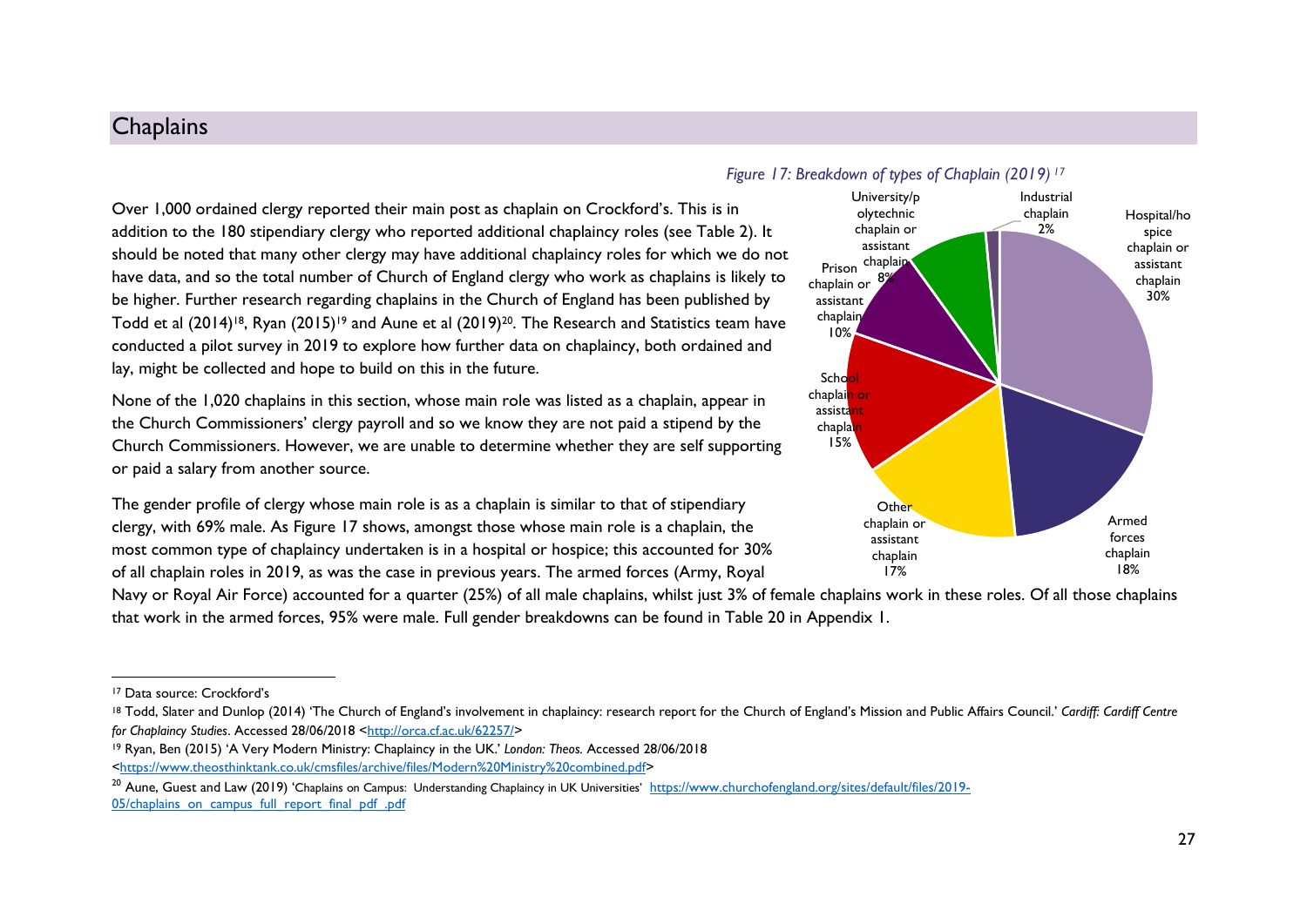# <span id="page-28-0"></span>Readers / Licensed Lay Ministers (Readers)

Readers and Licensed Lay Ministers (Readers) are lay leaders in the Church of England who are theologically trained and licensed by the Church to preach, teach, enable mission, lead worship and assist in pastoral, evangelistic and liturgical work. Thousands of other lay people serve the church in various ministries from youth workers to worship leaders but as yet it has not been possible to quantify these roles nationally. Note that Permission to Officiate (PTO) in this section refers to Readers / Licensed Lay Ministers with PTO, and therefore the figures differ from those provided in Figure[/Table 3](#page-33-1) about ordained ministers with PTO. In 2019, dioceses were asked about their criteria for providing PTO to Readers / LLMs; it was found that 4 dioceses no longer issue PTO for Readers/LLMs, and 6 dioceses do not use the traditional criteria of age 70 to determine when PTO is given. For example, some of these dioceses give PTO to those aged 75 or older, whilst some provide PTO for parishes in vacancy.



<span id="page-28-1"></span>*Figure 18: Active Readers / Licensed Lay Ministers and those in training, by age<sup>21</sup> and gender (2019)* 

By the end of 2019, there were a total of 7,830 people in active lay ministry of which 4,620 (59%) were Readers / Licensed Lay Ministers and 3,210 (41%) had PTO. Of the Readers / Licensed Lay Ministers there were more female (57%), but for those with PTO there were more males (51%). There were a further 260 readers entering training in 2019, with a total of 590 in training at the end of 2019; 65% of whom were female. As shown in Figure 18, readers were most commonly female and aged between 60 and 69, and those in training were most commonly female aged between 40 and 59 years old. During 2019, a total of 590 Readers became non-active (retired emeritus), meaning a potential net loss of 330 in active ministry when taking into account those entering training during the same year.

Less than 40 years old  $\blacksquare$  40 - 59 years old  $\blacksquare$  60 - 69 years old  $\blacksquare$  70 years old or more

<sup>&</sup>lt;sup>21</sup> Some estimates were used to determine missing age breakdowns, based on the proportions of those dioceses that returned complete data.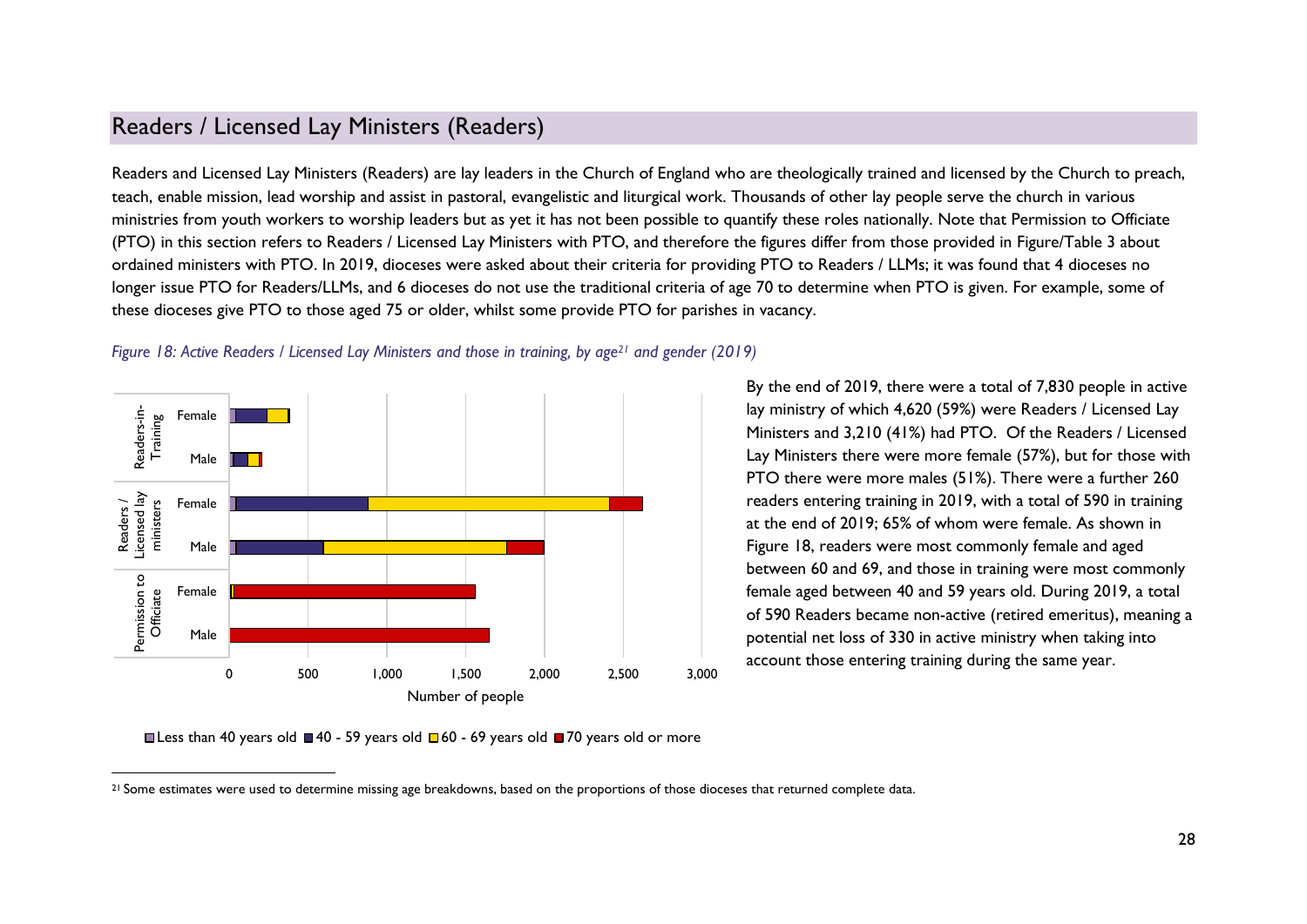Whilst it is possible to include a high-level overview of ethnic breakdown amongst Readers and Readers in training, it should be noted that only around half of all dioceses provided data for this measure meaning data are indicative only. Of those dioceses that provided data (22 dioceses in total) in 2019, the vast majority of Readers and those in training were White British, with 4.3% of Readers and 7.0% of those in training identifying as BAME22. Of these, Black or Black British accounted for the largest proportions (3.2% of all Readers; 4.4% of all those in training).

A full breakdown of data by gender can be found in Appendix 1, [Table 21,](#page-49-0) [Table 22](#page-49-1) and Table 23.

[Figure 19](#page-29-0) shows the trend data for Readers for the last 10 years, from 2010 to 201923. There has been a gradual decrease in the total number of Readers / Licensed Lay Ministers in active ministry over the last decade, from just under 10,000 in 2010 to 7,830 in 2019. The number of readers in training at the end of each year has decreased by just over a third (35%) from 960 in 2010 to 600 in 2019.



**-**Permission To Officiate (i.e. retired, but still having an active ministry)  $\blacksquare$  Total in active ministry at end of year (all Readers / LLMs and PTOs)

<span id="page-29-0"></span>*Figure 19: Total active Readers / Licensed Lay Ministers and those in training (2010 to 2019)*

Total in training at end of year

 <sup>22</sup> BAME includes all Black, Asian, Chinese, mixed and other backgrounds, and excludes any White background.

<sup>&</sup>lt;sup>23</sup> Some data for 2017 were updated and amended during the course of data collection for 2018; Figure 19 reflects these updates and supersedes the Figure contained in the 2017 report.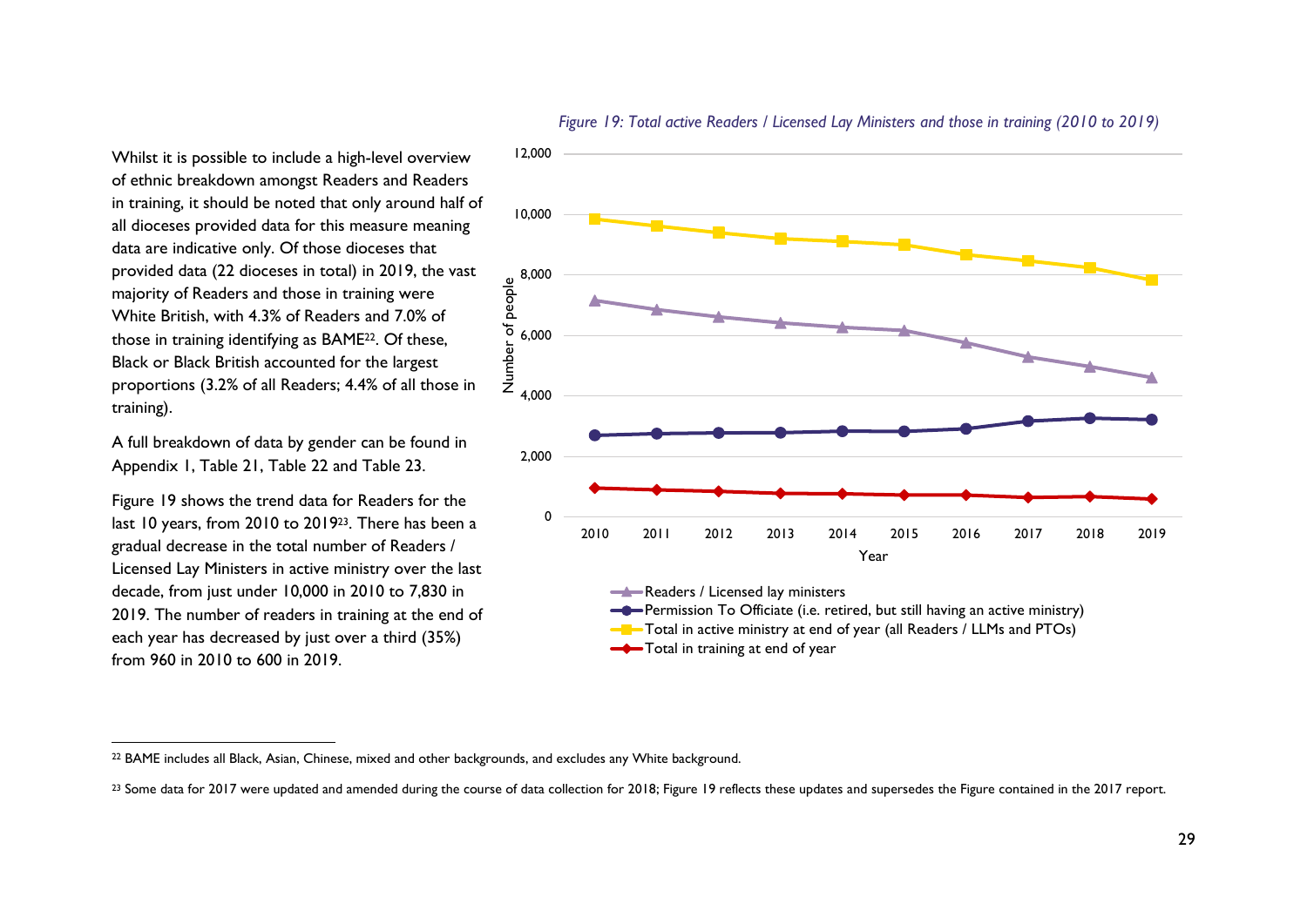# <span id="page-30-0"></span>Religious Communities

 $\overline{a}$ 

A total of 36 recognised and 16 acknowledged religious communities, as registered by The Advisory Council for Religious Communities, were asked to provide figures on their membership. Where communities were unable to provide data, alternative data sources were used, where possible.<sup>24</sup>

The 36 recognised communities reported a total of around 300 members across 67 houses. The majority of members of recognised communities were Professed Lay Women (61%), as shown in [Figure 20,](#page-30-1) and typically had fewer than 10 members (65%), as shown in Figure 21.

<span id="page-30-1"></span>



5 to 9 members 31%



Fewer than 5 members 34%

More than 30 members 3%

 $24$  For 6 communities, "Anglican Religious Life 2018/2019" (Canterbury Press for the Anglican Religious Communities Committee) and/or previous years' data were used to provide estimates; 2 acknowledged communities chose not to be represented in the statistics.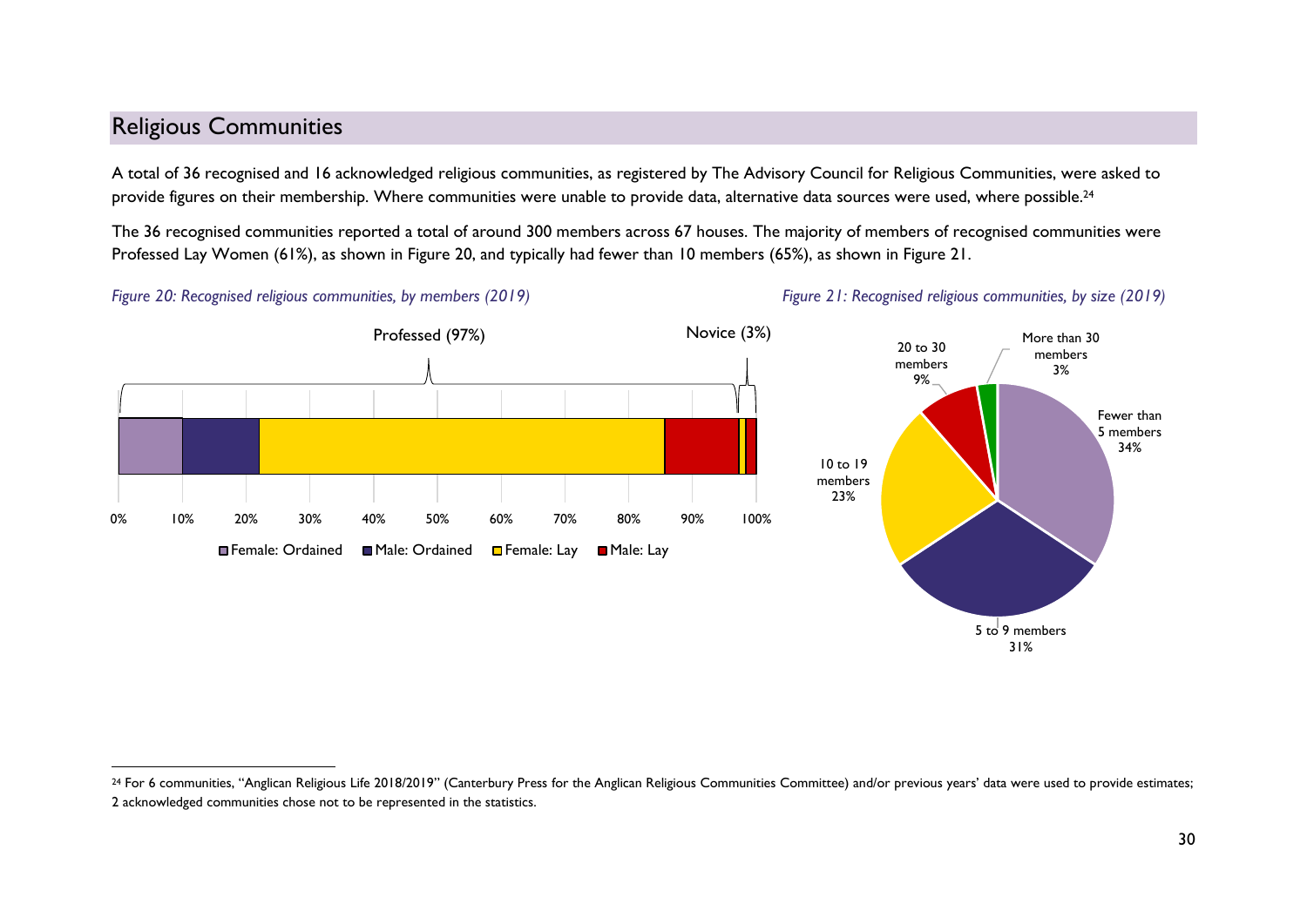Recognised communities reported an additional 2,490 Oblates, Tertiaries, Associates or Outer Brothers/Sisters, whilst acknowledged communities reported 5,360. Lay women made up the largest proportion of both types of community, as shown in [Figure 22.](#page-31-0) Of those 3,020 ordained Oblates, Tertiaries, Associates or Outer Brothers/Sisters across both types of community, 40 were Non-Anglican.



<span id="page-31-0"></span>*Figure 22: Oblates, Tertiaries, Associates or Outer Brothers/Sisters; or members who share a common Rule of life of Recognised and Acknowledged Communities (2019)*

For more information about recognised and acknowledged communities, please see [Appendix 2: Methodology.](#page-53-0) Data tables for religious communities can be found in Table 24 and [Table 25,](#page-51-0) Appendix 1.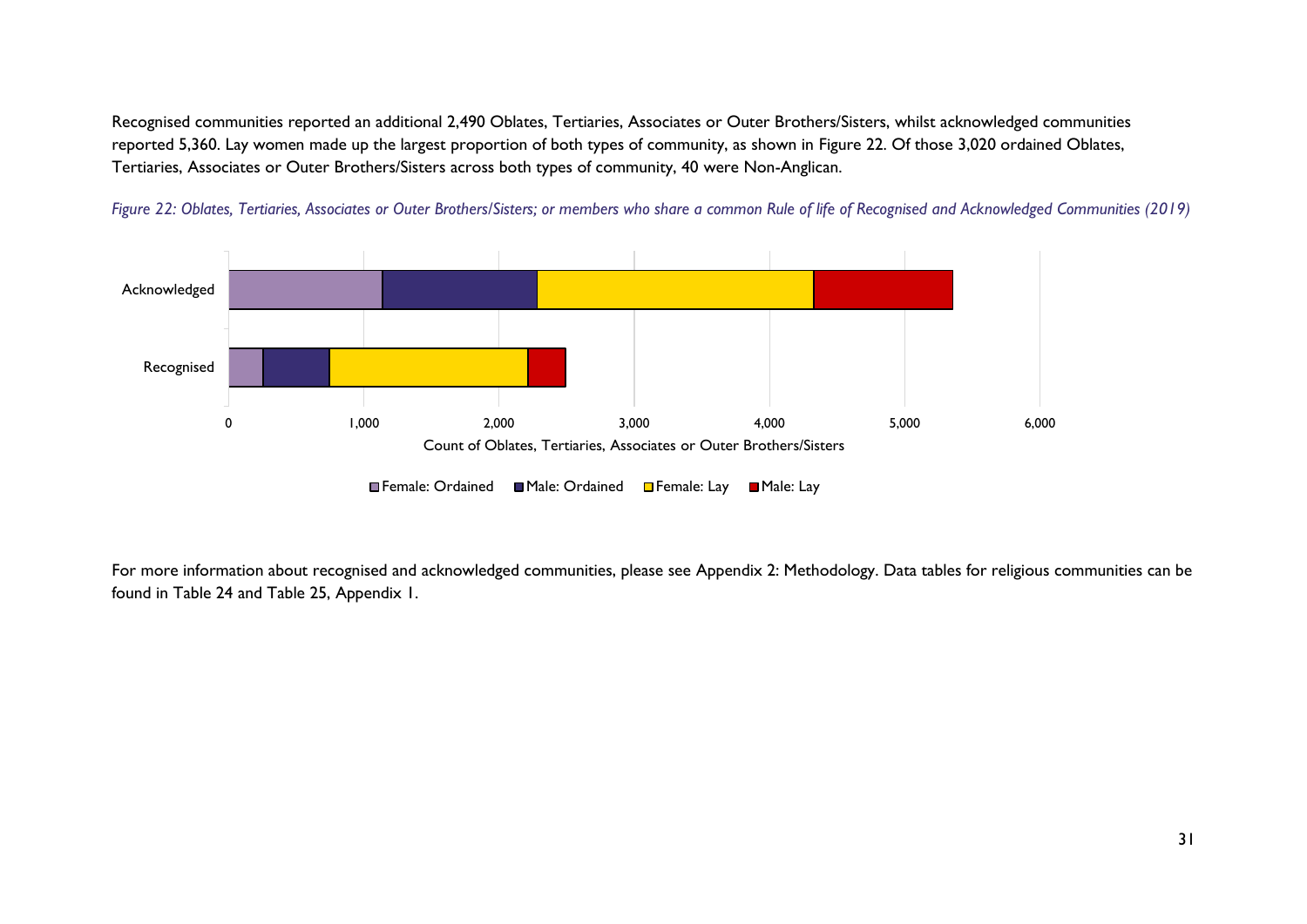# <span id="page-32-0"></span>Ordination of women resolutions

 $\overline{a}$ 

Bishops' Offices were asked to confirm statistics on the number of parishes that have passed a Resolution under the House of Bishops' Declaration on the Ministry of Bishops and Priests. They were also asked to indicate which bishop(s) has/have been chosen to provide oversight and pastoral and sacramental ministry in accordance with the Declaration. The bishop chosen may be the Diocesan or Suffragan Bishop who already has oversight of the parish concerned (where his ministry will not conflict with the theological conviction underlying the PCC's resolution).

There were 590 parishes in which a resolution under the House of Bishops' Declaration on the Ministry of Bishops and Priests had been passed at the end of 2019, accounting for 4.7% of all parishes, the breakdown for which is shown in Figure 23. The Bishop of Maidstone has a role in 62 of the parishes under the oversight of the Diocesan or Suffragan bishop where he is "invited to be involved as issues arise"<sup>25</sup> . Data can be found in Table 26 in Appendix 1.



<span id="page-32-1"></span>*Figure 23: Resolutions under the House of Bishops' Declaration on the Ministry of Bishops and Priests (2019)*

<sup>&</sup>lt;sup>25</sup> Note that parishes where +Maidstone has an informal role, "invited to be involved as issues arise", are now included under the category "oversight of Diocesan or Suffragan bishop", which was not the case in the 2018 report.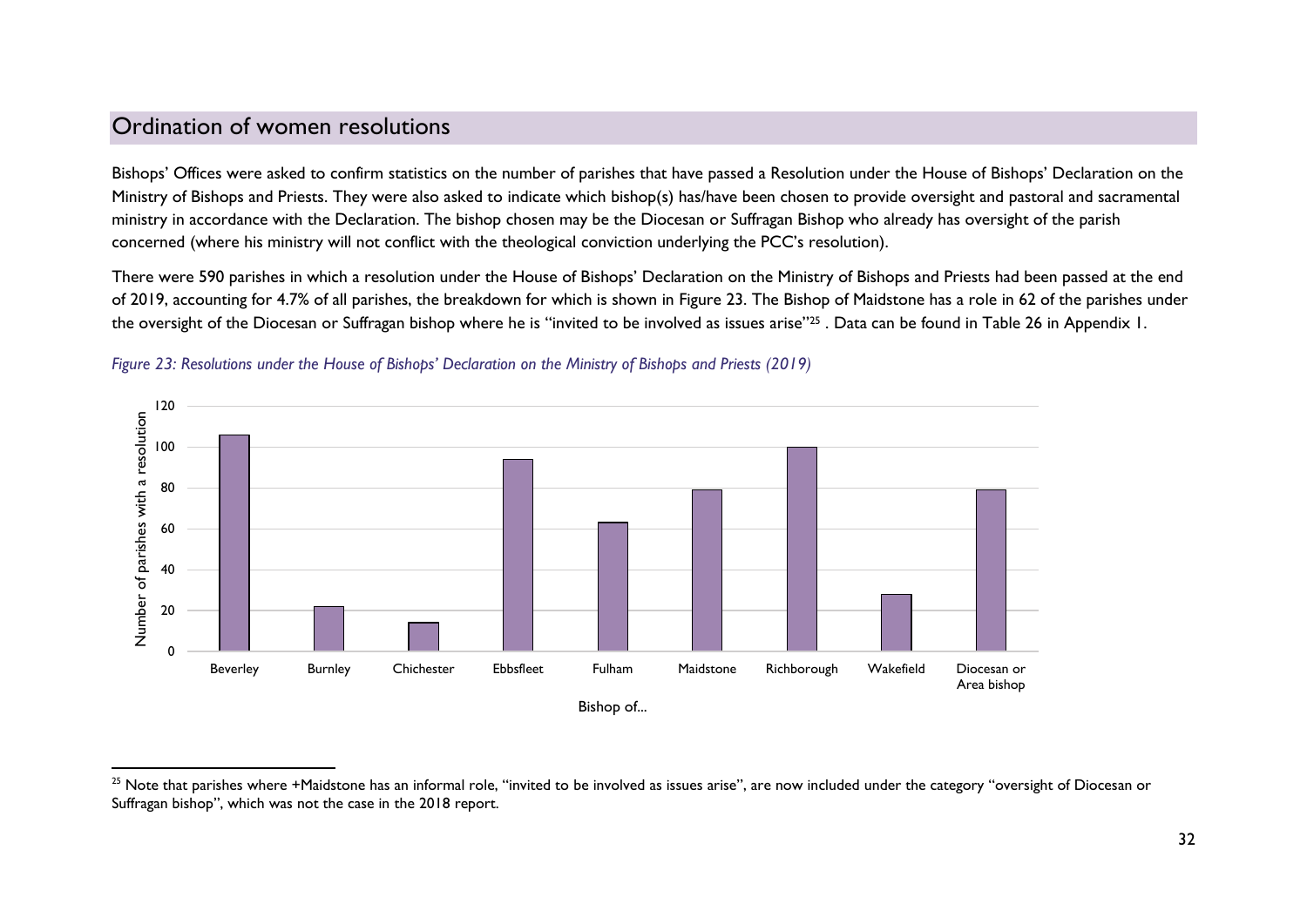# <span id="page-33-0"></span>Appendix 1: Data tables

All data are rounded to the nearest 10, unless otherwise stated. Where data are greater than zero but less than 10, "<10" is shown. Percentages and totals are calculated from unrounded data.

|                                                      |       | <b>Female</b> |        | Male | Total  |
|------------------------------------------------------|-------|---------------|--------|------|--------|
| Stipendiary                                          | 2,350 | 31%           | 5,350  | 69%  | 7,700  |
| Non Stipendiary Ministers (NSMs)                     | 1,260 | 50%           | 1,270  | 50%  | 2,530  |
| <b>Ordained Local Ministers (OLMs)</b>               | 200   | 60%           | 140    | 40%  | 340    |
| Self Supporting Ministers (SSMs) total <sup>26</sup> | 1,460 | 51%           | 1,410  | 49%  | 2,870  |
| Permission or Licence to officiate<br>(PTO/LTO) 27   | 1.930 | 26%           | 5.440  | 74%  | 7,370  |
| Chaplains                                            | 320   | 23%           | 700    | 77%  | 1,020  |
| Other                                                | 230   | 14%           | 780    | 86%  | 1,010  |
| <b>Total ordained ministry</b>                       | 6,290 | 32%           | 13,680 | 68%  | 19,960 |

#### <span id="page-33-1"></span>*Table 3: Total number of ordained ministers, by gender (2019)*

<sup>&</sup>lt;sup>26</sup> Self Supporting Ministers is made up of the total of Non Stipendiary Ministers (NSMs) and Ordained Local Ministers (OLMs).

<sup>&</sup>lt;sup>27</sup> During 2017, a data audit was undertaken of Crockford's data, specifically those with Permission to Officiate (PTO). As a result of this, data suggest an increase in those with PTO compared to previous years, but this increase is most likely to be due to increased data quality and should not necessarily be used for direct comparison with data from previous years.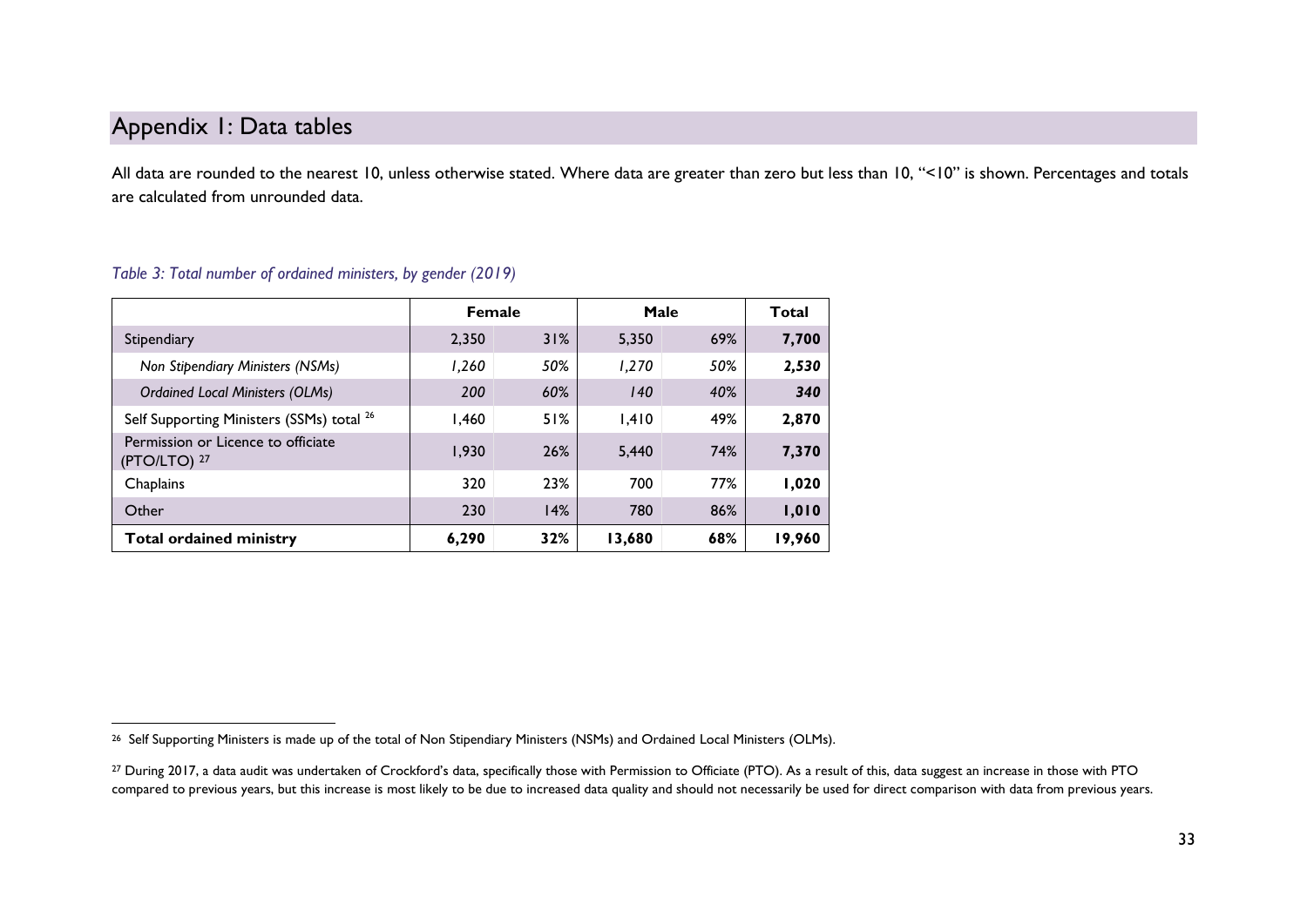|                    |                    | <b>SSM (NSM</b> | LTO or       |                 |       |
|--------------------|--------------------|-----------------|--------------|-----------------|-------|
|                    | <b>Stipendiary</b> | and OLM)        | <b>PTO</b>   | Chaplain        | Other |
| Under 25 years old | < 10               | 0               | $\mathbf{0}$ | $\mathbf 0$     | < 10  |
| 25-29 years old    | 140                | < 10            | $\mathbf{0}$ | < 10            | < 10  |
| 30-34 years old    | 380                | 20              | < 10         | $\overline{10}$ | < 10  |
| 35-39 years old    | 530                | 40              | 20           | 40              | 20    |
| 40-44 years old    | 730                | 80              | 30           | 50              | 40    |
| 45-49 years old    | 890                | 120             | 40           | 120             | 50    |
| 50-54 years old    | 1,240              |                 | 250<br>80    |                 | 100   |
| 55-59 years old    | 1,550              | 430             | 120          | 200             | 150   |
| 60-64 years old    | 1,560              | 630             | 320          | 170             | 160   |
| 65-69 years old    | 600                | 650             | 960          | 100             | 120   |
| 70-74 years old    | 60                 | 390             | 2,050        | 90              | 130   |
| 75-80 years old    | $\overline{10}$    | 140             | 1,620        | 50              | 70    |
| Over 80 years old  | < 10               | 70              | 2,120        | 50              | 130   |
| Unknown            | 0                  | 0               | < 10         | 0               | 0     |
| <b>Total</b>       | 7,700              | 2,820           | 7,360        | 1,010           | 1,000 |

<span id="page-34-0"></span>*Table 4: Age profile of ordained licensed ministers, by age band (2019)*

# <span id="page-34-1"></span>*Table 5: Average age of ordained licensed ministers (in years), by gender (2019)*

|                   | <b>Female</b> | Male | Overall |
|-------------------|---------------|------|---------|
| Stipendiary       | 52.7          | 52.3 | 52.5    |
| SSM (NSM and OLM) | 62.9          | 62.0 | 62.4    |
| LTO or PTO        | 71.9          | 75.7 | 74.7    |
| Chaplain          | 58.6          | 59.I | 58.9    |
| Other             | 61.3          | 64.3 | 63.6    |
| Overall           | 61.6          | 63.6 | 63.0    |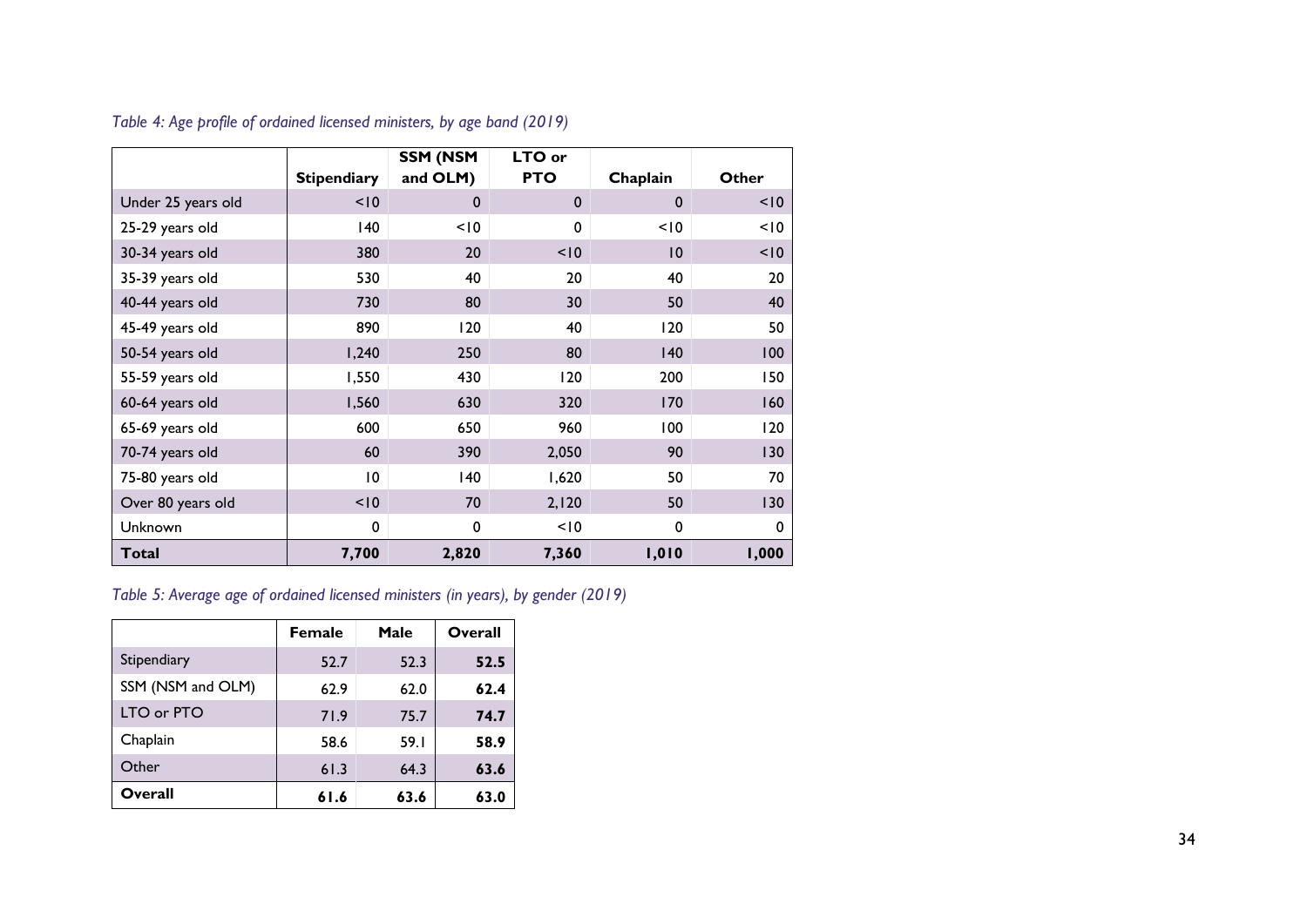| Type of     | Gender       | Percentage in<br>rural/urban posts |       | Average age of clergy in post<br>(years) |       |      |  |
|-------------|--------------|------------------------------------|-------|------------------------------------------|-------|------|--|
| ministry    |              | <b>Rural</b>                       | Urban | <b>Rural</b>                             | Urban | All  |  |
|             | Female       | 44%                                | 56%   | 54.6                                     | 51.1  | 52.6 |  |
| Stipendiary | Male         | 36%                                | 64%   | 54.1                                     | 50.8  | 52.0 |  |
|             | <b>Total</b> | 38%                                | 62%   | 54.3                                     | 50.9  | 52.2 |  |
| Self        | Female       | 48%                                | 52%   | 63.8                                     | 62.2  | 63.0 |  |
| supporting  | Male         | 41%                                | 59%   | 64.5                                     | 60.3  | 62.0 |  |
|             | Total        | 45%                                | 55%   | 64.1                                     | 61.2  | 62.5 |  |

<span id="page-35-0"></span>*Table 6: Proportion and average age (in years) of ordained beneficed posts, by rural / urban categories and gender (2019)*

<span id="page-35-1"></span>*Table 7: Proportion of all stipendiary ordained beneficed posts, by rural / urban and part time / full time (2019)*

| Working         |              | Proportion of all stipendiary<br>beneficed posts |       |  |  |  |
|-----------------|--------------|--------------------------------------------------|-------|--|--|--|
| hours<br>Gender |              | Rural                                            | Urban |  |  |  |
|                 | Female       | 10.9%                                            | 15.4% |  |  |  |
| Full time       | Male         | 22.5%                                            | 42.7% |  |  |  |
|                 | <b>Total</b> | 33.4%                                            | 58.I% |  |  |  |
|                 | Female       | 2.5%                                             | 2.0%  |  |  |  |
| Part time       | Male         | 2.1%                                             | 2.0%  |  |  |  |
|                 | Total        | 4.6%                                             | 4.0%  |  |  |  |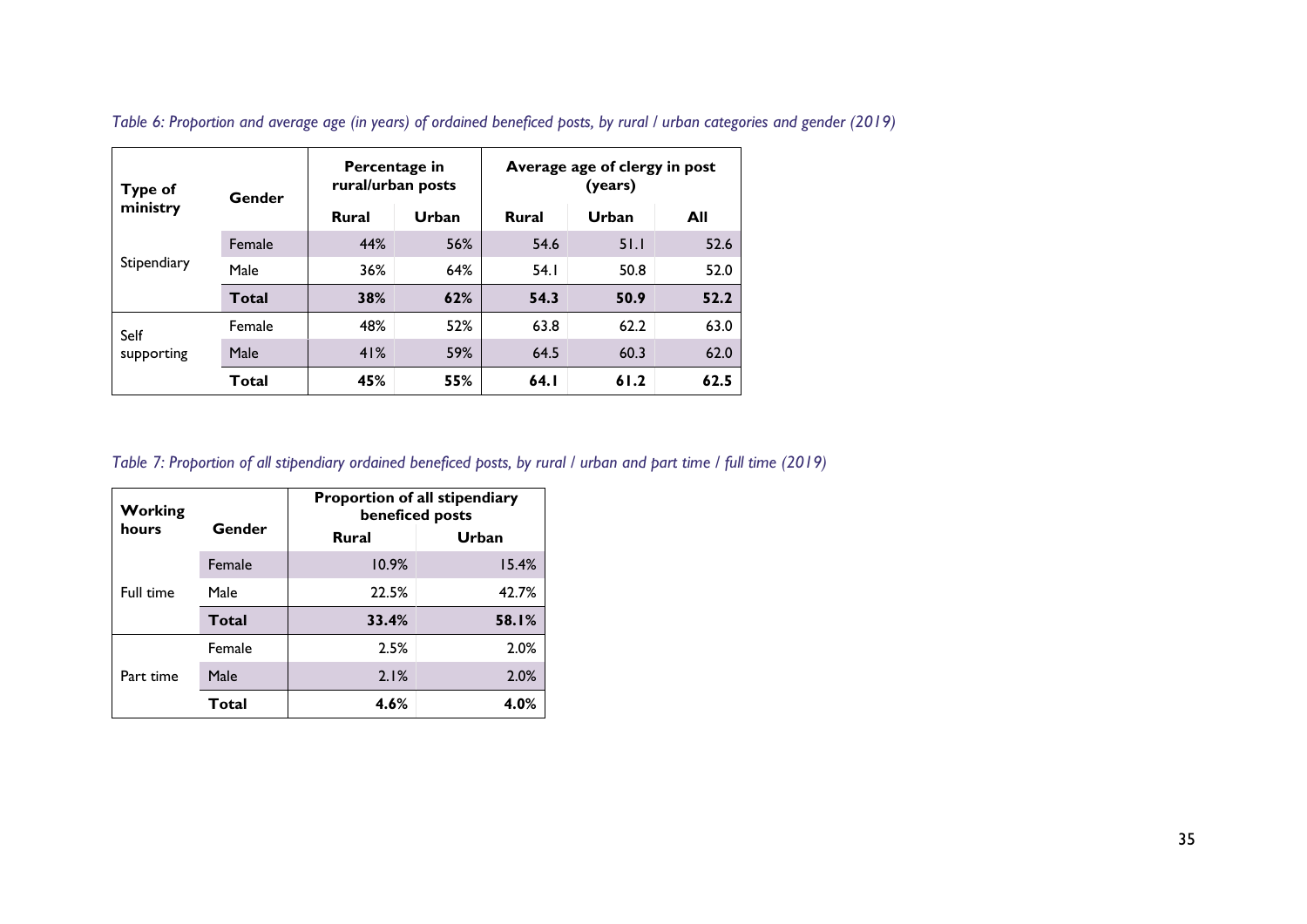|                                                                     |        | 2015   |              |        | 2016   |              |        | 2017   |        |        | 2018   |        |        | 2019   |              |
|---------------------------------------------------------------------|--------|--------|--------------|--------|--------|--------------|--------|--------|--------|--------|--------|--------|--------|--------|--------------|
| Type of<br>ministry                                                 | Female | Male   | <b>Total</b> | Female | Male   | <b>Total</b> | Female | Male   | Total  | Female | Male   | Total  | Female | Male   | <b>Total</b> |
| Stipendiary                                                         | 2,150  | 5,840  | 7,990        | 2,160  | 5,630  | 7,790        | 2,200  | 5,540  | 7,740  | 2,250  | 5,450  | 7,700  | 2,350  | 5,350  | 7,700        |
| Non<br>Stipendiary<br><b>Ministers</b><br>(NSMs)                    | 1,420  | 1,420  | 2,840        | 1,380  | 1,390  | 2,770        | 1,310  | 1,340  | 2,650  | 1,250  | 1,290  | 2,540  | 1,260  | 1,270  | 2,530        |
| Ordained<br><b>Local Ministers</b><br>(OLMs)                        | 280    | 190    | 460          | 270    | 180    | 450          | 250    | 170    | 420    | 220    | 160    | 380    | 200    | 140    | 340          |
| Self<br>Supporting<br><b>Ministers</b><br>(SSM) total <sup>28</sup> | 1,700  | 1,600  | 3,300        | 1,650  | 1,570  | 3,230        | 1,560  | 1,510  | 3,060  | 1,470  | 1,450  | 2,920  | 1,460  | 1,410  | 2,870        |
| Permission or<br>Licence to<br>officiate<br>(PTO/LTO) <sup>29</sup> | 1,270  | 5,210  | 6,480        | 1,400  | 5,160  | 6,560        | 1,670  | 5,540  | 7,200  | 1,800  | 5,430  | 7,230  | 1,930  | 5,440  | 7,370        |
| Chaplains                                                           | 320    | 850    | 1,170        | 300    | 780    | 1,080        | 310    | 760    | 1,070  | 310    | 730    | 1,040  | 320    | 700    | 1,020        |
| Other <sup>30</sup>                                                 | 190    | 790    | 980          | 180    | 720    | 900          | 210    | 760    | 970    | 220    | 760    | 980    | 230    | 780    | 1,010        |
| Total<br>ordained<br>ministry                                       | 5,630  | 14,290 | 19,920       | 5,690  | 13,860 | 19,550       | 5,950  | 14,100 | 20,040 | 6,040  | 13,820 | 19,860 | 6,290  | 13,680 | 19,960       |

# <span id="page-36-0"></span>*Table 8: Active ordained ministers by gender (2015 to 2019)*

 $\overline{a}$ <sup>28</sup> Self Supporting Ministers is made up of the total of Non Stipendiary Ministers (NSMs) and Ordained Local Ministers (OLMs).

<sup>&</sup>lt;sup>29</sup> During 2017, a data audit was undertaken of Crockford's data, specifically those with Permission to Officiate (PTO). As a result of this, data suggests an increase in those with PTO compared to previous years, but this increase is most likely to be due to increased data quality and should not necessarily be used for direct comparison with data from previous years.

<sup>&</sup>lt;sup>30</sup> Figures for 2015 have been revised from those previously published to exclude those working overseas or in other denominations.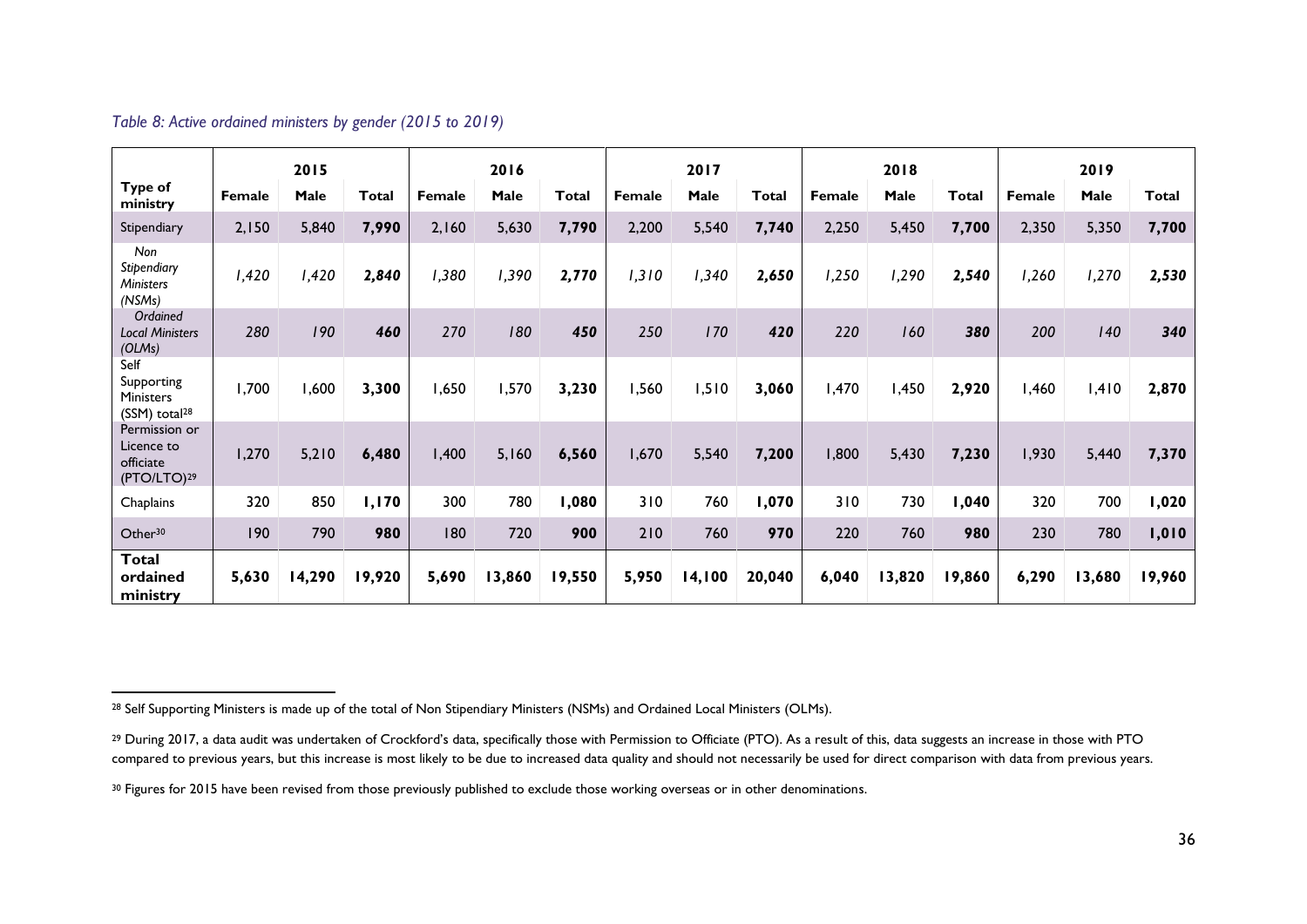| <b>Type of role</b> | Gender | 2015       | 2016 | 2017 | 2018 | 2019 |
|---------------------|--------|------------|------|------|------|------|
| Incumbent           | Female | 150        | 150  | 190  | 220  | 210  |
|                     | Male   | 210        | 200  | 220  | 220  | 210  |
|                     | Total  | 360        | 360  | 410  | 430  | 420  |
| Assistant           | Female | 90         | 80   | 80   | 100  | 80   |
|                     | Male   | 40         | 40   | 50   | 50   | 40   |
|                     | Total  | <b>140</b> | 120  | 130  | 160  | 130  |

<span id="page-37-0"></span>*Table 9: Number of ordinands beginning training, by intended role and gender (2015 to 2019) <sup>31</sup>*

<span id="page-37-1"></span>*Table 10: Number of ordinands beginning training, by intended type of ministry and gender (2015 to 2019)*

| Ministry        | Gender       | 2015 | $2016^{32}$ | 2017 | 2018 | 2019 |
|-----------------|--------------|------|-------------|------|------|------|
| Stipendiary     | Female       | 140  | 130         | 170  | 200  | 200  |
|                 | Male         | 210  | 190         | 200  | 200  | 210  |
|                 | <b>Total</b> | 350  | 320         | 370  | 400  | 400  |
| Self supporting | Female       | 100  | 100         | 110  | 120  | 100  |
|                 | Male         | 50   | 60          | 70   | 70   | 50   |
|                 | Total        | 150  | 150         | 180  | 190  | 150  |

<sup>32</sup> Excludes 2 unknown

<sup>&</sup>lt;sup>31</sup> All ordinands in this section are those that began their course in September of the given year, as counted at end of December in the given year. Therefore, any that left training between September and December are not counted.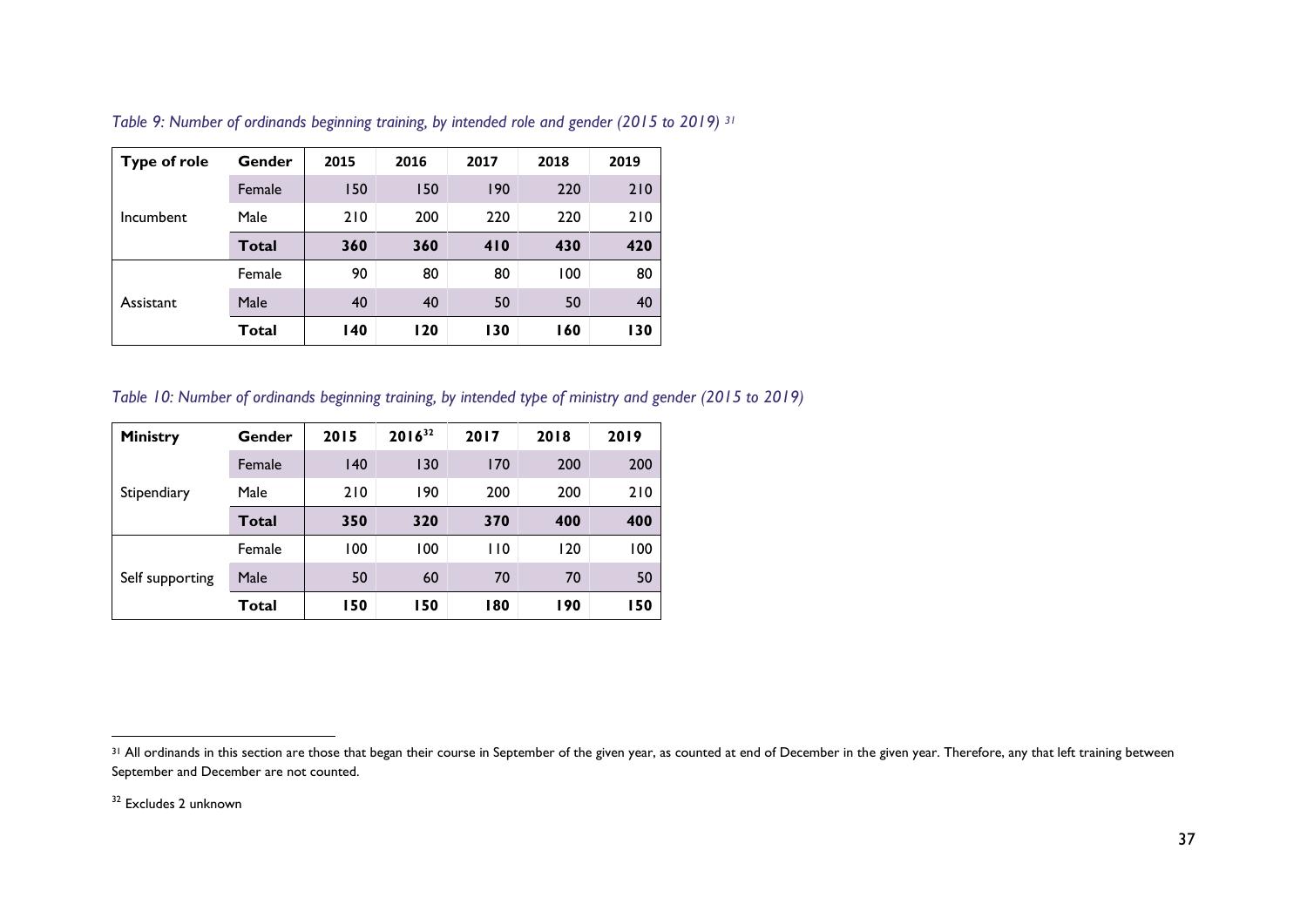#### <span id="page-38-0"></span>*Table 11a: Number of ordinands beginning training by age and gender (2015 to 2019) 33*

Note: in the table below,  $F =$  Female,  $M =$  Male.

|                                      | 2015        |             | 2016         |                 |       | 2017         |             |             | 2018         |                 | 2019        |                 |             |             |                 |
|--------------------------------------|-------------|-------------|--------------|-----------------|-------|--------------|-------------|-------------|--------------|-----------------|-------------|-----------------|-------------|-------------|-----------------|
| Age at start of<br>training (banded) | F           | M           | <b>Total</b> | F               | M     | <b>Total</b> | F           | M           | <b>Total</b> | F               | M           | <b>Total</b>    | F           | M           | <b>Total</b>    |
| Under 25 years old                   | < 10        | 10          | 20           | $\overline{10}$ | 10    | 20           | 10          | 20          | 30           | $\overline{10}$ | 30          | 40              | 20          | 20          | 40              |
| 25-29 years old                      | 20          | 50          | 70           | 20              | 50    | 70           | 30          | 60          | 80           | 40              | 50          | 90              | 20          | 40          | 60              |
| 30-34 years old                      | 20          | 40          | 60           | < 10            | 40    | 50           | 30          | 50          | 70           | 30              | 40          | 70              | 20          | 60          | 80              |
| 35-39 years old                      | 20          | 30          | 60           | 20              | 40    | 60           | 20          | 30          | 60           | 30              | 30          | 60              | 30          | 30          | 60              |
| 40-44 years old                      | 20          | 20          | 50           | 30              | 30    | 60           | 40          | 30          | 70           | 40              | 20          | 60              | 40          | 30          | 60              |
| 45-49 years old                      | 50          | 30          | 90           | 40              | 30    | 70           | 40          | 20          | 70           | 60              | 40          | 100             | 60          | 30          | 80              |
| 50-54 years old                      | 40          | 30          | 70           | 40              | 20    | 60           | 50          | 30          | 80           | 50              | 30          | 80              | 40          | 20          | 70              |
| 55-59 years old                      | 40          | 10          | 50           | 30              | 20    | 50           | 30          | 30          | 60           | 40              | 20          | 60              | 40          | 20          | 60              |
| 60-64 years old                      | 10          | < 10        | 20           | 20              | < 10  | 30           | 20          | 10          | 30           | 20              | 10          | 30              | 20          | < 10        | 30              |
| 65-69 years old                      | < 10        | < 10        | 10           | < 10            | < 10  | 10           | < 10        | < 10        | 10           | < 10            | < 10        | $\overline{10}$ | < 10        | < 10        | $\overline{10}$ |
| 70 years or more                     | $\mathbf 0$ | $\mathbf 0$ | $\mathbf 0$  | $\mathbf 0$     | < 10  | 10           | $\mathbf 0$ | $\mathbf 0$ | $\mathbf 0$  | $\mathbf 0$     | $\mathbf 0$ | $\mathbf{0}$    | $\mathbf 0$ | $\mathbf 0$ | $\pmb{0}$       |
| <b>Total</b>                         | 240         | 250         | 490          | 230             | 250   | 480          | 280         | 270         | 550          | 320             | 270         | 590             | 300         | 250         | 550             |
| Gender<br>proportions                | 48.6%       | 51.4%       |              | 48.5%           | 51.5% |              | 50.5%       | 49.5%       |              | 54.3%           | 45.7%       |                 | 54.0%       | 46.0%       |                 |
| Average age at<br>start of training  | 45.0        | 39.4        | 42.1         | 47.0            | 39.0  | 42.9         | 44.I        | 39.0        | 41.6         | 45.2            | 39.3        | 42.5            | 45.2        | 38.1        | 41.9            |

<sup>33</sup> All ordinands in this section are those that began their course in September of the relevant year, as counted at end of December. Therefore, any that left training between September and December are not included in this table.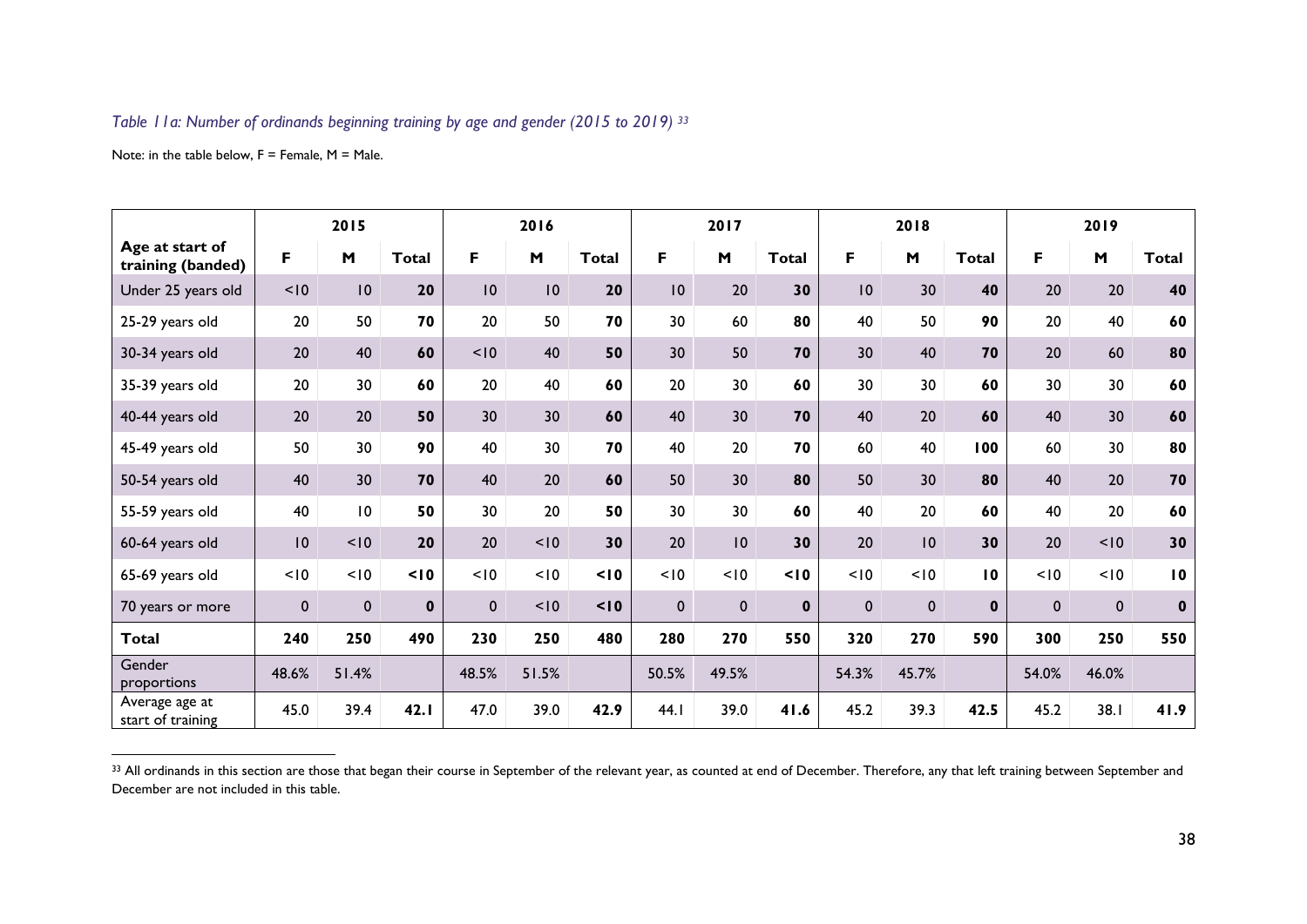| Age at beginning<br>of training<br>(banded) | <b>Female</b> | Male | Total |
|---------------------------------------------|---------------|------|-------|
| Under 32                                    | 15%           | 35%  | 24%   |
| 32-39                                       | 15%           | 26%  | 20%   |
| 40-54                                       | 46%           | 28%  | 38%   |
| Over 55                                     | 23%           | 11%  | 18%   |
| Total                                       | 100%          | 100% | 100%  |

<span id="page-39-0"></span>*Table 11b: Number of ordinands beginning training by age and gender (2019) with RME age groupings*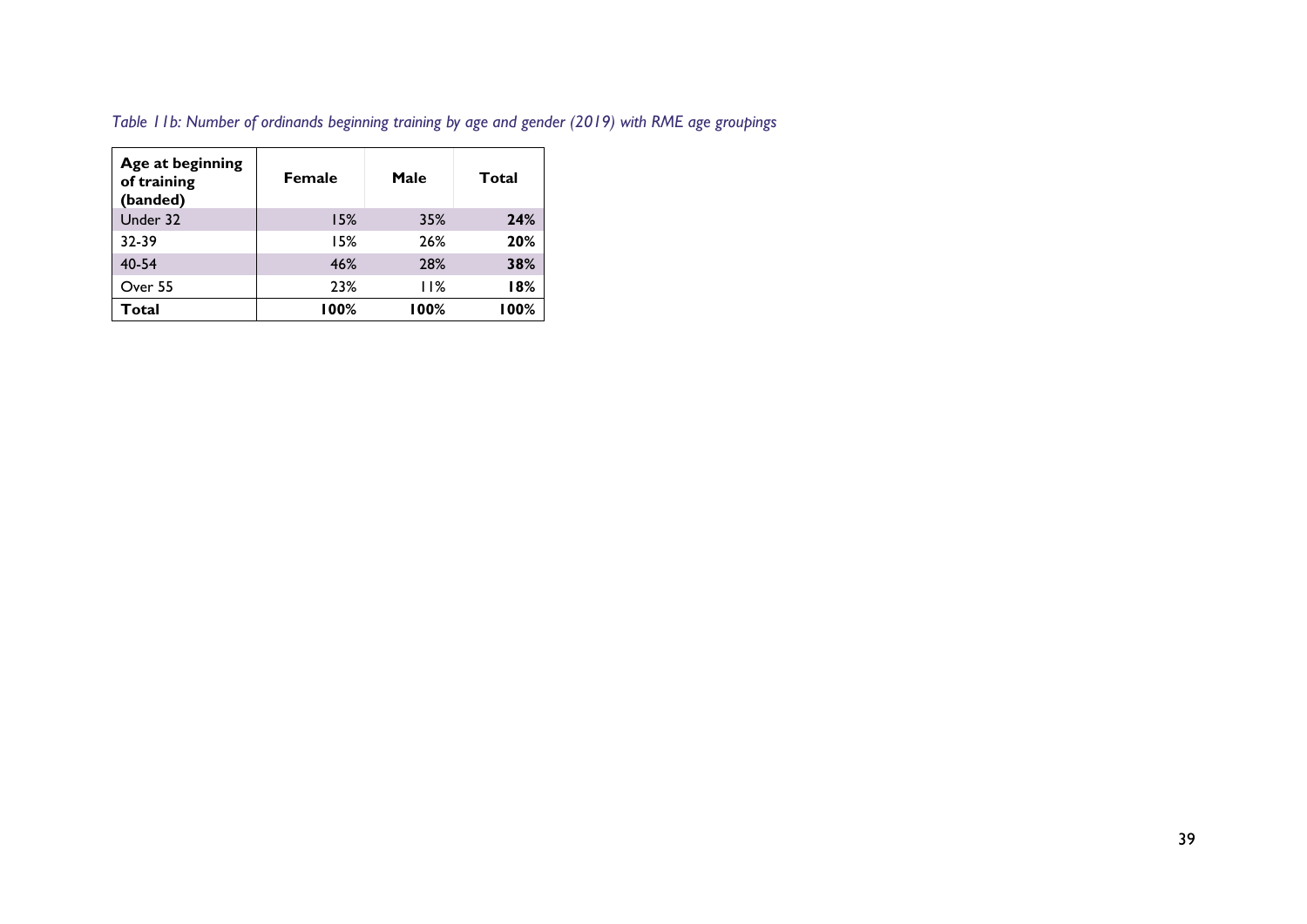|                                  | % of ordinands<br>who declared<br>an ethnic group |
|----------------------------------|---------------------------------------------------|
| <b>White British</b>             | 86.3%                                             |
| White Irish                      | 0.2%                                              |
| Any Other White Background       | 5.6%                                              |
| Mixed: White and Asian           | 0.9%                                              |
| Mixed: White and Black African   | 0.5%                                              |
| Mixed: White and Black Caribbean | 0.4%                                              |
| Any Other Mixed Background       | 0.5%                                              |
| Indian                           | 0.5%                                              |
| Pakistani                        | 0.2%                                              |
| Bangladeshi                      | 0.0%                                              |
| Any Other Asian Background       | 0.5%                                              |
| <b>Black African</b>             | 2.7%                                              |
| <b>Black Caribbean</b>           | 0.7%                                              |
| Any Other Black Background       | 0.0%                                              |
| Chinese                          | 0.5%                                              |
| Any Other Group                  | 0.2%                                              |
| Total                            | 100%                                              |
| Undeclared (% of all ordinands)  | 0.5%                                              |

<span id="page-40-0"></span>*Table 12: Ethnic background of ordinands beginning training (2019)*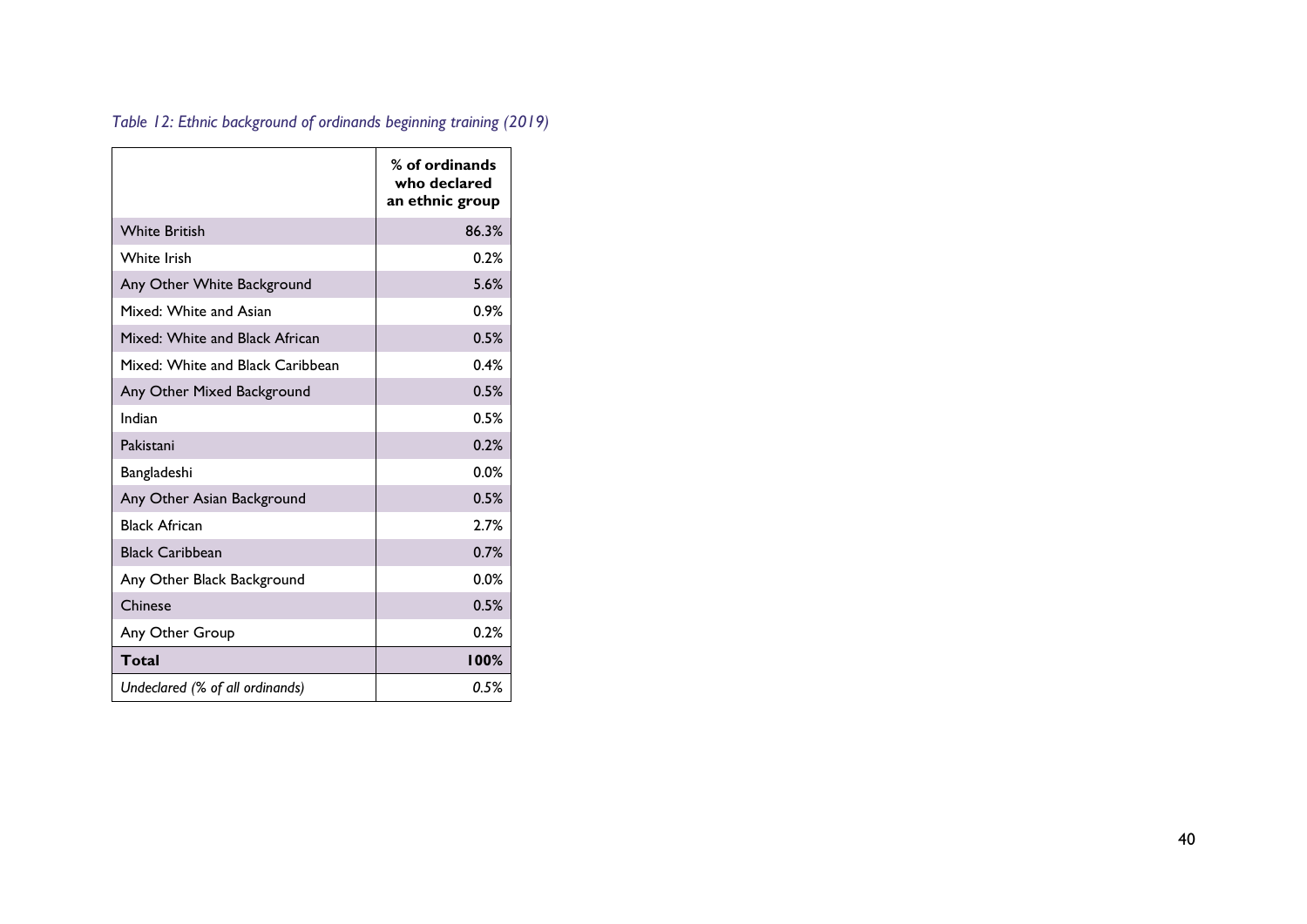# <span id="page-41-0"></span>*Table 13: Number of ordinations<sup>34</sup> of stipendiary clergy by age and gender (2015 to 2019)*

Note: in the table below,  $F =$  Female,  $M =$  Male.

| Age at                       |                 | 2015        |              | 2016            |           |              |              | 2017        |              |                 | 2018        |              | 2019        |             |              |
|------------------------------|-----------------|-------------|--------------|-----------------|-----------|--------------|--------------|-------------|--------------|-----------------|-------------|--------------|-------------|-------------|--------------|
| ordination<br>(banded)       | F               | M           | <b>Total</b> | F.              | M         | <b>Total</b> | F.           | M           | <b>Total</b> | F.              | M           | <b>Total</b> | F.          | M           | <b>Total</b> |
| Under 25 years old           | < 10            | < 10        | 10           | $\mathbf{0}$    | 10        | 10           | < 10         | < 10        | 10           | < 10            | $\mathbf 0$ | 10           | < 10        | < 10        | 10           |
| 25-29 years old              | < 10            | 40          | 50           | $\overline{10}$ | 30        | 40           | 20           | 50          | 60           | $\overline{10}$ | 30          | 40           | 20          | 30          | 40           |
| 30-34 years old              | 20              | 50          | 70           | 20              | 60        | 70           | 10           | 40          | 60           | 20              | 50          | 70           | 20          | 50          | 70           |
| 35-39 years old              | 10              | 30          | 50           | $20\,$          | 40        | 50           | 20           | 40          | 50           | 20              | 40          | 60           | 10          | 40          | 50           |
| 40-44 years old              | 20              | 30          | 50           | 20              | 20        | 40           | 10           | 20          | 30           | 20              | 30          | 50           | 30          | 20          | 60           |
| 45-49 years old              | 20              | 20          | 40           | 30              | 20        | 40           | 30           | 20          | 50           | 20              | 20          | 40           | 40          | 20          | 50           |
| 50-54 years old              | 30              | 20          | 50           | 20              | 10        | 30           | 30           | 10          | 40           | 30              | 20          | 50           | 30          | 20          | 50           |
| 55-59 years old              | $\overline{10}$ | < 10        | 10           | $\overline{10}$ | < 10      | 20           | < 10         | < 10        | 10           | < 10            | 10          | 20           | 20          | 10          | 30           |
| 60-64 years old              | $\mathbf 0$     | < 10        | 10           | < 10            | 10        | 10           | $\mathbf{0}$ | < 10        | 10           | $\mathbf{0}$    | 10          | 10           | $\mathbf 0$ | < 10        | 10           |
| 65-69 years old              | 0               | < 10        | 10           | 0               | 0         | $\mathbf 0$  | 0            | $\mathbf 0$ | $\mathbf 0$  | $\mathbf 0$     | 0           | 0            | < 10        | 0           | 10           |
| 70 years or more             | $\pmb{0}$       | $\mathbf 0$ | $\mathbf 0$  | $\mathbf 0$     | $\pmb{0}$ | $\mathbf{0}$ | $\mathbf 0$  | $\pmb{0}$   | $\mathbf 0$  | $\mathbf 0$     | $\mathbf 0$ | $\mathbf{0}$ | $\mathbf 0$ | $\mathbf 0$ | $\pmb{0}$    |
| Unknown                      | < 10            | < 10        | 10           | 0               | 0         | $\mathbf 0$  | $\mathbf 0$  | $\mathbf 0$ | $\mathbf 0$  | 0               | $\mathbf 0$ | 0            | $\mathbf 0$ | 0           | $\mathbf 0$  |
| <b>Total</b>                 | 130             | 190         | 320          | 120             | 180       | 300          | 120          | 190         | 320          | 130             | 190         | 320          | 170         | 190         | 360          |
| Gender<br>proportions        | 41%             | 59%         |              | 39%             | 61%       |              | 39%          | 61%         |              | 40%             | 60%         |              | 47%         | 53%         |              |
| Average age at<br>ordination | 42.3            | 37.4        | 39.4         | 42.2            | 36.4      | 38.7         | 42.3         | 36.5        | 38.8         | 42.8            | 38.2        | 40.0         | 43.6        | 38.2        | 40.7         |

<sup>&</sup>lt;sup>34</sup> Refers to the ordination of deacons.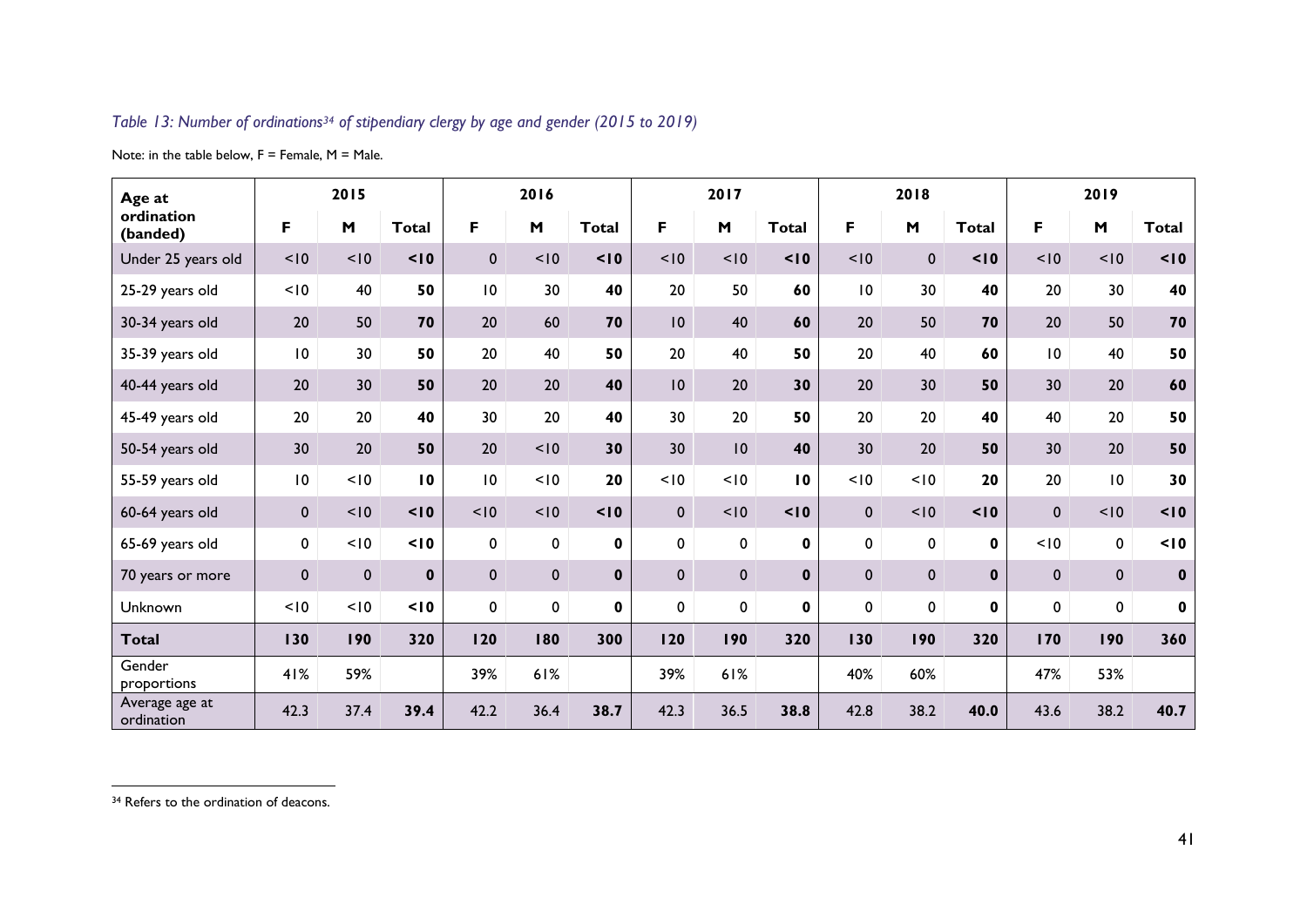# <span id="page-42-0"></span>*Table 14: Number of ordinations<sup>35</sup> of self supporting clergy by age and gender (2015 to 2019)*

Note: in the table below,  $F =$  Female,  $M =$  Male.

| Age at                       |                 | 2015        |              | 2016            |                 |              |              | 2017        |                  |                 | 2018            |              | 2019         |             |                 |
|------------------------------|-----------------|-------------|--------------|-----------------|-----------------|--------------|--------------|-------------|------------------|-----------------|-----------------|--------------|--------------|-------------|-----------------|
| ordination<br>(banded)       | F               | M           | <b>Total</b> | F.              | M               | <b>Total</b> | F.           | M           | <b>Total</b>     | F.              | M               | <b>Total</b> | F.           | M           | <b>Total</b>    |
| Under 25 years old           | $\mathbf{0}$    | $\mathbf 0$ | $\mathbf 0$  | $\mathbf{0}$    | $\mathbf 0$     | $\bf{0}$     | $\mathbf{0}$ | $\mathbf 0$ | $\mathbf 0$      | $\mathbf{0}$    | $\mathbf 0$     | $\mathbf{0}$ | $\mathbf{0}$ | $\mathbf 0$ | $\mathbf 0$     |
| 25-29 years old              | $\pmb{0}$       | < 10        | 10           | 0               | 10              | 10           | 0            | $\mathbf 0$ | $\mathbf 0$      | 0               | 0               | 0            | 0            | < 10        | 10              |
| 30-34 years old              | < 10            | < 10        | 10           | < 10            | < 10            | 10           | $\mathbf{0}$ | < 10        | 10               | < 10            | < 10            | 10           | $\mathbf 0$  | < 10        | 10              |
| 35-39 years old              | < 10            | < 10        | 10           | < 10            | 10              | 10           | < 10         | < 10        | 10               | < 10            | < 10            | 10           | $\mathbf{0}$ | < 10        | 10              |
| 40-44 years old              | < 10            | < 10        | 10           | < 10            | < 10            | 10           | $\mathbf{0}$ | < 10        | 10               | < 10            | < 10            | 10           | < 10         | < 10        | $\blacksquare$  |
| 45-49 years old              | 10              | 10          | 30           | $\overline{10}$ | $\overline{10}$ | 20           | < 10         | < 10        | 20               | $\overline{10}$ | 10              | 20           | < 10         | < 10        | 10              |
| 50-54 years old              | 20              | 10          | 30           | 30              | 10              | 40           | 10           | 10          | 30               | 20              | 10              | 30           | 10           | 20          | 30              |
| 55-59 years old              | 30              | 10          | 50           | 30              | $\overline{10}$ | 40           | 30           | 20          | 50               | 30              | 20              | 40           | 40           | 20          | 60              |
| 60-64 years old              | 20              | 10          | 30           | 20              | 10              | 30           | 30           | < 10        | 40               | 30              | 10              | 40           | 30           | 20          | 40              |
| 65-69 years old              | < 10            | < 10        | 10           | $\overline{10}$ | 10              | 20           | < 10         | < 10        | 20               | < 10            | < 10            | 10           | 20           | 10          | 30              |
| 70 years or more             | < 10            | < 10        | 10           | $\mathbf 0$     | < 10            | 10           | < 10         | < 10        | 10 <sub>10</sub> | < 10            | < 10            | 10           | < 10         | < 10        | $\overline{10}$ |
| Unknown                      | $\overline{10}$ | 20          | 30           | < 10            | 10              | 10           | < 10         | $\mathbf 0$ | 10               | $\overline{10}$ | $\overline{10}$ | 20           | < 10         | < 10        | $\overline{10}$ |
| <b>Total</b>                 | 110             | 80          | 190          | 110             | 70              | 190          | 100          | 70          | 170              | 110             | 70              | 180          | 130          | 90          | 220             |
| Gender<br>proportions        | 58%             | 42%         |              | 61%             | 39%             |              | 60%          | 40%         |                  | 60%             | 40%             |              | 58%          | 42%         |                 |
| Average age at<br>ordination | 55.4            | 53.4        | 54.5         | 55.7            | 53.6            | 54.9         | 58.2         | 53.7        | 56.3             | 56.4            | 55.7            | 56.I         | 59.7         | 55.9        | 58.I            |

<sup>&</sup>lt;sup>35</sup> Refers to the ordination of deacons.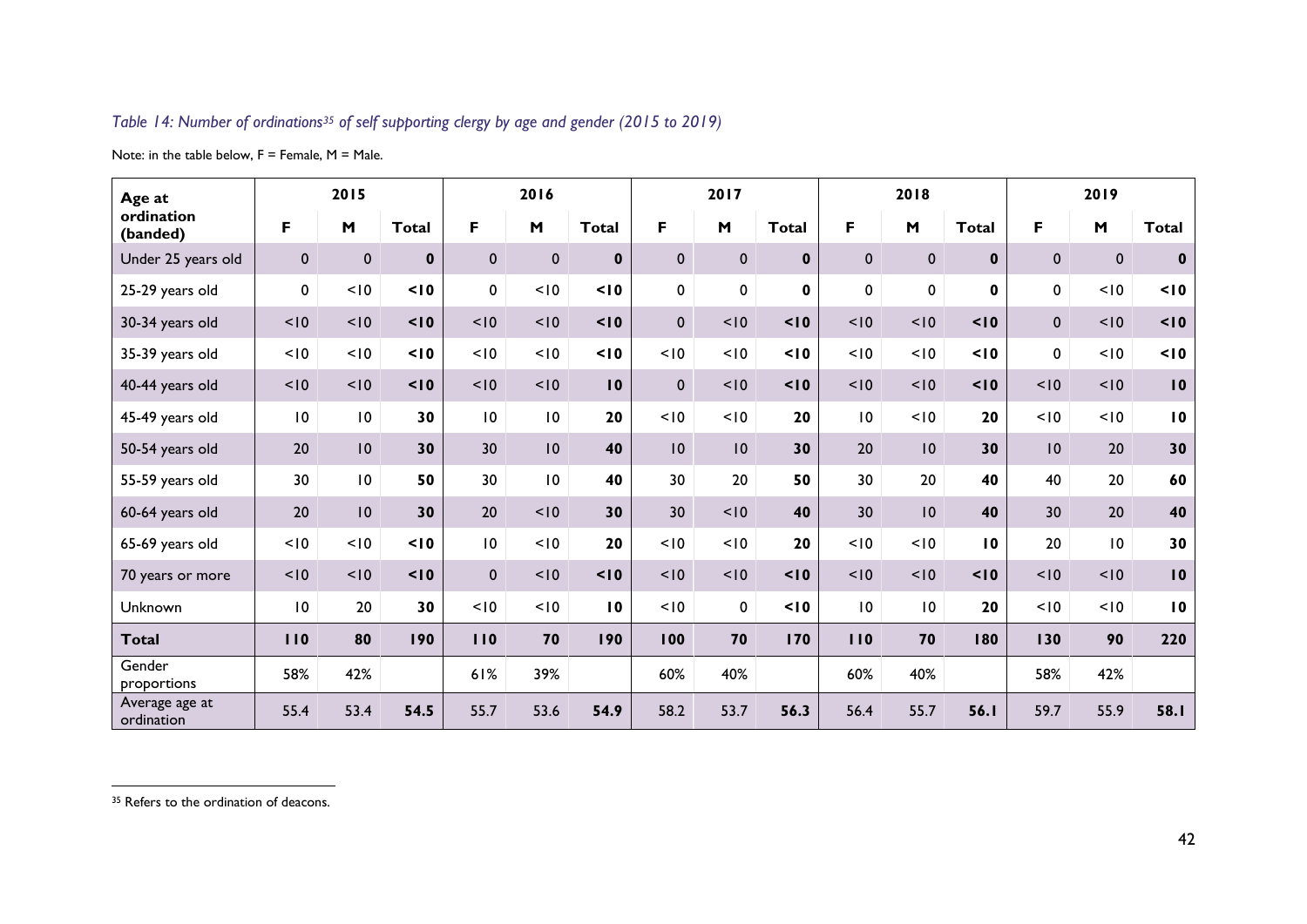<span id="page-43-0"></span>*Table 15: Stipendiary clergy roles by gender and full or part time (2019) 36*

|               |                                 |                  |              | Female       |                            | Male             |              |                |                            |              |
|---------------|---------------------------------|------------------|--------------|--------------|----------------------------|------------------|--------------|----------------|----------------------------|--------------|
|               |                                 | <b>Full time</b> | Part<br>time | <b>Total</b> | $%$ of<br>those in<br>role | <b>Full time</b> | Part time    | Total          | $%$ of<br>those in<br>role | Total        |
|               | Archbishop                      | $\mathbf{0}$     | $\mathbf 0$  | $\mathbf 0$  | 0%                         | $\overline{2}$   | $\mathbf{0}$ | $\overline{2}$ | 100%                       | $\mathbf{2}$ |
|               | Diocesan Bishop                 | 5                | 0            | 5            | 13%                        | 33               | 0            | 33             | 87%                        | 38           |
|               | Suffragan Bishop                | 9                | $\mathbf 0$  | 19           | 28%                        | 48               | $\mathbf 0$  | 48             | 72%                        | 67           |
| Senior staff  | Cathedral Dean                  | 6                | 0            | 6            | 14%                        | 37               |              | 38             | 86%                        | 44           |
|               | Cathedral Other                 | 34               | 3            | 37           | 36%                        | 65               |              | 66             | 64%                        | 103          |
|               | Archdeacon                      | 32               |              | 33           | 27%                        | 89               | 0            | 89             | 73%                        | 122          |
|               | Incumbent                       | 930              | 100          | 1030         | 25%                        | 2,950            | 110          | 3,050          | 75%                        | 4,080        |
| Parochial     | Incumbent status                | 460              | 120          | 580          | 36%                        | 880              | 130          | 1,000          | 64%                        | 1,580        |
|               | Assistant minister<br>or curate | 520              | 110          | 630          | 39%                        | 890              | 70           | 970            | 61%                        | 1,590        |
| Non parochial |                                 | 20               | < 10         | 20           | 25%                        | 50               | < 10         | 60             | 75%                        | 70           |
| <b>Total</b>  |                                 | 2,010            | 340          | 2,350        | 30%                        | 5,040            | 320          | 5,350          | 70%                        | 7,700        |

<sup>36</sup> Data for senior staff is unrounded, whilst numbers of parochial and non parochial clergy are rounded to the nearest 10.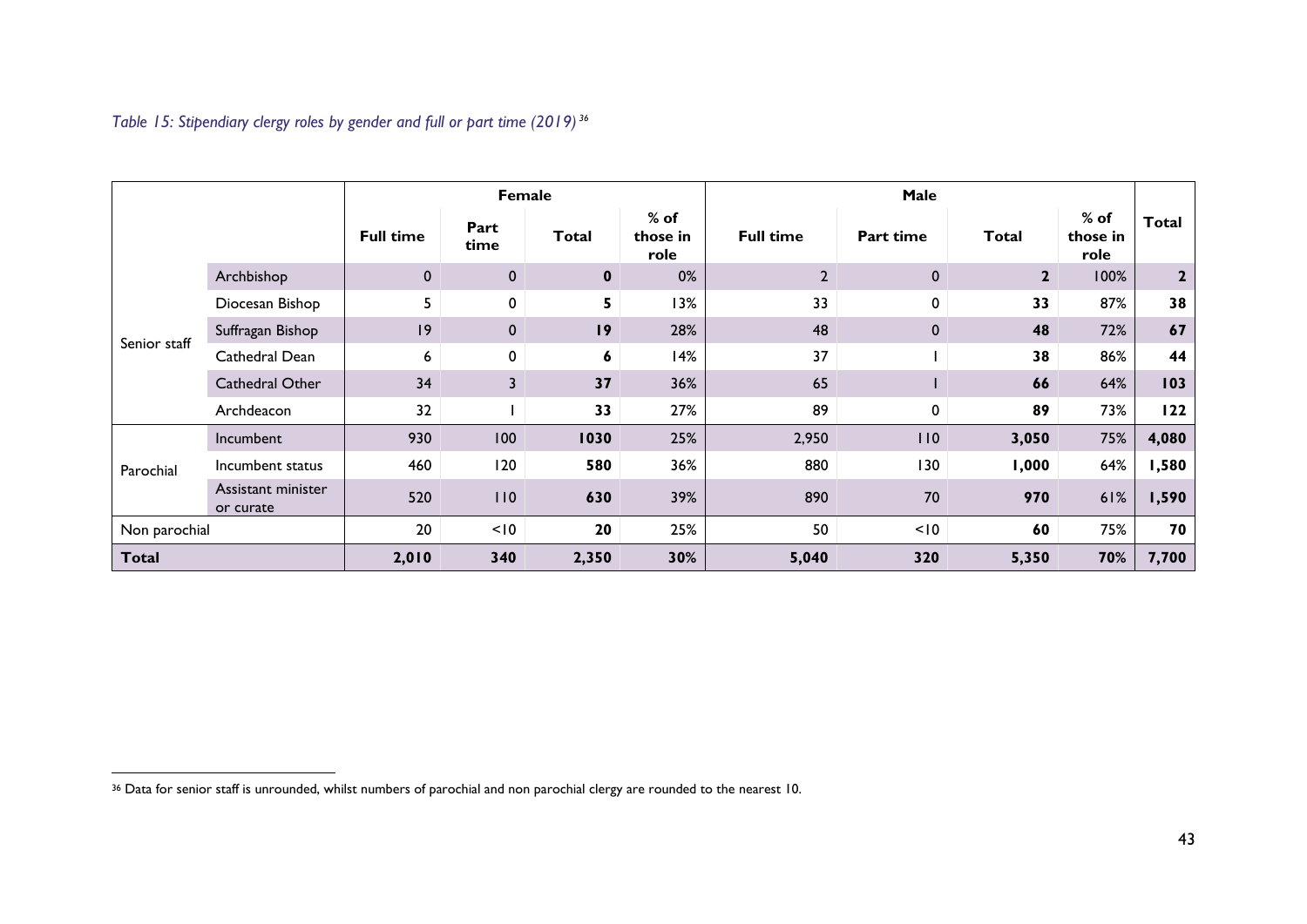| <b>Ethnic group</b>              | <b>Senior staff</b> |        | Incumbent or<br>incumbent status |        | <b>Assistant curate or</b><br>associate minister |        | <b>Total</b> |        |  |
|----------------------------------|---------------------|--------|----------------------------------|--------|--------------------------------------------------|--------|--------------|--------|--|
|                                  | 2012                | 2019   | 2012                             | 2019   | 2012                                             | 2019   | 2012         | 2019   |  |
| <b>White British</b>             | 96.0%               | 93.7%  | 94.0%                            | 93.2%  | 90.6%                                            | 90.5%  | 93.5%        | 92.6%  |  |
| White Irish                      | 0.0%                | 0.0%   | 0.0%                             | 0.1%   | 0.7%                                             | 0.0%   | 0.1%         | 0.1%   |  |
| Any Other White Background       | 2.8%                | 3.7%   | 3.3%                             | 3.4%   | 3.5%                                             | 3.8%   | 3.3%         | 3.5%   |  |
| Mixed: White and Asian           | 0.3%                | 0.3%   | 0.2%                             | 0.2%   | 0.6%                                             | 0.6%   | 0.3%         | 0.3%   |  |
| Mixed: White and Black African   | 0.0%                | 0.0%   | 0.1%                             | 0.2%   | 0.1%                                             | 0.3%   | 0.1%         | 0.2%   |  |
| Mixed: White and Black Caribbean | 0.0%                | 0.0%   | 0.1%                             | 0.1%   | 0.2%                                             | 0.5%   | 0.1%         | 0.2%   |  |
| Any Other Mixed Background       | 0.0%                | 0.3%   | 0.4%                             | 0.4%   | 0.5%                                             | 0.6%   | 0.5%         | 0.5%   |  |
| Indian                           | 0.0%                | 0.3%   | 0.4%                             | 0.3%   | 0.4%                                             | 0.6%   | 0.3%         | 0.4%   |  |
| Pakistani                        | 0.0%                | 0.0%   | 0.1%                             | 0.3%   | 0.3%                                             | 0.2%   | 0.2%         | 0.2%   |  |
| Bangladeshi                      | 0.0%                | 0.0%   | 0.0%                             | 0.0%   | 0.1%                                             | 0.1%   | 0.0%         | 0.0%   |  |
| Any Other Asian Background       | 0.3%                | 0.3%   | 0.2%                             | 0.1%   | 0.1%                                             | 0.2%   | 0.2%         | 0.2%   |  |
| <b>Black African</b>             | 0.6%                | 0.7%   | 0.6%                             | 0.7%   | 0.9%                                             | 1.2%   | 0.7%         | 0.8%   |  |
| <b>Black Caribbean</b>           | 0.0%                | 0.7%   | 0.3%                             | 0.5%   | 1.0%                                             | 0.6%   | 0.4%         | 0.5%   |  |
| Any Other Black Background       | 0.0%                | 0.0%   | 0.1%                             | 0.1%   | 0.5%                                             | 0.2%   | 0.1%         | 0.1%   |  |
| Chinese                          | 0.0%                | 0.0%   | 0.1%                             | 0.1%   | 0.4%                                             | 0.2%   | 0.1%         | 0.1%   |  |
| Any Other Group                  | 0.0%                | 0.0%   | 0.1%                             | 0.2%   | 0.1%                                             | 0.2%   | 0.1%         | 0.2%   |  |
| <b>Total</b>                     | 100.0%              | 100.0% | 100.0%                           | 100.0% | 100.0%                                           | 100.0% | 100.0%       | 100.0% |  |
| Missing data (% of all clergy)   | 7.2%                | 16.9%  | 18.8%                            | 25.7%  | 32.2%                                            | 21.5%  | 20.6%        | 24.4%  |  |

<span id="page-44-0"></span>*Table 16: Proportion of Stipendiary clergy by ethnicity and role (2012 and 2019) 37*

 $37$  Percentages for ethnic breakdown are only for those clergy that declared an ethnic group, and do not include missing data. The missing data percentage given at the bottom of [Table 16](#page-44-0) includes all clergy.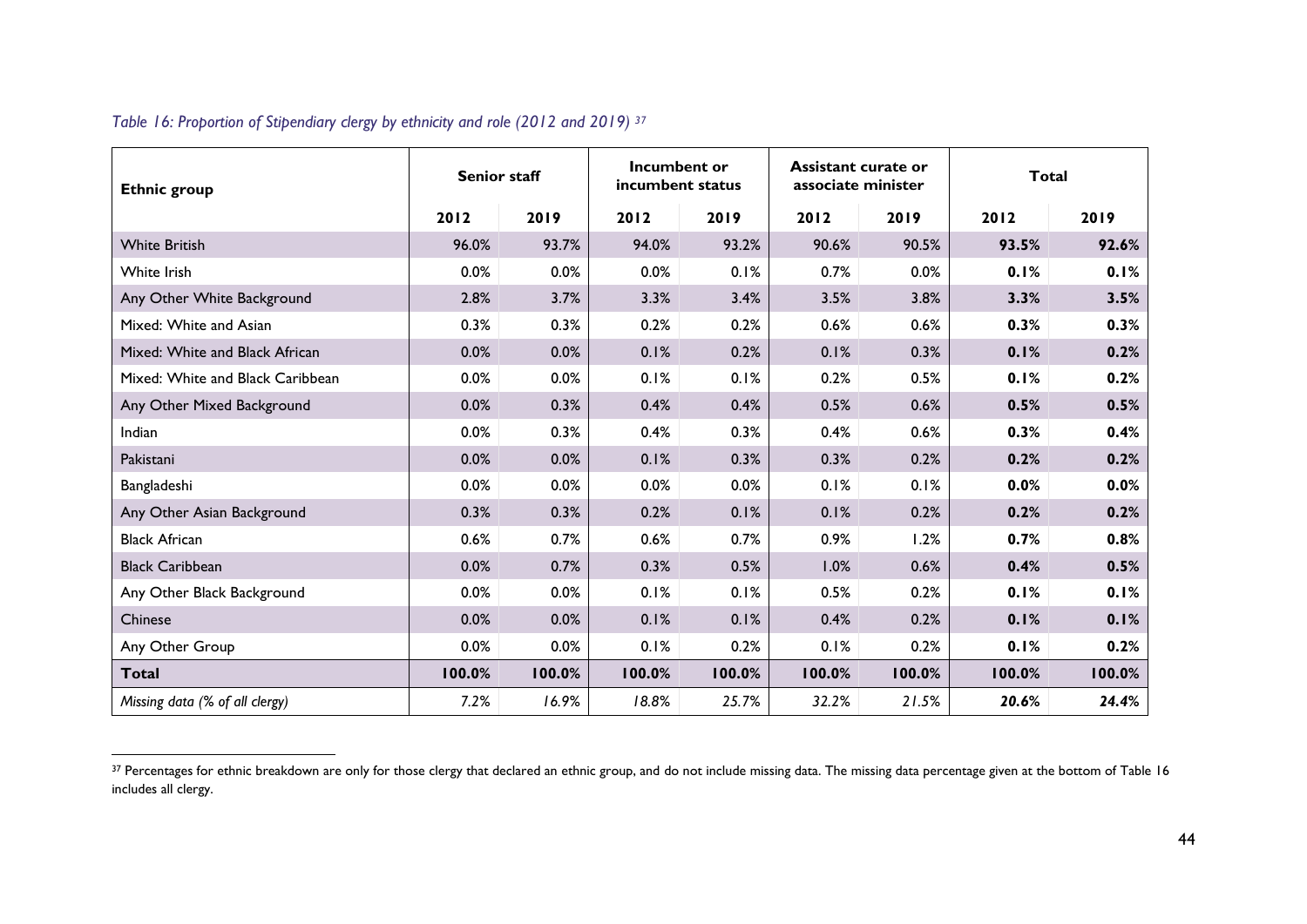| Age band                                                           | <b>Retired and not</b><br>active | <b>Active</b><br>retirement: LTO<br>or PTO | <b>Active</b><br>retirement:<br>Other or unpaid<br>parochial role | <b>Active</b><br>retirement:<br>other role | <b>Total retired</b> |
|--------------------------------------------------------------------|----------------------------------|--------------------------------------------|-------------------------------------------------------------------|--------------------------------------------|----------------------|
| Under 45 years old                                                 | $\mathbf 0$                      | $\mathbf{0}$                               | $\mathbf 0$                                                       | $\mathbf 0$                                | 0                    |
| 45-49                                                              | < 10                             | $\Omega$                                   | 0                                                                 | $\Omega$                                   | 10 <sub>10</sub>     |
| 50-54                                                              | < 10                             | $\mathbf 0$                                | $\mathbf{0}$                                                      | $\mathbf{0}$                               | < 10                 |
| 55-59                                                              | < 10                             | < 10                                       | 0                                                                 | 0                                          | $\overline{10}$      |
| 60-64                                                              | 80                               | 20                                         | < 10                                                              | < 10                                       | 110                  |
| 65-69                                                              | 90                               | 50                                         | < 10                                                              | 10                                         | 150                  |
| $70+$                                                              | 10                               | 10                                         | < 10                                                              | < 10                                       | 30                   |
| <b>Total</b>                                                       | 190                              | 80                                         | 10<                                                               | 20                                         | 310                  |
| % of those retired in 2019                                         | 62.7%                            | 27.1%                                      | 2.9%                                                              | 7.2%                                       | 100.0%               |
| % of stipendiary clergy on Church<br>commissioners payroll in 2018 | 2.6%                             | 1.1%                                       | 0.1%                                                              | 0.3%                                       | 4.1%                 |

# <span id="page-45-0"></span>*Table 17: Number of Stipendiary clergy retirees in 2019 by age and new roles by the end of 2019*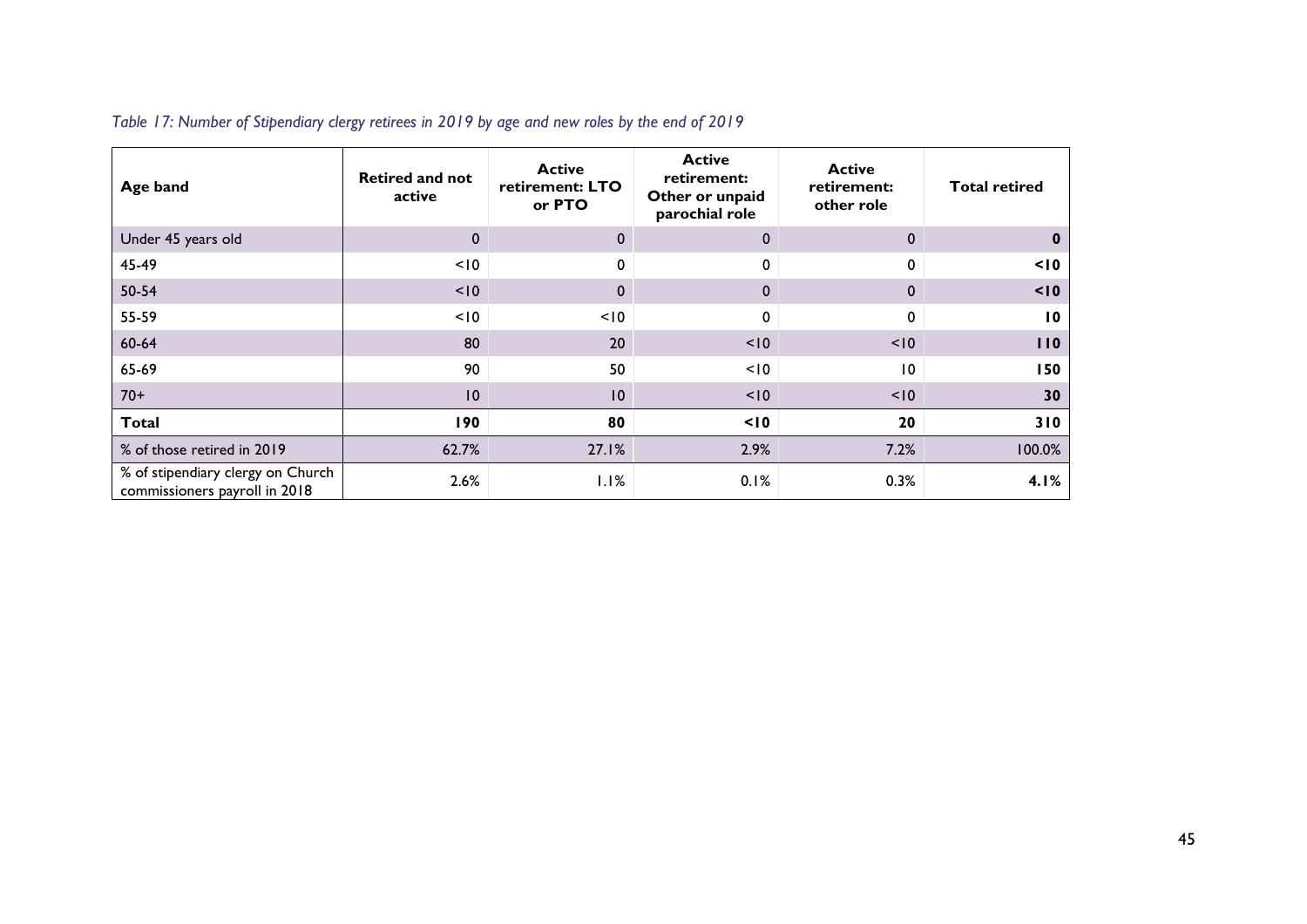|      |       | <b>Current projection</b> |       |       | <b>Ordinations target</b> |       |       | <b>Retirements at 68</b> |              | <b>Lower ordinations</b> |               |       |  |
|------|-------|---------------------------|-------|-------|---------------------------|-------|-------|--------------------------|--------------|--------------------------|---------------|-------|--|
| Year | Male  | <b>Female</b>             | Total | Male  | <b>Female</b>             | Total | Male  | <b>Female</b>            | <b>Total</b> | Male                     | <b>Female</b> | Total |  |
| 2020 | 4,960 | 2,240                     | 7,210 | 4,960 | 2,240                     | 7,210 | 4,900 | 2,220                    | 7,130        | 4,960                    | 2,240         | 7,210 |  |
| 2021 | 4,860 | 2,330                     | 7,200 | 4,860 | 2,330                     | 7,200 | 4,800 | 2,310                    | 7,110        | 4,860                    | 2,330         | 7,200 |  |
| 2022 | 4,760 | 2,380                     | 7,150 | 4,770 | 2,420                     | 7,190 | 4,700 | 2,360                    | 7,050        | 4,750                    | 2,330         | 7,070 |  |
| 2023 | 4,670 | 2,430                     | 7,100 | 4,690 | 2,510                     | 7,190 | 4,600 | 2,400                    | 6,990        | 4,630                    | 2,320         | 6,950 |  |
| 2024 | 4,580 | 2,480                     | 7,060 | 4,610 | 2,590                     | 7,200 | 4,510 | 2,450                    | 6,950        | 4,530                    | 2,310         | 6,840 |  |
| 2025 | 4,500 | 2,530                     | 7,030 | 4,560 | 2,680                     | 7,240 | 4,430 | 2,490                    | 6,920        | 4,430                    | 2,300         | 6,730 |  |
| 2026 | 4,430 | 2,570                     | 7,000 | 4,530 | 2,790                     | 7,320 | 4,350 | 2,530                    | 6,880        | 4,340                    | 2,280         | 6,620 |  |
| 2027 | 4,360 | 2,600                     | 6,960 | 4,520 | 2,900                     | 7,420 | 4,290 | 2,570                    | 6,860        | 4,260                    | 2,270         | 6,530 |  |
| 2028 | 4,310 | 2,640                     | 6,950 | 4,520 | 3,000                     | 7,520 | 4,240 | 2,600                    | 6,840        | 4,190                    | 2,260         | 6,450 |  |
| 2029 | 4,260 | 2,670                     | 6,930 | 4,520 | 3,100                     | 7,620 | 4,190 | 2,630                    | 6,820        | 4,130                    | 2,240         | 6,370 |  |
| 2030 | 4,230 | 2,700                     | 6,930 | 4,530 | 3,190                     | 7,720 | 4,160 | 2,660                    | 6,820        | 4,090                    | 2,230         | 6,320 |  |
| 2031 | 4,200 | 2,730                     | 6,930 | 4,550 | 3,270                     | 7,820 | 4,130 | 2,690                    | 6,820        | 4,050                    | 2,220         | 6,270 |  |
| 2032 | 4,180 | 2,750                     | 6,930 | 4,570 | 3,350                     | 7,920 | 4,120 | 2,710                    | 6,830        | 4,010                    | 2,200         | 6,210 |  |
| 2033 | 4,160 | 2,770                     | 6,930 | 4,590 | 3,420                     | 8,010 | 4,100 | 2,730                    | 6,830        | 3,980                    | 2,190         | 6,170 |  |
| 2034 | 4,150 | 2,800                     | 6,950 | 4,610 | 3,490                     | 8,100 | 4,090 | 2,760                    | 6,850        | 3,960                    | 2,180         | 6,140 |  |
| 2035 | 4,140 | 2,810                     | 6,950 | 4,640 | 3,560                     | 8,200 | 4,080 | 2,770                    | 6,850        | 3,940                    | 2,170         | 6,110 |  |
| 2036 | 4,130 | 2,830                     | 6,960 | 4,670 | 3,610                     | 8,280 | 4,080 | 2,790                    | 6,870        | 3,930                    | 2,160         | 6,090 |  |
| 2037 | 4,130 | 2,850                     | 6,980 | 4,700 | 3,670                     | 8,370 | 4,080 | 2,810                    | 6,890        | 3,910                    | 2,150         | 6,060 |  |
| 2038 | 4,130 | 2,860                     | 6,990 | 4,730 | 3,720                     | 8,450 | 4,080 | 2,820                    | 6,900        | 3,900                    | 2,140         | 6,040 |  |
| 2039 | 4,130 | 2,880                     | 7,010 | 4,760 | 3,760                     | 8,520 | 4,080 | 2,830                    | 6,910        | 3,900                    | 2,140         | 6,040 |  |

<span id="page-46-0"></span>*Table 18 Stipendiary clergy Full Time Equivalence (FTE) projections 2020 to 2039*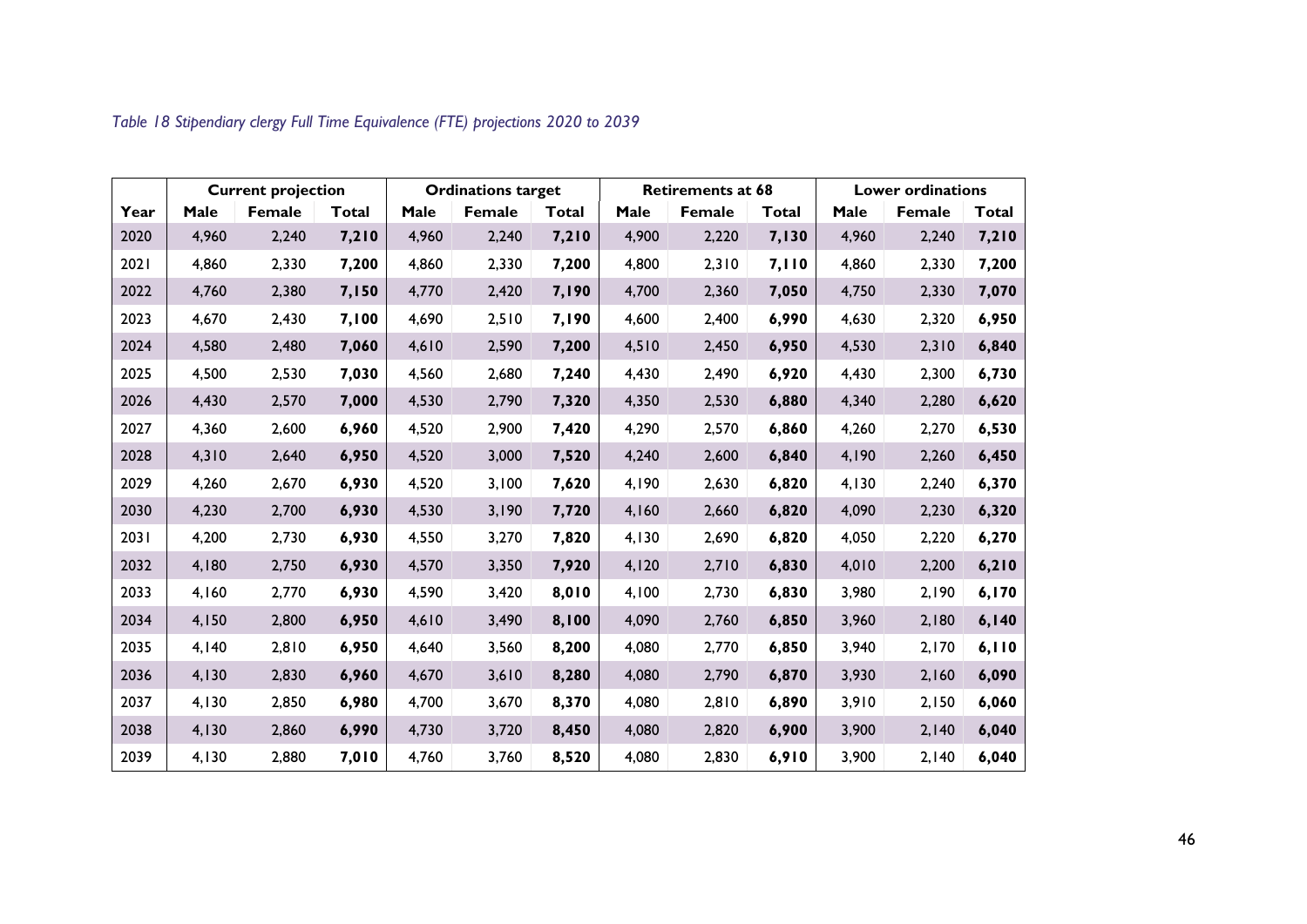|                                | Joined<br>stipendiary<br>ministry from | Left stipendiary<br>ministry to | Net increase (+)<br>/ decrease (-) |
|--------------------------------|----------------------------------------|---------------------------------|------------------------------------|
| Ordination                     | 350                                    | $\mathbf 0$                     | $+350$                             |
| Death                          | $\Omega$                               | 10                              | -10                                |
| Chaplaincy                     | 30                                     | 30                              | $-< 10$                            |
| LTO or PTO                     | 30                                     | 40                              | $+<10$                             |
| Other or unpaid parochial role | 100                                    | 40                              | $+60$                              |
| Other ministerial role         | 40                                     | 70                              | $-20$                              |
| Retirement (no role)           | < 10                                   | 190                             | $-190$                             |
| Active retirement              | $\Omega$                               | 110                             | $-110$                             |
| Unknown                        | 20                                     | 70                              | $-50$                              |
| Total                          | 580                                    | 560                             | $+20$                              |

<span id="page-47-1"></span><span id="page-47-0"></span>*Table 19: Movements between stipendiary and self supporting or other ministries (between 1st January 2018 - 31st December 2019) 3839*

 $^{38}$  Total and net figures are calculated using unrounded figures. Figures in the table may not appear to sum due to rounding.

<sup>&</sup>lt;sup>39</sup> Includes only those stipendiary clergy on the Church Commissioners' payroll, therefore not all data in [Table 19](#page-47-0) will add up to elsewhere in this report.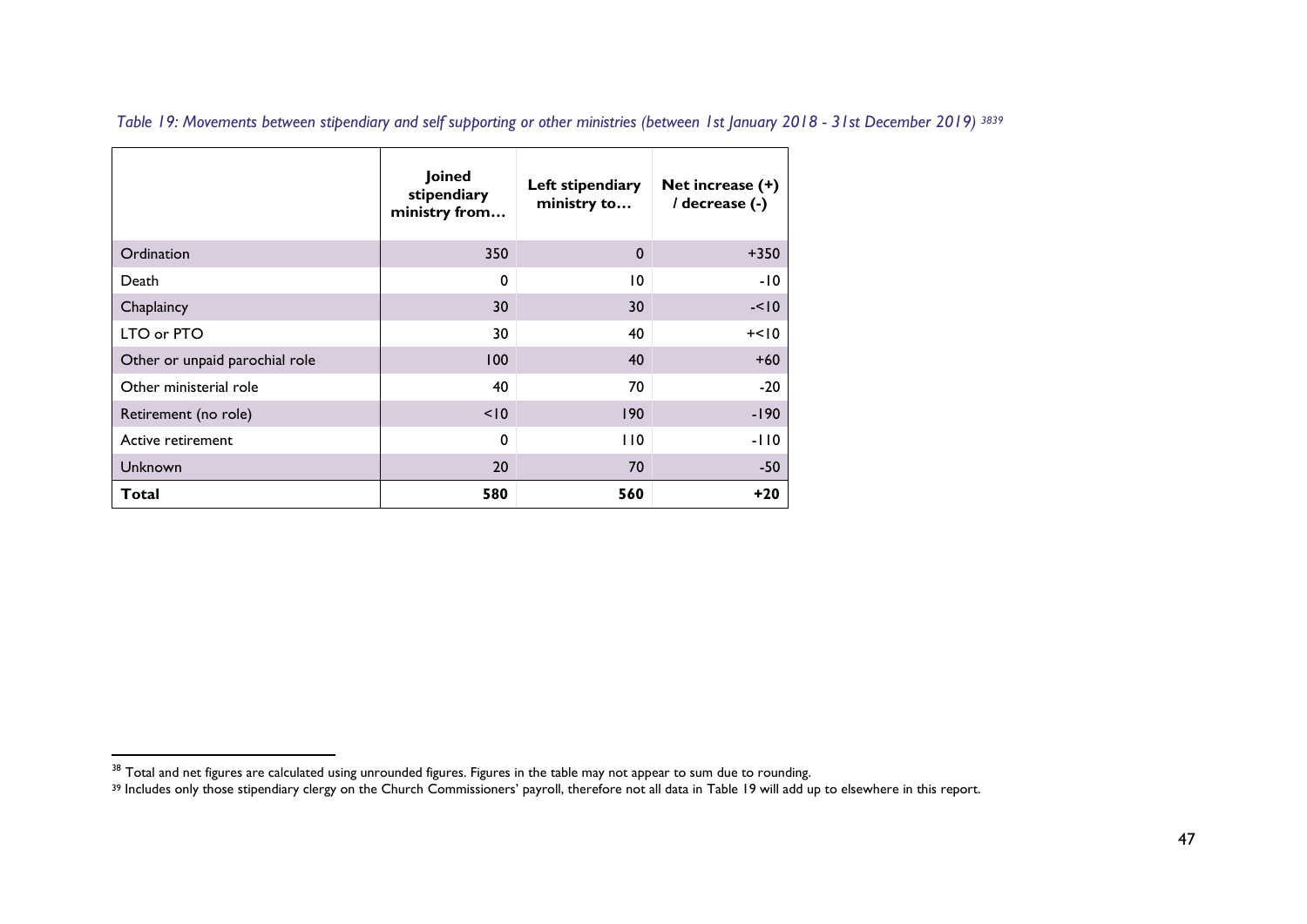#### <span id="page-48-0"></span>*Table 20: Number of types of ordained chaplain, by gender (2019) 40*

| Type of chaplain                                      | Female | Male | Total |
|-------------------------------------------------------|--------|------|-------|
| Army chaplain                                         | < 10   | 100  | 100   |
| Royal Navy chaplain                                   | < 10   | 40   | 40    |
| Royal Air Force chaplain                              | < 10   | 40   | 50    |
| Hospital/hospice chaplain or assistant chaplain       | 140    | 170  | 310   |
| Prison chaplain or assistant chaplain                 | 40     | 60   | 100   |
| School chaplain or assistant chaplain                 | 30     | 120  | 150   |
| University/polytechnic chaplain or assistant chaplain | 40     | 50   | 90    |
| Industrial chaplain                                   | < 10   | 10   | 20    |
| Other chaplain or assistant chaplain                  | 50     | 120  | 170   |
| Total                                                 | 320    | 700  | 1,020 |

<sup>40</sup> Data source: Crockford's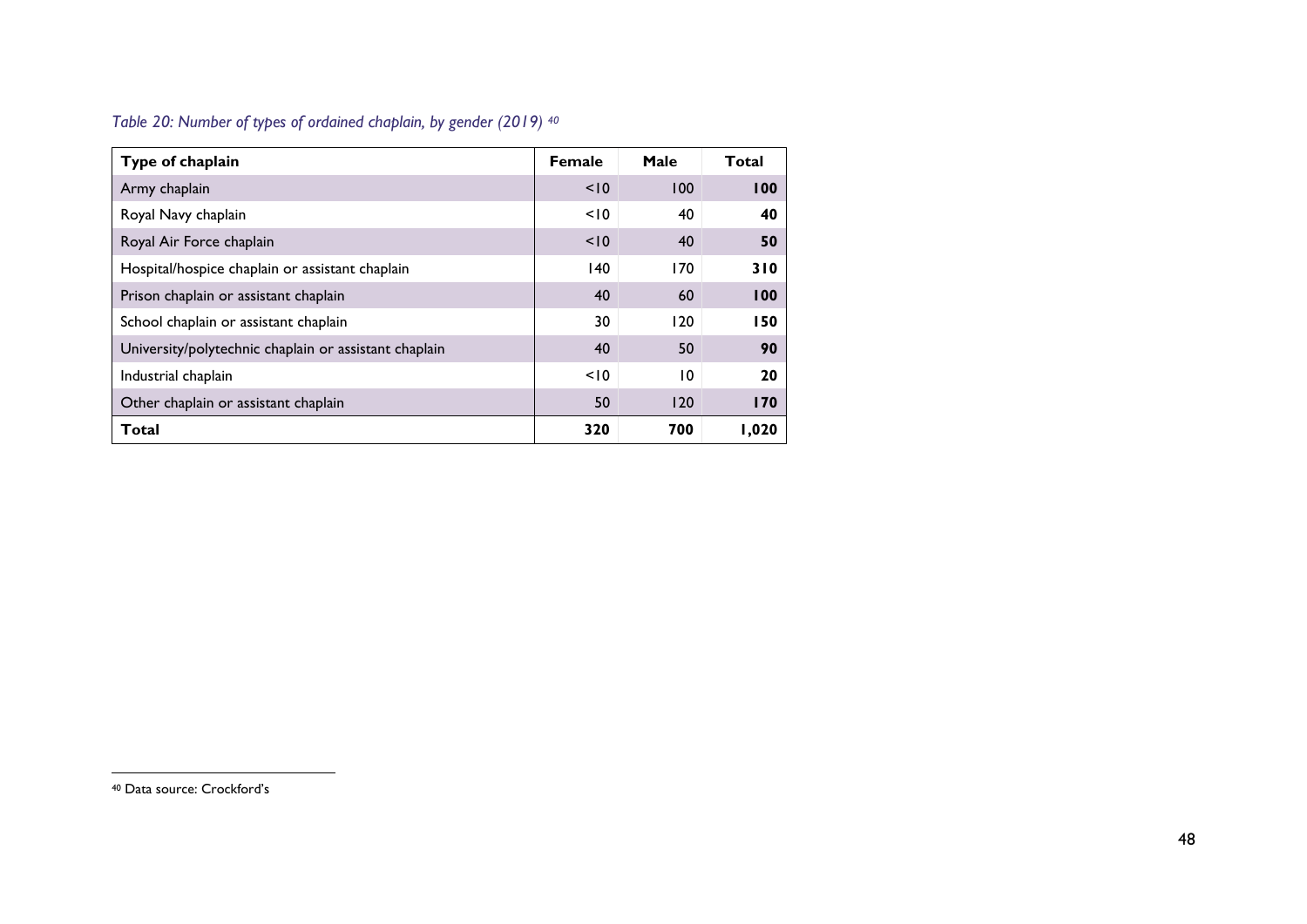|                                                                         | <b>Female</b> |     | Male  |     | Total |
|-------------------------------------------------------------------------|---------------|-----|-------|-----|-------|
| Number of licensed Readers in active ministry                           | 2.620         | 57% | 1.990 | 43% | 4,620 |
| Number with Permission To Officiate & active emeriti                    | 1.560         | 49% | 1,650 | 51% | 3,210 |
| Total in active ministry at 31st December 2019                          | 4,180         | 53% | 3,640 | 47% | 7,830 |
| Number entering training during 2019                                    | 170           | 66% | 90    | 34% | 260   |
| Total in training at 31st December 2019                                 | 380           | 65% | 210   | 35% | 590   |
| Readers Emeritus or Retired (no longer active) at 31st<br>December 2019 | 260           | 45% | 320   | 55% | 590   |

# <span id="page-49-0"></span>*Table 21: Number and proportion of Readers / Licensed Lay Ministers (Readers), by gender (2019)*

# <span id="page-49-1"></span>*Table 22: Number of Readers and Licensed Lay Ministers (Readers), by age <sup>41</sup> and gender (2019)*

|                                         | Gender | Less than<br>40 years<br>old | $40 - 59$<br>years old | $60 - 69$<br>years old | 70 years<br>old or<br>more |
|-----------------------------------------|--------|------------------------------|------------------------|------------------------|----------------------------|
|                                         | Male   | 40                           | 550                    | 1,160                  | 240                        |
| Readers / Licensed Lay Ministers (LLMs) | Female | 40                           | 840                    | 1,530                  | 210                        |
|                                         | Male   | 30                           | 90                     | 70                     | 10                         |
| Readers-in-Training                     | Female | 40                           | 200                    | 130                    | < 10                       |
|                                         | Male   | 0                            | 0                      | $\mathbf 0$            | 1,650                      |
| Permission To Officiate                 | Female | < 10                         | < 10                   | 20                     | 1,530                      |

<sup>&</sup>lt;sup>41</sup> Some estimates were used to determine missing age breakdowns, based on the proportions of those dioceses that returned complete data. This, and rounding, means that totals may not add up exactly to those in [Table 21.](#page-49-0)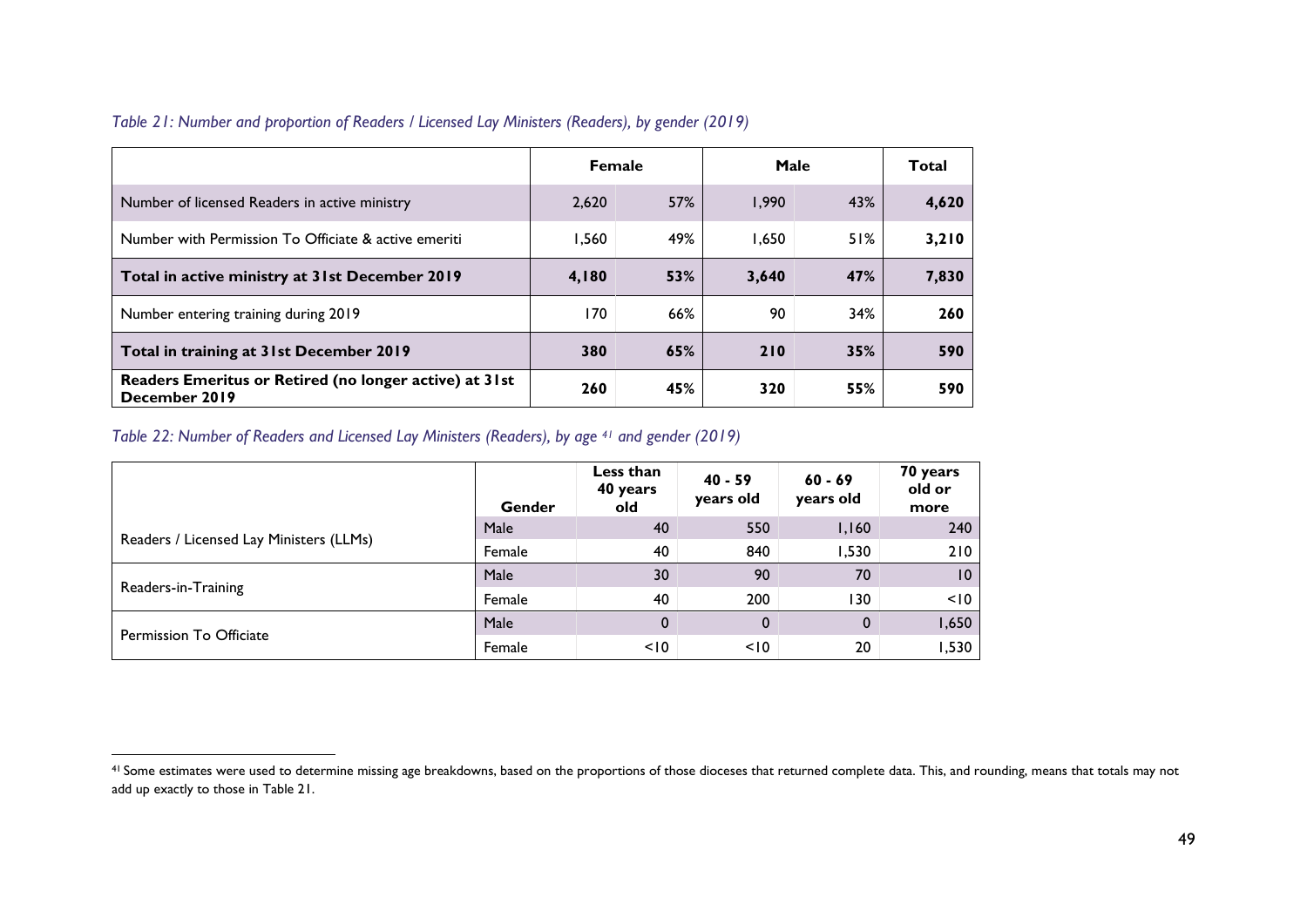|                                                  | Readers /<br><b>LLMs</b> | Readers-in-<br><b>Training</b> |
|--------------------------------------------------|--------------------------|--------------------------------|
| White                                            | 96%                      | 93%                            |
| Mixed                                            | 0.2%                     | 0.6%                           |
| Asian or Asian British                           | 0.5%                     | 1.0%                           |
| <b>Black or Black British</b>                    | 3.2%                     | 4.4%                           |
| Chinese                                          | 0.2%                     | 0.0%                           |
| Any other ethnic group                           | 0.2%                     | 1.0%                           |
| % of total that provided data (22 dioceses) $42$ | 45%                      | 54%                            |
| % of total data missing (20 dioceses)            | 55%                      | 46%                            |

<span id="page-50-0"></span>*Table 23: Proportion of Readers / LLMs and Readers in Training, by ethnic group (2019)*

<span id="page-50-1"></span>*Table 24: Number of members of Recognised religious communities, by member type and gender (2019)*

| <b>Type of</b><br>member | Gender       | Ordained | Lay |
|--------------------------|--------------|----------|-----|
| Professed                | Female       | 30       | 190 |
|                          | Male         | 40       | 40  |
|                          | <b>Total</b> | 70       | 230 |
|                          | Female       | 0        | 10  |
| Novice                   | Male         | 0        | 10  |
|                          | <b>Total</b> | 0        | 10  |

 $^{42}$  Ethnicity data were provided by 22 dioceses covering 45% of all Readers/LLMs and 54% of all Readers in training. These figures therefore may not be representative of all Readers/LLMs and Readers in training.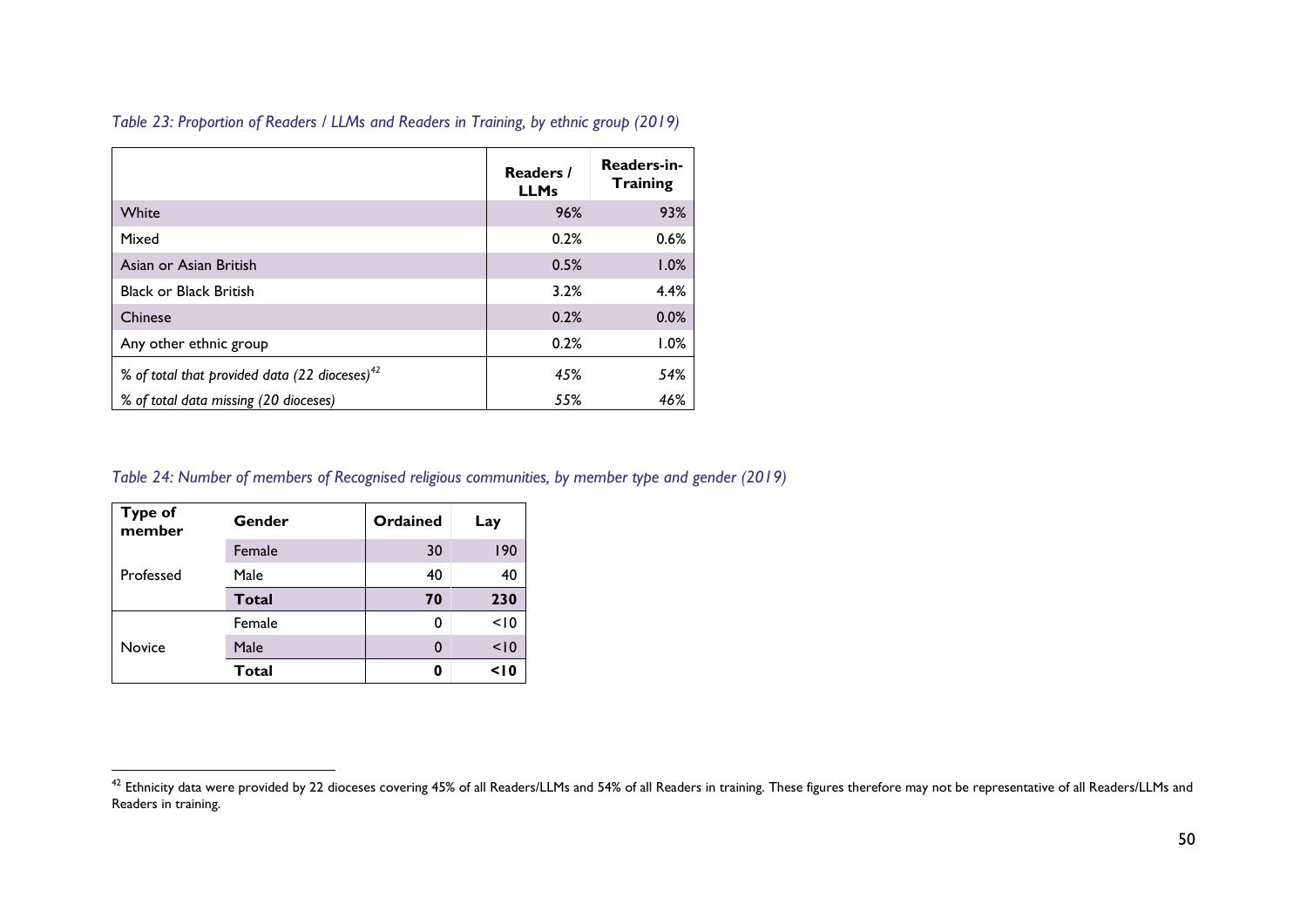<span id="page-51-0"></span>*Table 25: Number and proportion of Oblates, Tertiaries, Associates or Outer Brothers/Sisters; or members who share a common Rule of life of Recognised and Acknowledged communities (2019) 43*

|          | Gender       | Recognised | % of all those in<br>recognised<br>communities | Acknowledged | % of all those in<br>acknowledged<br>communities |
|----------|--------------|------------|------------------------------------------------|--------------|--------------------------------------------------|
| Ordained | Female       | 260        | 10%                                            | 1,140        | 21%                                              |
|          | Male         | 490        | 20%                                            | 1,150        | 21%                                              |
|          | <b>Total</b> | 740        | 30%                                            | 2,280        | 43%                                              |
| Lay      | Female       | 1,470      | 59%                                            | 2,050        | 38%                                              |
|          | Male         | 280        | 11%                                            | 1,030        | 19%                                              |
|          | <b>Total</b> | 1,750      | 70%                                            | 3,070        | 57%                                              |

<sup>&</sup>lt;sup>43</sup> Includes 40 Non-Anglicans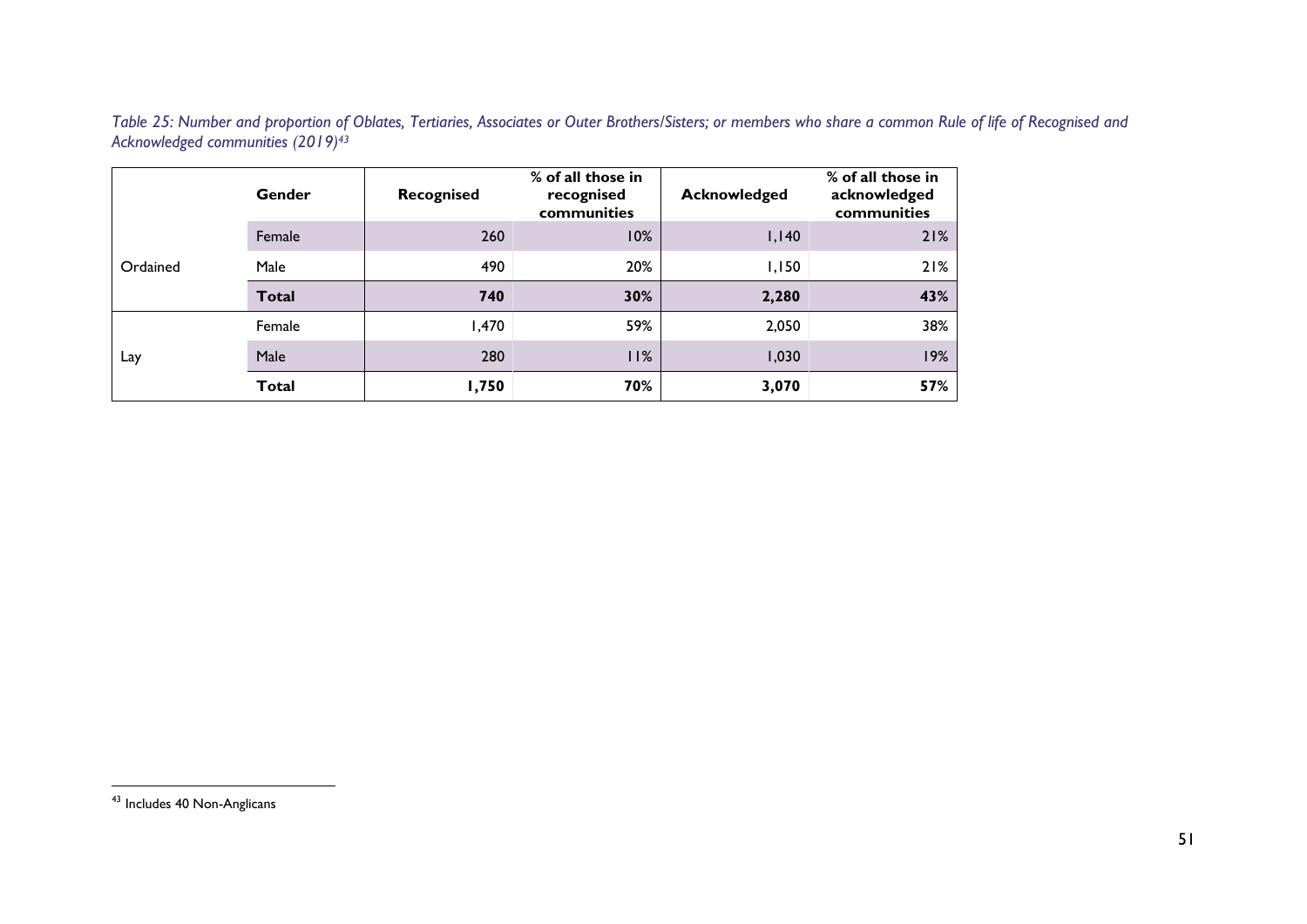# <span id="page-52-0"></span>*Table 26: Resolutions under the House of Bishops' Declaration on the Ministry of Bishops and Priests*

| Total number of parishes at the end of 2019 <sup>44</sup>                                                                                     | 12,366 |
|-----------------------------------------------------------------------------------------------------------------------------------------------|--------|
| Number of parishes in which a resolution under<br>the House of Bishops' Declaration on the<br>Ministry of Bishops and Priests has been passed |        |
| % of all parishes                                                                                                                             | 4.7%   |
| <b>Bishop of Beverley</b>                                                                                                                     | l 10   |
| <b>Bishop of Burnley</b>                                                                                                                      | 20     |
| <b>Bishop of Chichester</b>                                                                                                                   | 10     |
| Bishop of Ebbsfleet                                                                                                                           | 90     |
| Bishop of Fulham                                                                                                                              | 60     |
| <b>Bishop of Maidstone</b>                                                                                                                    | 80     |
| Bishop of Richborough                                                                                                                         | 100    |
| <b>Bishop of Wakefield</b>                                                                                                                    | 30     |
| Diocesan or Suffragan bishop                                                                                                                  | 80     |

<sup>&</sup>lt;sup>44</sup> The number of parishes is not rounded, but all other data i[n Table 26](#page-52-0) is rounded to the nearest 10. Note that parishes where +Maidstone has an informal role, "invited to be involved as issues arise", are now included under the category "oversight of Diocesan or Suffragan bishop", which was not the case in 2018.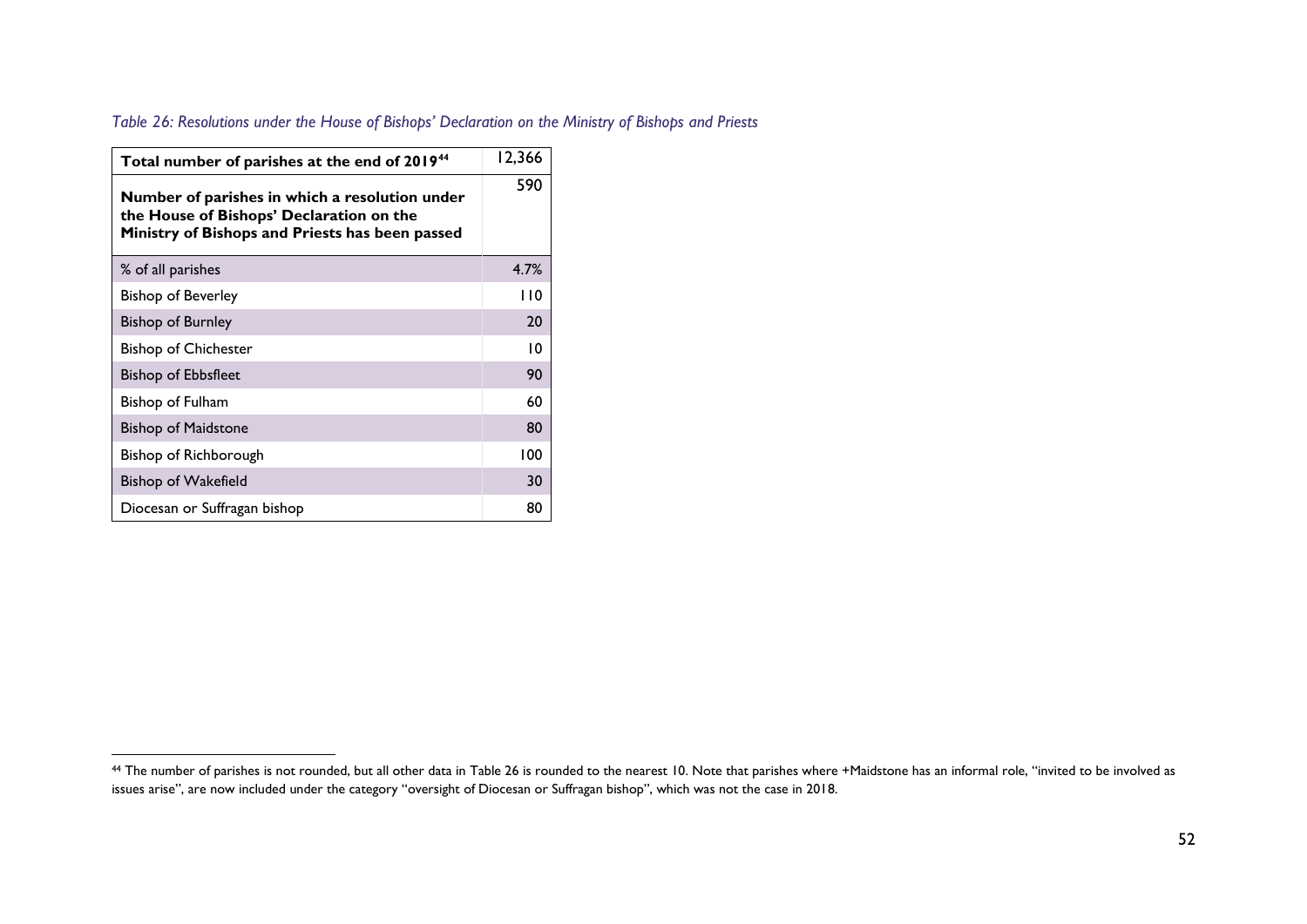# <span id="page-53-0"></span>Appendix 2: Methodology

All data are rounded to the nearest 10, unless otherwise stated. Where data are greater than zero but less than 10, "<10" is shown. Percentages and totals are calculated from unrounded data.

# <span id="page-53-1"></span>**Data sources: Ordained Ministry**

Data for the ordained ministry statistics, including ordinations and chaplains, in this report come from 3 separate data sources and all represent a snapshot in time as at the 31st December 2019. Note that the figures reflect the number of people in active ministry and therefore do not include any vacant posts or any individuals not in post on that date.

- 1. The Church Commissioners' clergy payroll system, Resourcelink, is used to gather data on those clergy in receipt of a stipend from the Church Commissioners.
- 2. Crockford's Clerical Directory is used to gather data on self supporting clergy, and those not paid through the Church Commissioners' stipend system, for example stipendiary clergy in Sodor and Man and the Channel Islands, chaplains and any clergy paid locally.
- 3. The Diocese in Europe uses the Diocesan Contact Management System, and this is used to gather data on clergy working in the Diocese in Europe.
- 4. An informal data audit of Distinctive Deacons gathered by the Warden of the College of St Philip the Deacon

#### <span id="page-53-2"></span>*Stipendiary clergy*

Most information about stipendiary clergy comes from the Church Commissioners' clergy payroll. The majority of clergy in receipt of a stipend receive it through the central clergy payroll. However, there are other funding arrangements that can make capturing the full extent of stipendiary ministry a complex exercise. The Diocese of Sodor and Man, the Diocese in Europe and the Channel Islands all have separate arrangements for the payment of stipends. In addition, some clergy receive stipends through diocesan or local arrangements. Therefore, some clergy in receipt of a stipend may not be included in the stipendiary counts where we have no access to data about funding arrangements. Additionally, where we have sourced data from elsewhere about clergy paid from other funds, some statistics (for example ethnicity information and FTE) are not available. The stipendiary clergy statistics in this publication refer to those in receipt of a stipend, but not those employed and paid a salary, for example in a diocesan office or National Church Institution.

## <span id="page-53-3"></span>*Self supporting clergy and PTO/LTO*

Our best data on clergy acting in self supporting ministries come from Crockford's Clerical Directory. Crockford's aim to have the most complete and up to date set of data on licensed clergy, however in some cases they may not have been notified of changes. Individuals who receive stipends through diocesan or local arrangements may appear in this count.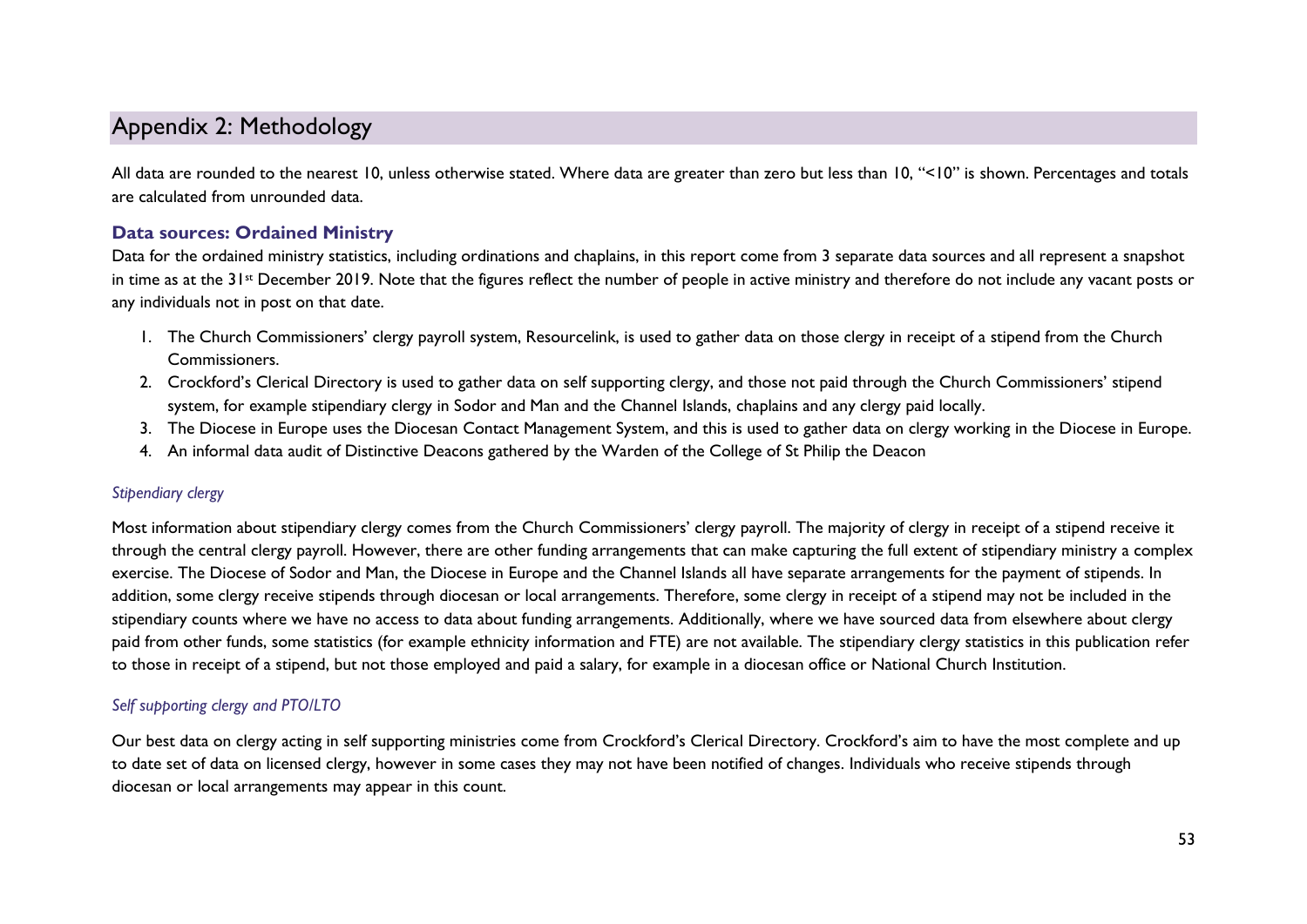During 2017, a data audit was begun of Crockford's central data, specifically those with Permission to Officiate (PTO); it should be noted that these data have always been held locally by dioceses. As a result of this, data suggest an increase in those with PTO compared to previous years, but this increase is most likely to be due to increased data quality and should not necessarily be used for direct comparison with data from previous years. Improved data quality is likely to extend beyond 2019 as data are prepared for the new central people system.

# <span id="page-54-0"></span>*Other clergy*

The definition of "other clergy" includes a broad range of roles held by ordained Church of England clergy, from lecturers, advisers to Bishops and Diocesan Officers. Some of these roles will be salaried positions, some may receive a stipend from a local/other source of funding, and some will be unpaid roles.

#### <span id="page-54-1"></span>*Main posts*

Clergy often have multiple roles, but for statistical purposes it is useful to assign a "main role" to each individual. Due to the local and dynamic nature of clergy roles, it is impossible to do this consistently and definitively. For example, in some cases a clergy person may be an incumbent and a rural dean. Dependent on the local context, either role could be considered their "main role".

For stipendiary clergy we have taken the main role for stipend payment purposes as the individual's main post. For self supporting clergy we have assigned a "main role" based on the deployability of the role, giving preference to parochial roles. For example, for an individual who is both a self supporting curate and a chaplain, we have taken the curacy as the main role. Where we have given headcounts this is based on counting each individual according to their main post. The figures are therefore not only a snapshot in time, but also a snapshot of a certain perspective, capturing some individuals in just one of their many roles.

## <span id="page-54-2"></span>**Projections**

Projections are based on actual data for years up to, and including, 2019. Projections begin from the assumption that things will stay as they are now (i.e. the status quo will continue), for example retirement age, number of joiners/leavers, and so on, and use patterns from historic data to project these. Projections are split into male and female for calculation and then combined, as the patterns by gender are different.

A scenario using those currently in training and expecting to be ordained over the next 2 years (i.e. 2020 and 2021) are included to create a "current projection". Some additional scenarios are also projected, based on changing certain variables (e.g. What would happen if there more ordinations? What would happen if all clergy retired by the time they reached 68? and so on). As these scenarios are not necessarily based on actual data patterns, they are indicative of what might happen if various elements were changed in the current data.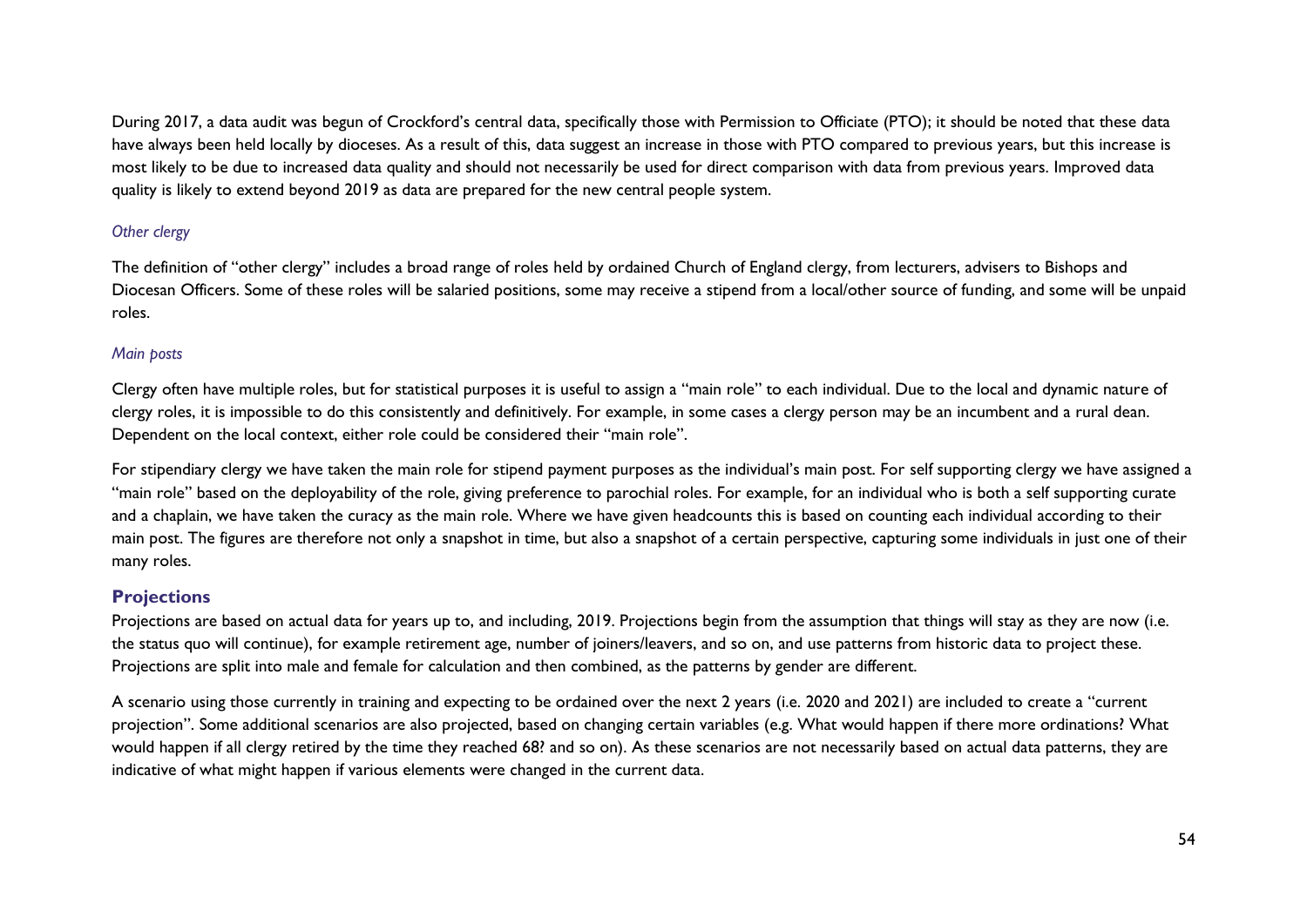# <span id="page-55-0"></span>**Data sources: Ordinands beginning training**

Data for ordained vocations are provided by the National Ministry Team of the Church of England, and reflect all ordinands who started training in 2019 and were still in training at end of December 2019. Ages used in the analysis reflect the age of the ordinand on 1st September of the year they start training (for this cohort, 01/09/2019). Data for vocations have been included in this report since 2017.

## <span id="page-55-1"></span>**Data sources: Readers**

Data for Readers / Licenced Lay Ministers (LLMs), as well as those in training to become readers, were collected via surveys and sent to the relevant contact (usually the Warden of Readers) in each diocese by the Central Readers' Council (CRC). Data provided were for a snapshot in time, as at  $3!$ December 2019. Where returns were not received, the most recent year's actual data for that diocese was used as an estimate. It should be noted that data for PTO collected here will differ from that in the main clergy section as it refers to, generally, Readers / LLMs aged 70 years or older (in the case of six dioceses, criteria for Readers / LLMs with PTO is slightly different).

# <span id="page-55-2"></span>**Data sources: Ordination of women resolutions**

Data, as at 31st December 2019, regarding parishes that have passed a Resolution under the House of Bishops' Declaration on the Ministry of Bishops and Priests were collected from The Society and the Bishop of Maidstone's Office. These were then sent to Bishops' Offices to amend if necessary. Note this is a different process to preceding years.

## <span id="page-55-3"></span>**Data sources: Religious communities**

Data for religious communities were collected via paper surveys, sent to the lead contact at each community (as provided by the Advisory Council for Religious Communities and/or the Anglican Religious Life Yearbook). Data provided were for a snapshot in time, as at 31<sup>st</sup> December 2019. Information from the Advisory Council for Religious Communities<sup>45</sup> is provided below:

*"*The Council is able to register two types of religious communities [*Recognised and Acknowledged*]. The Recognised communities are those in which the members make vows or promises either of stability, conversion of life and obedience (in the Benedictine tradition) or poverty, chastity and obedience (the evangelical counsels). The members share in a common life and live together, though not necessarily all in one place and have a Rule and Constitutions which provide for the ordering of the life of the community.

<sup>45</sup> <http://www.ianmobsby.net/wp-content/uploads/2016/04/2The-Advisory-Council-Acknowledgement-Document.pdf>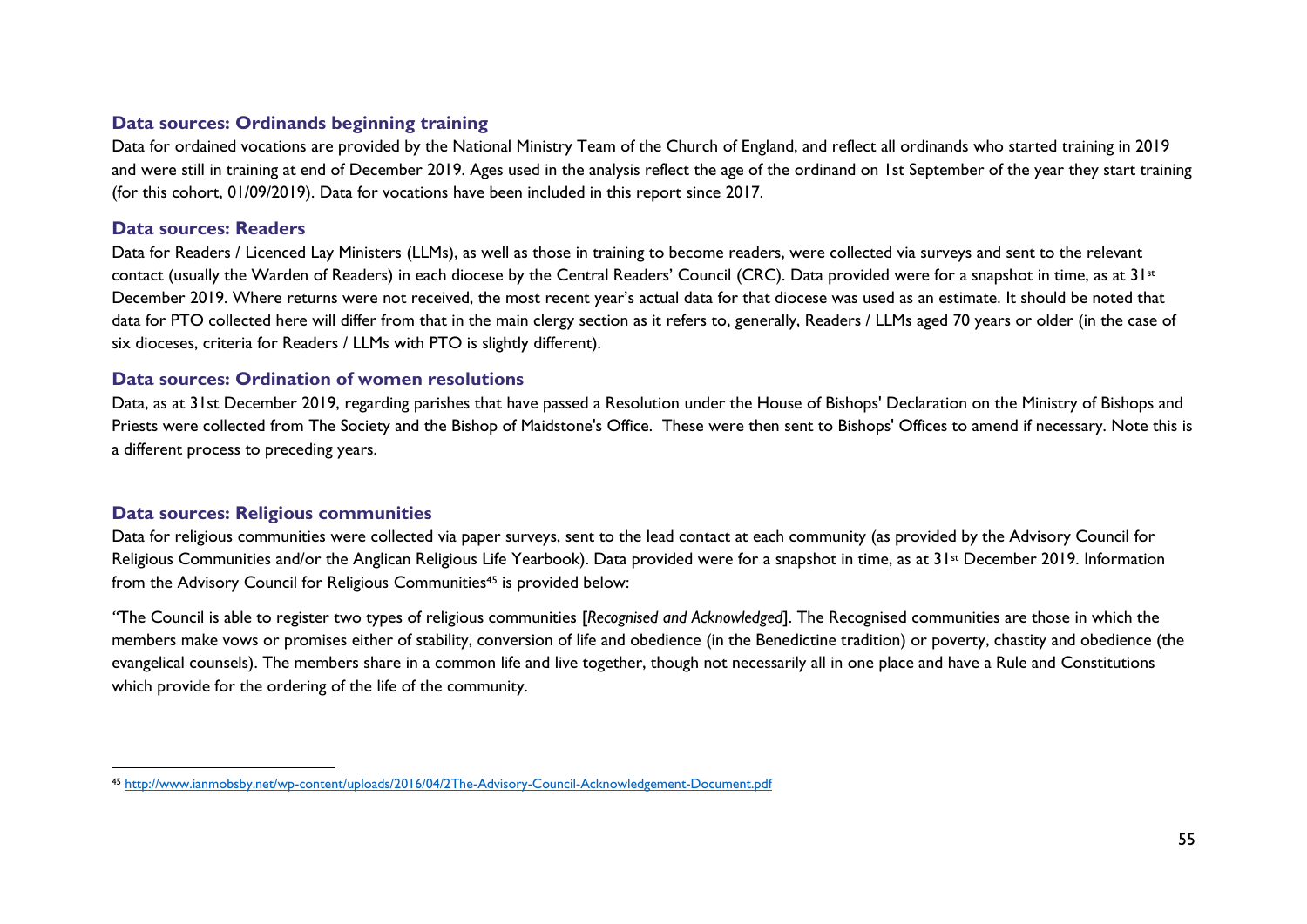The Acknowledged communities vary in their practice and lifestyle. In most cases the members are dispersed, with opportunities provided for meeting together. In some communities, all the members are single, with a vow of celibacy, whilst in others members may be single or married. Some members of what is otherwise a dispersed community may have a shared life in one place. A community initially established to minister in a particular place, might consist of married members and their families, as well as single members, with all living together in one house, or in several properties near to one another. There are many possibilities and the Council accepts this fluidity and variety and seeks to encourage this growth in community life in the Church."

For the first time, communities were asked to identify members who were Non-Anglican.

For more information about religious communities visit<https://www.churchofengland.org/religious-life>

# <span id="page-56-0"></span>Appendix 3: Definitions and Abbreviations

- < Mathematical symbol used to signify when a number is "less than" another. In this report, is most commonly used to show where a figure is not zero, but would otherwise be rounded to zero if rounded to the nearest 10 (i.e. < 10).
- Acknowledged A type of religious community where, in most cases, members are dispersed with opportunities provided for meeting together. In some communities, all the members are single, with a vow of celibacy, whilst in others members may be single or married. Some members of what is otherwise a dispersed community may have a shared life in one place.
- Associates Those who wish to formally associate themselves with, or are dedicated to, a religious community, but have not taken full professed vows. Can also be referred to as Oblates or Outer Brothers / Sisters, and may be lay or ordained.
- BAME Black, Asian and Minority Ethnic a common, government-standard term used to refer to members of non-white communities in the UK.
- Clergyperson A collective term used to describe an ordained minister, usually in the context of those that work in a parochial setting (for example, as an incumbent).
- CRC Central Readers' Council an organisation that supports readers/LLMs across the British Isles and Europe.
- Emeritus Retired and no longer working (i.e. are not active).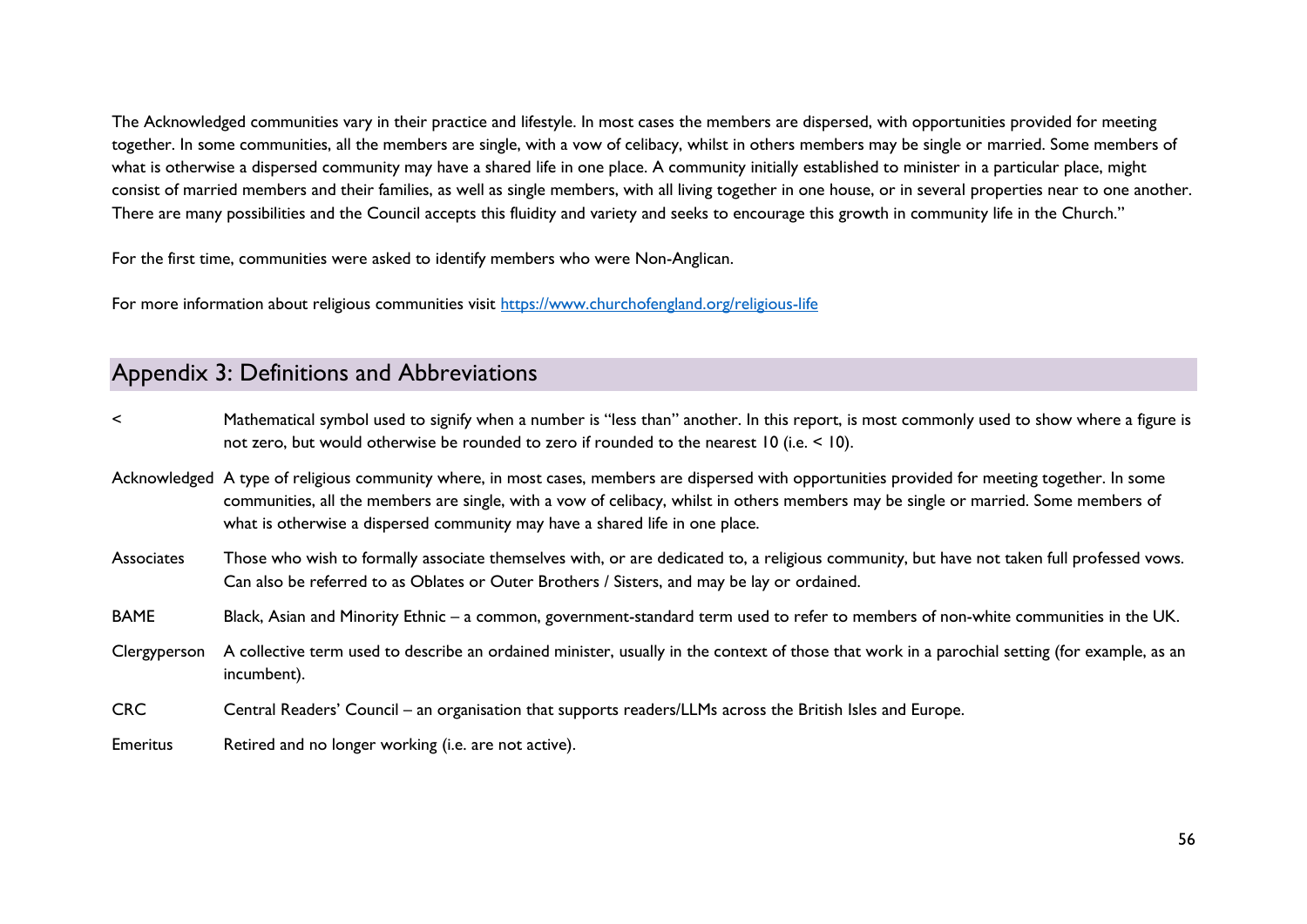| <b>FTE</b>          | Full Time Equivalence/Equivalent – the ratio of the total number of paid hours during a full time period by the number of working hours in<br>that period. In other words, one FTE is equivalent to one employee working full time.                                                                                                                                                                                                                                                                           |
|---------------------|---------------------------------------------------------------------------------------------------------------------------------------------------------------------------------------------------------------------------------------------------------------------------------------------------------------------------------------------------------------------------------------------------------------------------------------------------------------------------------------------------------------|
| Lay                 | Used in this report to refer to those people that are not ordained, but are actively engaged in parochial life.                                                                                                                                                                                                                                                                                                                                                                                               |
| <b>LLM</b>          | Licensed Lay Ministers - see Readers.                                                                                                                                                                                                                                                                                                                                                                                                                                                                         |
| <b>LTO</b>          | Licence to officiate – see Permission to Officiate.                                                                                                                                                                                                                                                                                                                                                                                                                                                           |
| <b>NCIs</b>         | National Church Institutions – These refer to the bodies which undertake work for the Church of England. The NCIs are separate legal<br>entities, but they are a common employer. The seven NCIs are: The Archbishops' Council, Bishopthorpe Palace, The Church<br>Commissioners, The Church of England Central Services (HR, Finance & Resources, IT, Legal, Communications, Record Centre), The<br>Church of England Pensions Board, Lambeth Palace and National Society for Promoting Religious Education. |
| Novice              | A member of a religious community who is yet to take their vows.                                                                                                                                                                                                                                                                                                                                                                                                                                              |
| <b>NSM</b>          | Non stipendiary Minister – clergy who do not receive a stipend (i.e. payment) for their services and are funded by other means. Note,<br>NSMs are also sometimes referred to as self supporting ministers, as in this report, but not all NSMs are necessarily self supporting as they<br>may receive payment through other means (for example, local or diocesan arrangements).                                                                                                                              |
| Oblates             | See Associates.                                                                                                                                                                                                                                                                                                                                                                                                                                                                                               |
| <b>OLM</b>          | Ordained Local Minister – trained as clergy like any other, except they will have been called out of a local congregation and will return to<br>serve that same congregation rather than being nationally deployable. They will generally remain in that parish or benefice for at least the<br>first five or six years of their ministry, if not indefinitely.                                                                                                                                               |
| Ordinand            | A person who is training to be ordained as deacon or priest.                                                                                                                                                                                                                                                                                                                                                                                                                                                  |
|                     | Outer Brother See Associates.                                                                                                                                                                                                                                                                                                                                                                                                                                                                                 |
| <b>Outer Sister</b> | See Associates.                                                                                                                                                                                                                                                                                                                                                                                                                                                                                               |
|                     | Parochial roles Includes all roles predominantly working within a parish (incumbents, clergy of incumbent status, associate ministers, assistant curates).                                                                                                                                                                                                                                                                                                                                                    |
| Professed           | A member of a religious community who has taken their vows.                                                                                                                                                                                                                                                                                                                                                                                                                                                   |